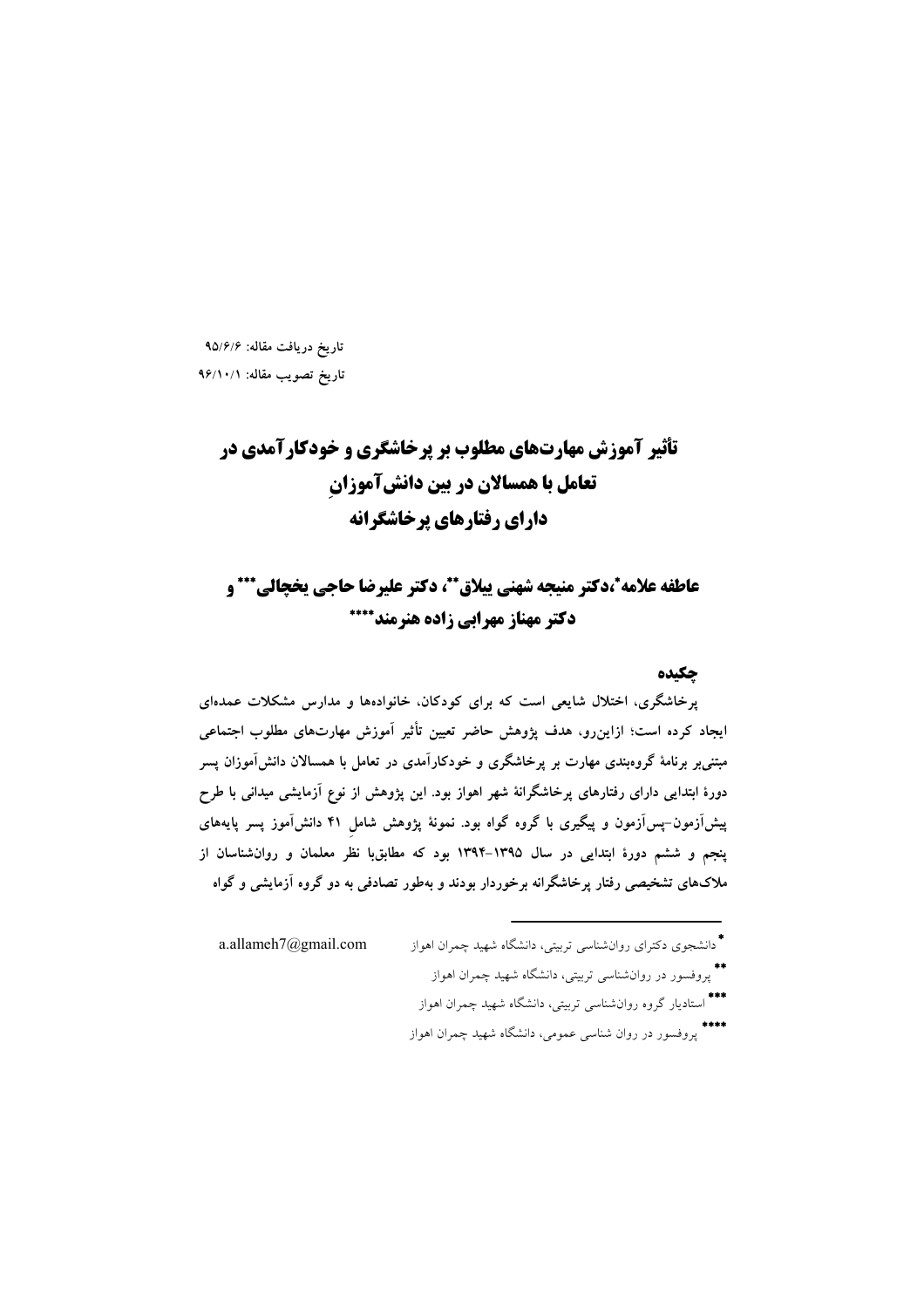فصلنامه مطالعات روانشناسی تربیتی، شماره ۲۸، زمستان ۱۳۹۶

گمارده شدند. ابزارها شامل نظام سنجش مبتنیبر تجربه آخنباخ (فرم گزارش معلم) و مقیاس خودکارآمدی کودکان در تعامل با همسالان بود. هر دو گروه و معلمان آنها پیشآزمونها را تکمیل کردند. سپس به گروه آزمایشی، مهارتهای مطلوب اجتماعی آموزش داده شد. سرانجام، از هر دو گروه پسآزمون گرفته شد و بعد از ۶ هفته، پیگیری بهعمل آمد. نتایج تحلیل کواریانس چندمتغیّری نشان داد که آموزش مهارتهای مطلوب اجتماعی باعث کاهش پرخاشگری و افزایش خودکارآمدی در تعامل با همسالان میشود و این اثرات همچنان پس از ۶ هفته برقرار بود. براساس نتایج بهدست آمده، آموزش مهارتهای مطلوب اجتماعی در کاهش پرخاشگری و افزایش خودکارآمدی در تعامل با همسالان مؤثر بود؛ بنابراین، کاربرد آموزش مهارتهای مطلوب اجتماعی درجهت کاهش یرخاشگری و بهبود خودکارآمدی در تعامل با همسالان کودکان پرخاشگر پیشنهاد می شود. **واژههای کلیدی:** آموزش مهارتهای مطلوب اجتماعی، برنامهٔ گروهبندی مهارت، پرخاشگری، خودکار آمدی در تعامل با همسالان.

#### مقدمه

پرخاشگری ٰ یکی از اختلالات رفتاری ٔ است که میزان شیوع آن بهطور هشداردهندهای (۱۰٪ تا ۶۷٪) بالاست (لاوت و شفلید"، ۲۰۰۷، اموتسو"، ۲۰۱۰). تحقیقات نشان داده است که تقریباً ۱ کودک از هر ۱۰ کودک بهطور مزمن از خود رفتار پرخاشگرانه نشان میدهد یا مورد آزار و اذیت همسالان قرار میگیرد (هوگ لوند<sup>0</sup>، ۲۰۱۴). غباری بناب و همکاران (۱۳۸۸) در یژوهشی شایع ترین اختلالات رفتاری در ایران را پرخاشگری و رفتار ایذایی و نسبت ابتلای دخترها به پسرها را یک به پنج گزارش

 $\mathsf{iv}\cdot$ 

<sup>&</sup>lt;sup>1</sup>. aggression

<sup>&</sup>lt;sup>2</sup>. behavioral disorders

 $3.$  Lovett & Sheffield

<sup>&</sup>lt;sup>4.</sup> Omoteso

 $<sup>5</sup>$ . Hoglund</sup>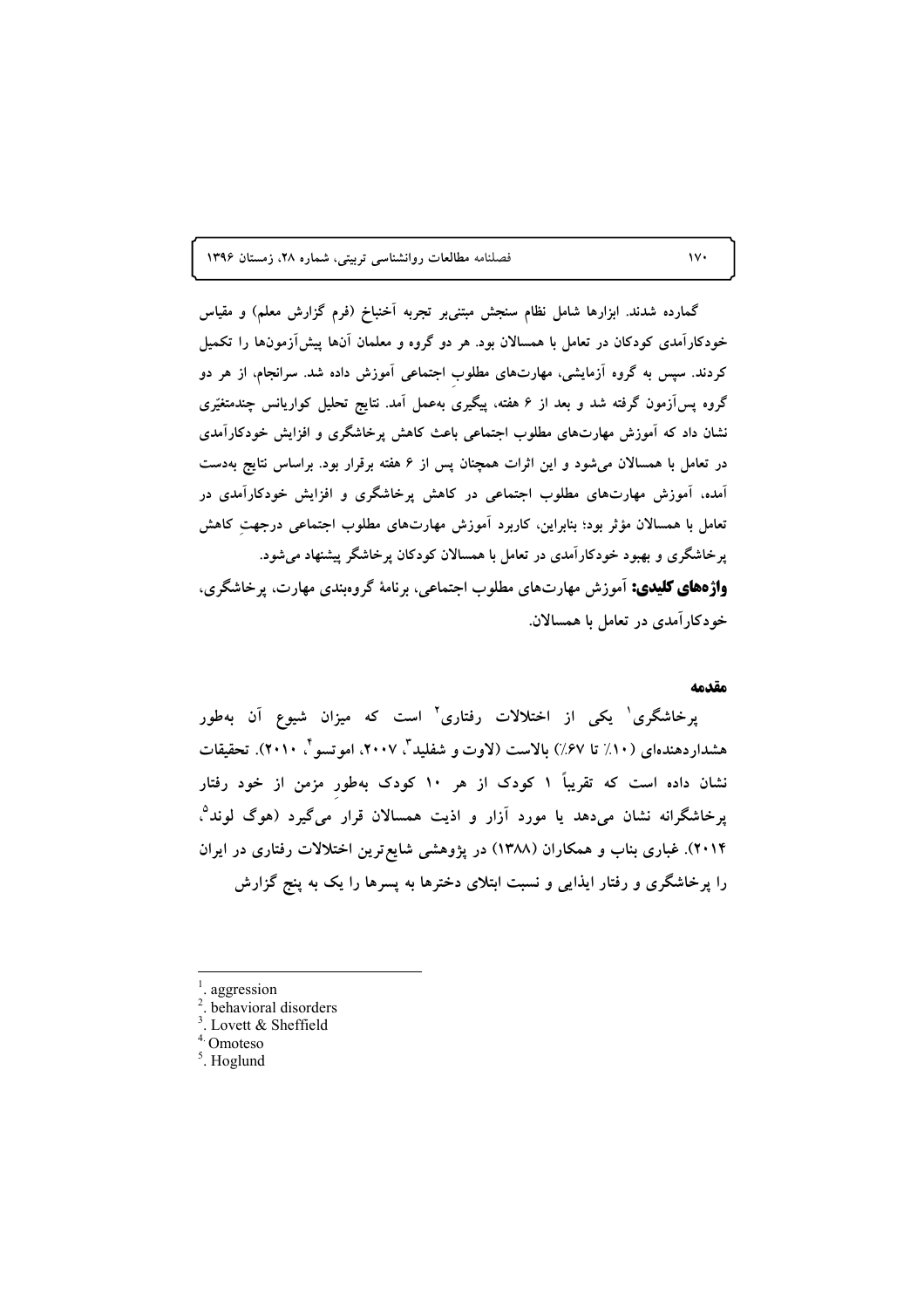تأثیر آموزش مهارتهای مطلوب بر پرخاشگری و خودکارآمدی در …

کردند. در مدارس همواره دانش آموزانی وجود دارند که به دلایل مختلف فردی، اجتماعی و فرهنگی با پرخاشگریهای کلامی' مانند توهین، تحقیر، تهدید و یا با یرخاشگریهای جسمی<sup>٬</sup> مانند کتککاری، هل۱ددن و… تلاش میکنند تا تعارضات شخصی و مسائل بینفردی خود را با دیگران حل کنند. وجود این قبیل دانش آموزان نهتنها جوٌ کلاس را متشنج میکند؛ بلکه مانع یادگیری سایر دانش آموزان و تحقق هدف های آموزشی نیز می شود. بروز پرخاشگری می تواند به شیوع رفتارهای نامطلوب دیگر ازقبیل ناسازگاری، انتقامجویی، درگیریهای لفظی و فیزیکی، برهمزدن نظم و آرامش، مختل کردن محیط یادگیری و اُفت تحصیلی در مدرسه بیانجامد و سلامت و بهداشت روانی دانشآموزان را به خطر بیاندازد. همچنین، بروز این گونه رفتارها در محیط مدرسه می تواند بهصورت یک الگوی رفتاری نامناسب به سایر دانشآموزان منتقل شود (بنابی مبارکی،  $(14A)$ 

ارونسون<sup>۳</sup> (۱۹۹۹؛ ترجمهٔ شکرکن، ۱۳۹۳) «یرخاشگری» را رفتار آگاهانهای تعریف کرده است که هدفش اعمال درد و رنج جسمی یا روانی است و این عمل ممکن است بدنمی یا کلامی باشد. چه در نیل به هدف موفق شود یا نشود، در هر صورت پرخاشگری است. بررسی۵ نشان دادهاند، کودکان پرخاشگر به ادامهٔ پرخاشگری در دوران بزرگسالی تمايل دارند (لي، بيلارجيون، ورمونت، ويو و ترمبلي ً، ٢٠٠٧). آنچه باعث توجه فزايندهٔ .<br>پژوهشگران به این موضوع شده، پیامدهای منفی آن برای کودکان و نوجوانان است؛ مانند ايجاد تصوير منفي در ميان همسالان و معلمان، طرد همسالان، اُفت تحصيلي، مصرف

 $\mathbf{v}$ 

verbal aggression

physical aggression

Aronson

<sup>&</sup>lt;sup>4</sup>. Lee, Baillargeon, Vermunt, <sup>Wu</sup> & Tremblay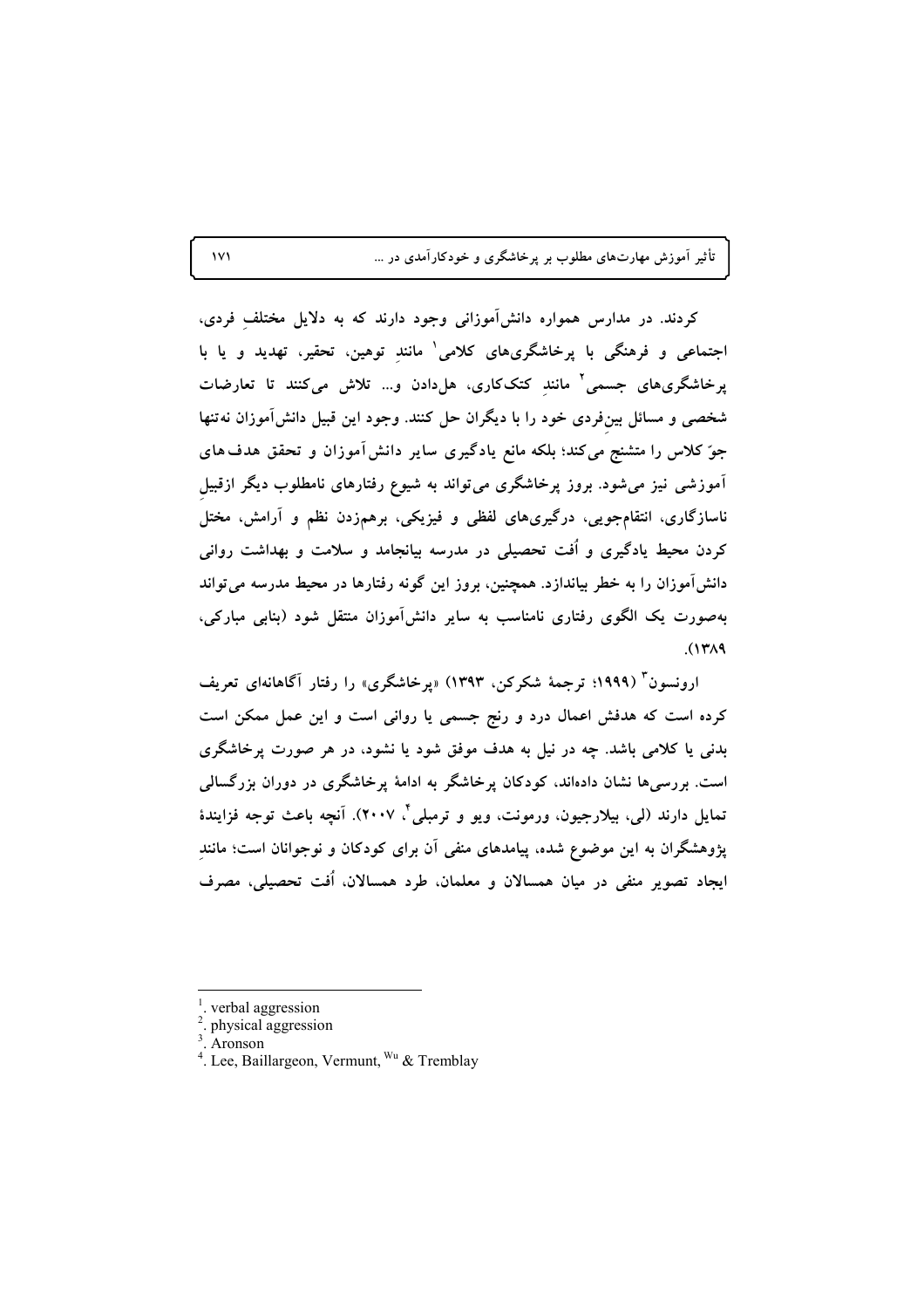الکلیه مواد و بزهکاری (نانگل، اردل<u>ی، کل</u>دینتهطهمنیومه،انشناین ۲: ایلف ه **واسېبراېي**ستان<sup>4</sup>(مېل).

همچنین، قربانیان پرخاشگری تأثیراتی ازقبیل سطوح بالای احساس ناامنی، عزتِنفس يايين، اضطراب، افسردگي، احساس تنهايي، ناشادبودن و... را تجربه مي كنند (بارنز، اسمیت و میلر"، ۲۰۱۴). تحقیقات نشان میدهد که ازنظر میزان شیوع در دو جنس، پسرها پهطور متوسط از دخترها برخاشگرترند (وایک ٔ، ۲۰۱۱).

نظریهٔ پادگیری شناختی اجتماعی<sup>۵</sup> رفتار پرخاشگری را نتیجهٔ ضعف در یادگیری رفتارهای مطلوب اجتماعی میداند. بندورا<sup>۶</sup> (۱۹۷۳) معتقد است که ضعف فرد در فراگیری شیوههای مقبول تعامل با دیگران در روابط بین فردی موجب بروز رفتارهای پرخاشگرانه میشود. کریک و داج<sup>۷</sup> (۱۹۹۴) در الگوی پردازش اطلاعات اجتماعی<sup>^</sup>خود خود بیان کردهاند که بروز رفتار پرخاشگرانه درنتیجهٔ پردازش اطلاعات اجتماعی ناقص کودک است. بهعبارتِ دیگر، خطاهایی در نحوهٔ تفکر کودک و درنتیجه چگونگی پاسخ دهی وی به محرکهای اجتماعی وجود دارد. کودک با موقعیتهای اجتماعی براساس ظرفیت زیستی و اطلاعات حاصل از تجارب گذشته مواجه میشود. نحوهٔ پاسخ کودک به این بستگی دارد که این محرکها یا رویدادها را چگونه پردازش میکند. در این الگو، نقص در رمزگردانی، تفسیر موقعیتها، هدفهای انتخاب شده، تولید راهبردها و ارزیابی پاسخها، که از اجزای اصلی فرایند پردازش اطلاعات اجتماعی-شناختی هستند، می توانند به بروز رفتار پرخاشگرانه بیانجامند. نظریهٔ دیگری با عنوان «نظریهٔ تعامل<sub>ی</sub>

9. social information processing

Nangle, Erdley, Carpenter & Newman

Leff & Wassdrop

<sup>&</sup>lt;sup>3</sup>. Barnes, Smith  $\&$ <sup>Miller</sup>

Wike

social cognitive theory

<sup>&</sup>lt;sup>6</sup>. Bandura

<sup>&</sup>lt;sup>7</sup>. Crick & Dodge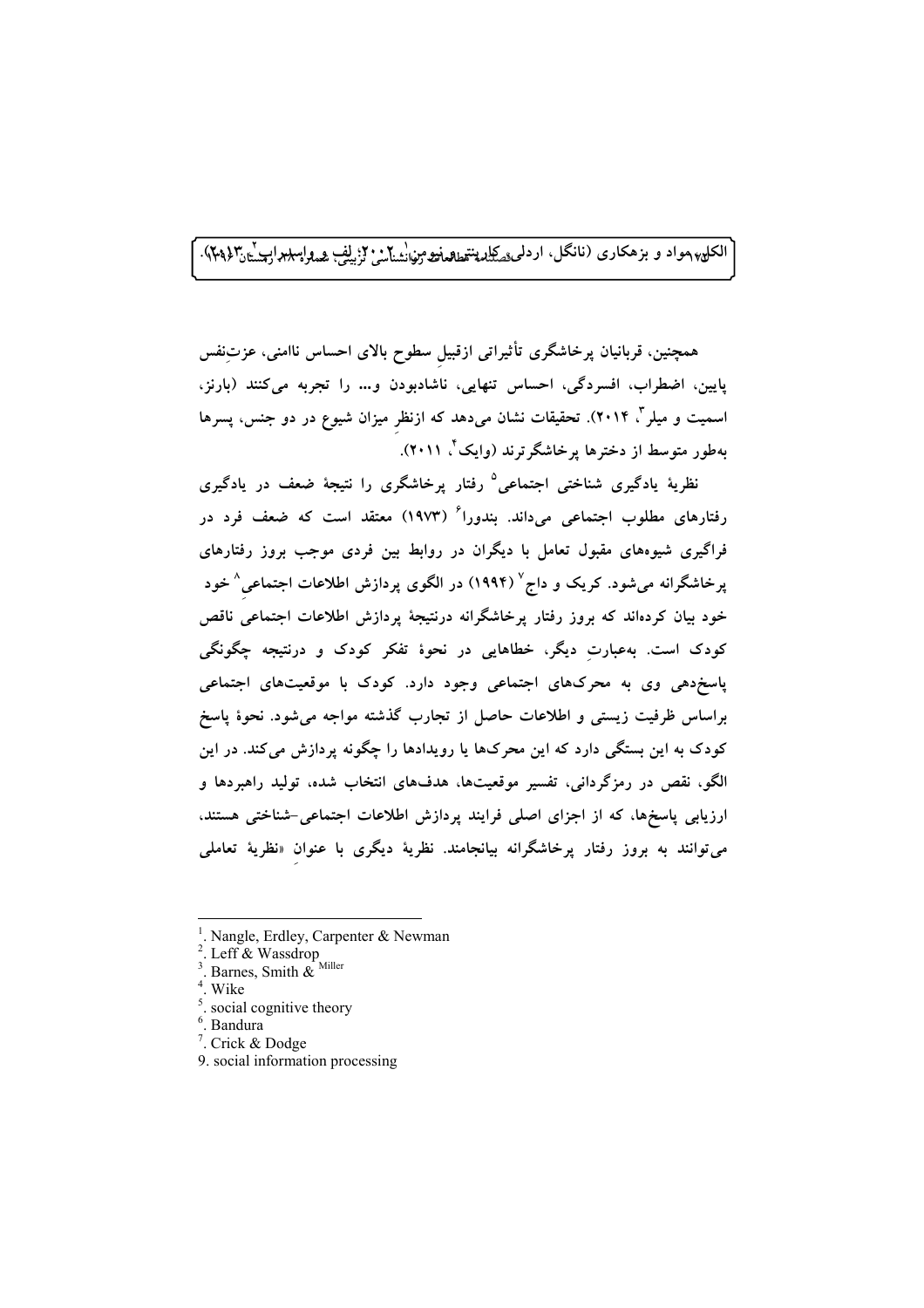<sub>په ن</sub>ايع کلماکوچهاليزلطندو نوارهلکشگرچر آميند ول<sub>ال</sub>برامچور مي کند. در اين رويکرد فرض بر

فرد با استفاده از راهبردهای قهرآمیز دریی آسیبرساندن به طرف مقابل یا تسلیم کردن او در برابر خواستههایش است. رفتارهای قهرآمیز، حاصل فرایند تصمیمگیریهایی هستند که در آن فرد تصمیم میگیرد به جای روشهای دیگر، از روش قهرآمیز استفاده کند و سپس نوع خاصی از این رفتارها را انتخاب میکند (تدشی و فلسون<sup>٬ ۱</sup>۹۹۴).

از سوی دیگر، روانشناسان معتقدند که رابطهٔ کودک با همسالانش میتواند سهم بسزایی در رشد و سلامت اجتماعی–عاطفی وی داشته باشد (اسکوین ٌ ، ۲۰۰۴)؛ برای مثال، گلاناکی و کلانتزی–عزیزی<sup>۶</sup> (۱۹۹۹) بر این باورند که گروه همسال مهمترین شبکهٔ اجتماعی در زندگی کودکان است و ارتباط با همسالان پیش بینی کنندهٔ سازگاری آیندهٔ آنان است. یکی از عوامل مهم در ایجاد رابطهٔ مطلوب اجتماعی با همسالان، خودکارآمدی اجتماعی<sup>۵</sup> یا بهصورت خاص تر، خودکارآمدی در تعامل با همسالان است. خودکارآمدی اجتماعی به معنای ادراک شخص از توانایی خود برای مدیریت موقعیتهای اجتماعی است (دیویس ٌ، ۲۰۱۵). خودکارآمدی در تعامل با همسالان بهصورت ارزیابی کودک از توانایی خود برای متقاعدکردن همسالانش، بهنحوی که احساسات و رفتار آنها را به شیوهای جامعهیسند تحتتأثیر قرار دهد، تعریف شده است (ویلر و لد°\۱۹۸۲)؛ بنابراین، خودکارآمدی در تعامل اجتماعی با همسالان با مهارتهای مطلوب اجتماعی مجابکننده

social interactionist theory

<sup>.</sup> Tedeschi & Felson

 $3.$  Schoyen

<sup>&</sup>lt;sup>4</sup>. Galanaki &Kalantzi-Azizi

<sup>&</sup>lt;sup>5</sup>. social self-efficacy

 $6$ . Davis

 $7.$  Wheeler & Ladd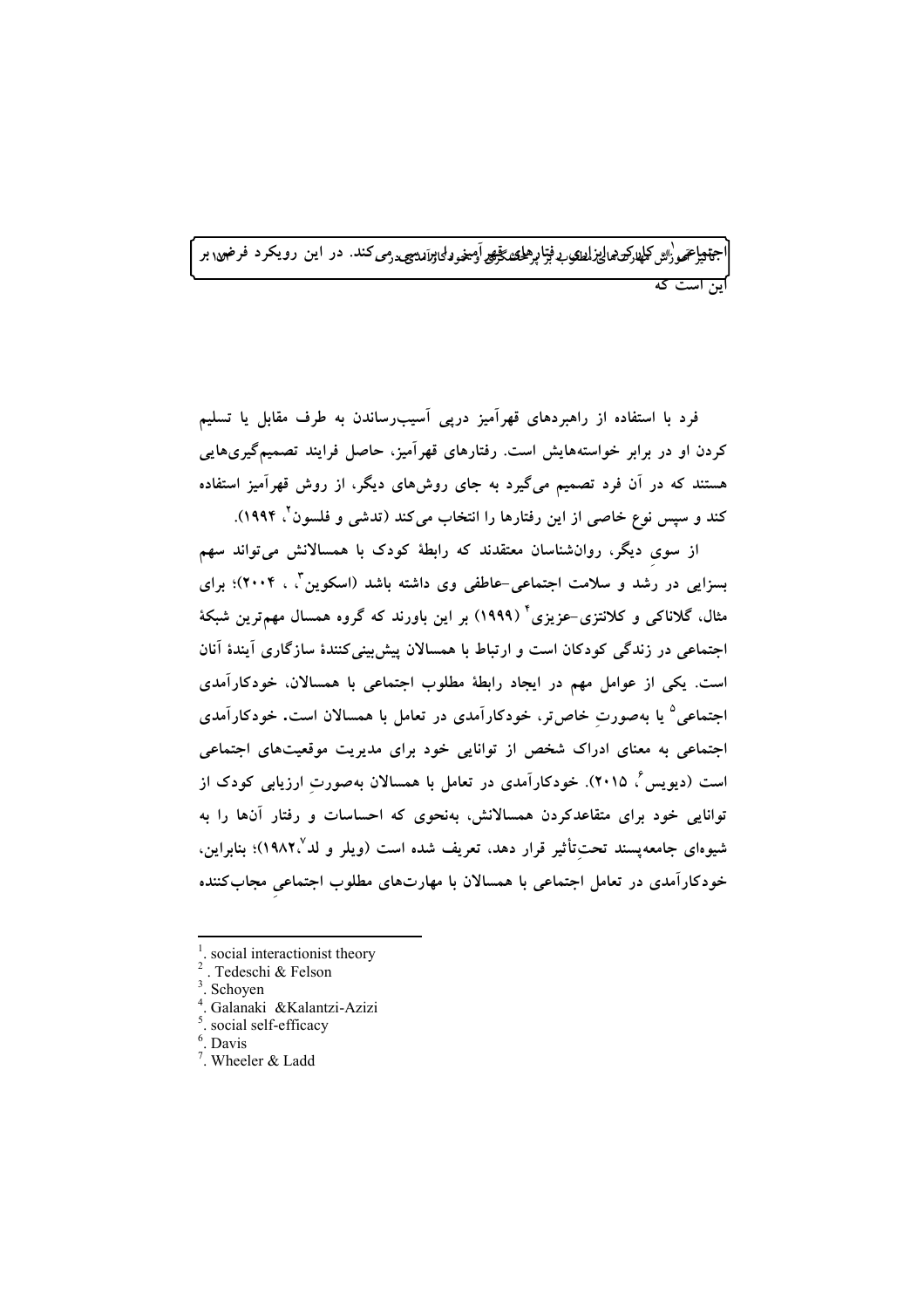و تعلمهلات مؤثر با همسالان مرتبط<sub>فط</sub>ليبهتم مطگلاناكي،اشناكيلانتزيبي<del>, شيم</del>زيزيمبر <sub>ن</sub>ويمبرا كروالمين خودباوری فرد دربارهٔ تواناییهایش در رابطه با دیگران، برای شکل<mark>(دادن به ارتباطات</mark> اجتماعی ضروری است و تعیین کنندهٔ آن است که سرانجام به یک رفتار در موقعیتهای

اجتماعی اجازهٔ بروز می،دهد یا از بروز آن جلوگیری میکند (اروزکان و دنیز `، ۲۰۱۲). بهطور کلی، مفهوم خودکارآمدی بخشی از نظریهٔ شناختی اجتماعی بندوراست. این نظریه بر تأثیر متقابل عوامل شخصی، اعمال رفتاری و عوامل محیطی تأکید میکند و بیان میدارد رشد خودکارآمدی ازطریق یک فرایند انتخاب، تفسیر افکار، رفتارها و اطلاعات محیطی رخ می،هد (بهنقل|ز وب–ویلیامز<sup>۲</sup>، ۲۰۱۴). بندورا خودکارآمدی را از مهمترین عوامل رشد ارتباطات سالم و مطلوب اجتماعی میداند (بندورا، پاستورلی، باربارانلی و کاپرارا<sup>۲</sup>، ۱۹۹۹) و بیان میکند روابط آشفته یا محدود با همسالان می¤واند روی رشد خودکارآمدی بهطور منفی اثر بگذارد. خودکارآمدی اجتماعی ضعیف می¤واند موانعی بر سر راه روابط مطلوب با همسالان ایجاد کند. محتمل،ترین پیامد روابط اَشفتهٔ کودک با همسالان این است که موقعیت پایینی در بین همسالان داشته باشد یا توسط آنها طرد شود. موقعیت سطح پایین بین همسالان نیز بهشدت با احساس تنهایی مرتبط است (گالاناکی و کلانتزی-عزیزی، ۱۹۹۹). نتایج تحقیق بندورا و همکاران (۱۹۹۶) نشان داد. نوجوانان<sub>ی</sub> که خودکارآمدی تحصیلی و اجتماعی بیشتری دارند، بهتر مورد پذیرش همسالان خود قرار میگیرند و کودکانی که خودکارآمدی اجتماعی بالاتری دارند، در ایجاد روابط اجتماعی موفق ترند. خودکارآمدی اجتماعی روابط حمایتی را در زمینههای مثبت اجتماعی تقویت می کند و ازطریق گرایشهای مثبت اجتماعی، کودکان به همسالان

<sup>&</sup>lt;sup>1</sup>. Erozkan & Deniz

<sup>&</sup>lt;sup>2</sup>. Webb-Williams

<sup>&</sup>lt;sup>3</sup>. Bandura, Pastorelli, Barbaranelli & Caprara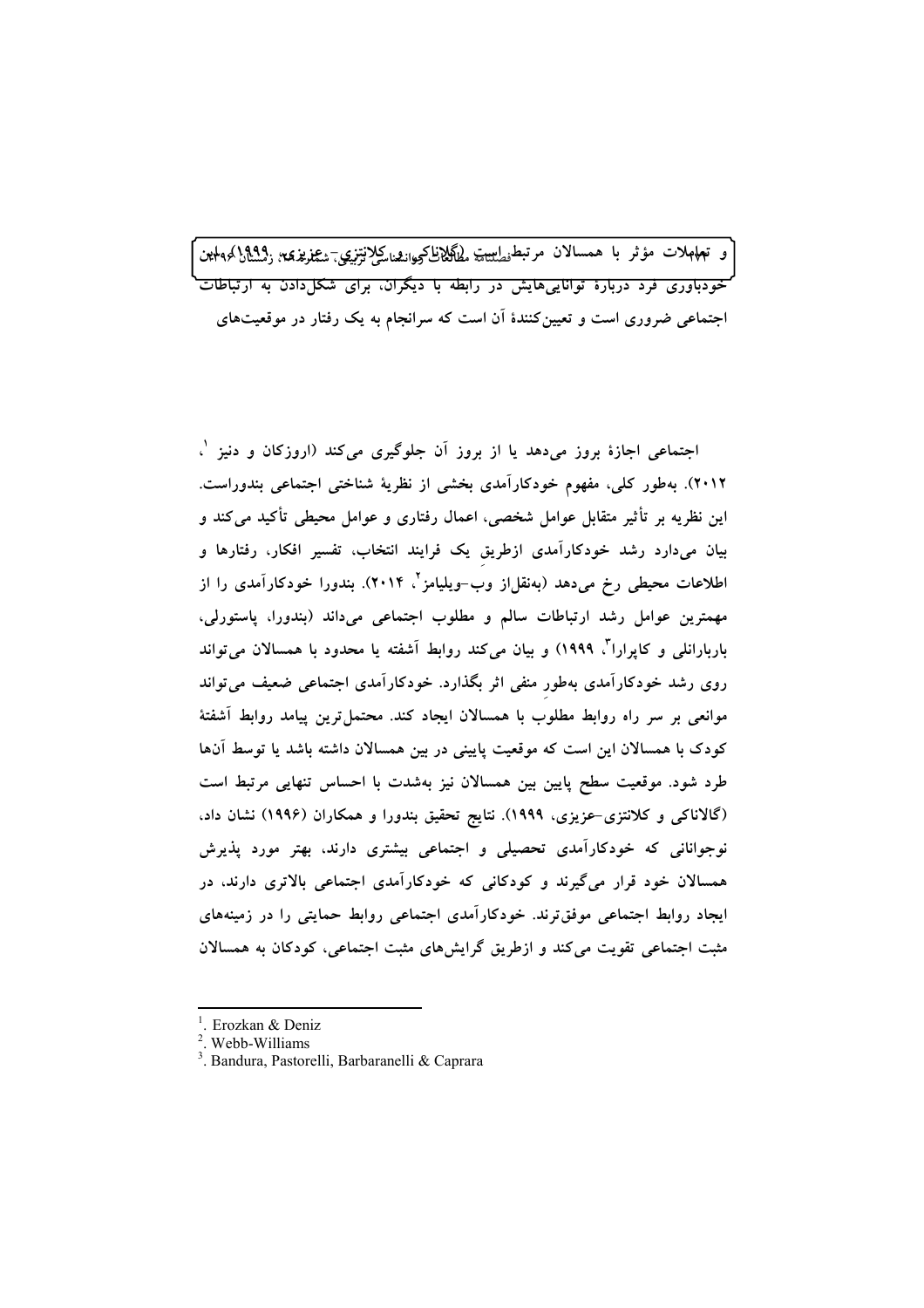خواير م<sub>قه</sub>پپوندليل په پهچېمللان ترجيحهشيمي دهند دو پاوترين چصبيلي و اجتماعي از آنان پيهوي <sup>م</sup>کنند. برعکس، اگر کودکان به شیوهای رفتار کنند که ازنظر اجتماعی بیگانه یا منحرف باشد، همسالان بهطور مکرر آنان را طرد می کنند (بندورا و همکاران، ۱۹۹۹). همچنین، لای، دانگ، هی ٰ و لای (۲۰۱۳) اعلام کردند خودکارآمدی با ارتباطات مثبت با همسالان.

مانند عواطف مثبت در موقعیتهای اجتماعی و مدیریت هیجانات منفی مرتبط است. کاپرارا، گربینو"، پاسپلو"، دی-جیبونتا" و پاستورلی (۲۰۱۰) نیز نشان دادند سطوح بالای خودکارآمدی در ارتباطات اجتماعی میتواند سازگاری شناختی-عاطفی در کودکان و نوجوانان را حفظ کند.

پژوهشهای انجام شده در رابطه با منابع خودکارآمدی نشان داده است که «تجارب کنترل°، عوامل مهمی در رشد باورهای نیرومند و پایدار خودکارآمدی میباشند (الاز، مدرانو و کبانیلاس ٔ، ۲۰۱۴). نظریهٔ شناختی-اجتماعی بندورا بیان میکند، حتی وقتی شخصی یک الگوی رفتاری جدید یا دانش خاصی را یاد میگیرد، ممکن است اَن را به دلایلی مانند انتظارات منفی از نتایج، نبود تقویتهای محیطی و یا وجود محیط تنبیهکننده در عمل نشان ندهد. تجارب فرد یک منبع قوی محسوب میشوند که به فرد اجازه میدهند با عوامل محیطی، رفتاری و شخصی دخیل در موقعیت برخورد کند؛ بنابراین، کاربرد روش۵ایی که مبتنی بر مداخلات رفتاری است مانند برنامههای اَموزش مهارتهای اجتماعی، در رشد خودکارآمدی بسیار مهم هستند. هدف این روشها تقویت و بهبود خودکارآمدی اجتماعی است. براساس نظریهٔ شناختی-اجتماعی برنامههای آموزش مهارتهای اجتماعی، مجموعهٔ کاملی از روشها برای تغییر و اصلاح عقاید غیرکارکردی

- <sup>1</sup>. Li, Dang, He
- . Gerbino
- <sup>3</sup> Paciello
- <sup>4</sup>. Di Giunta
- <sup>5</sup>. control experiences
- <sup>6</sup>. Olaz, Medrano & Cabanillas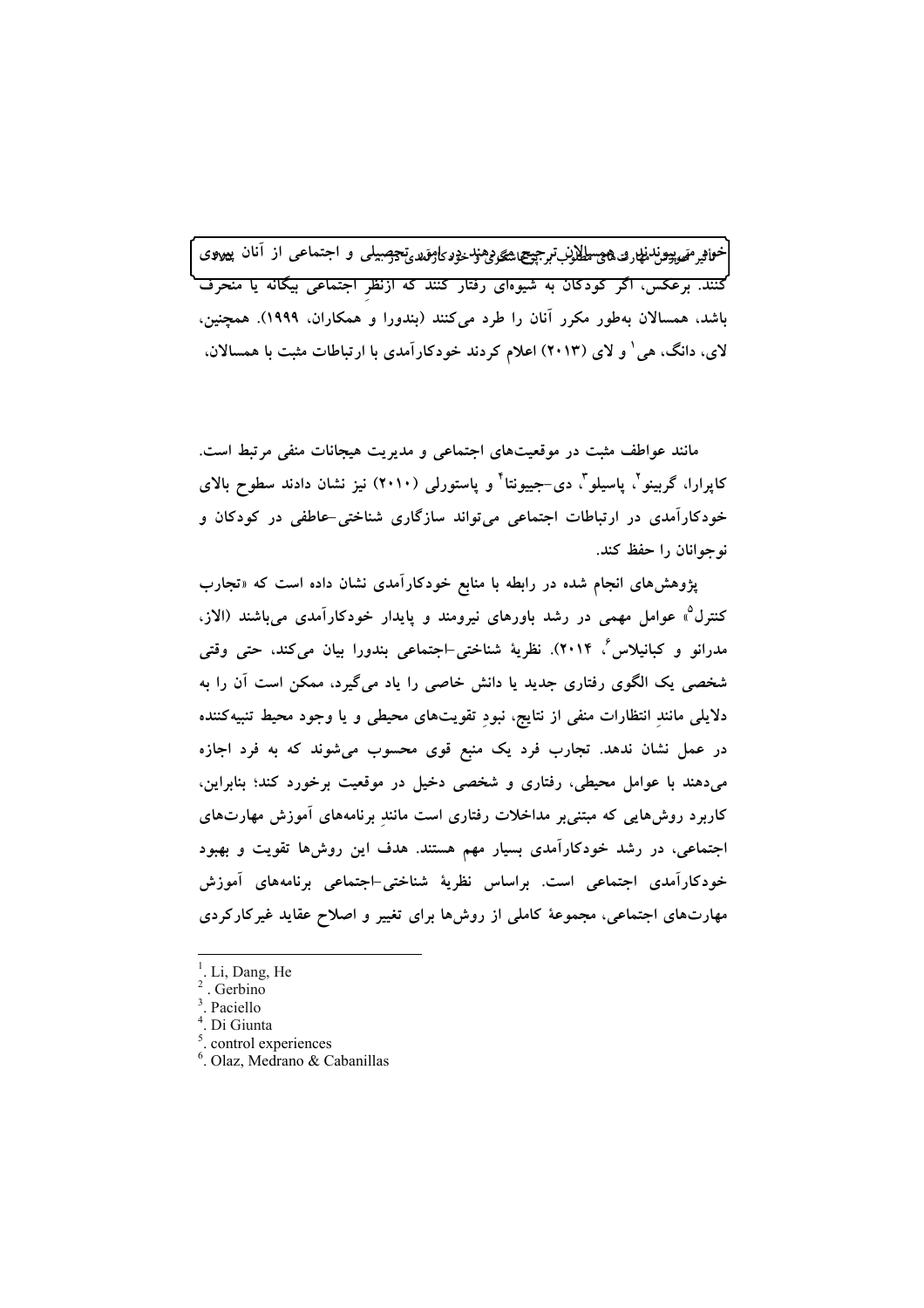دربليرۇم خود. عادات شناختى. تفكرات<sub>خى</sub>للى<sub>ائ</sub>ىيىچانلىتىنادورىيىيىتىرويېيىپودېشىلېيىتېگىيىچايىن فېلىمېي .<br>و مقابله با عوامل محیطی ممانعتکننده از رفتار کارکردی فرد، می باشند (الآز، مدرانو و کبانیلاس، ۲۰۱۴). در همین راستا، مطالعهٔ هامن، جکوبز، میول و کوچران (۱۹۸۰، بهنقل از الاز و همکاران، ۲۰۱۴) نشان داد آموزش مهارتهای اجتماعی بهطور پایداری

باورهای خودکارآمدی اجتماعی شرکتکنندگان را تقویت میکند. نتایج پژوهش براگارد، ایتاینی، مرکائرت، لیبرت و رضوی<sup>٬ (</sup> ۲۰۱۰) بیانگر تأثیر آموزش مهارتهای ارتباطی و مدیریت استرس بر افزایش خودکارآمدی و مدیریت استرس در روابط بین فردی است. همچنین، اروزکان (۲۰۱۳) نشان داد که مهارتهای ارتباطی و مهارتهای حل مسئلهٔ بین فردی با خودکارآمدی اجتماعی مرتبط است. همچنین، مهارتهای ارتباطی و مهارتهای حل مسئلهٔ بین فردی، پیشبینیکنندههای مهم خودکارآمدی اجتماعی بودند. پژوهش دیگری که توسط رئیسی، زمانی علویجه، اسدالهی و رستم نیاکان (۱۳۹۲) انجام شد، نشان داد آموزش مهارتهای اجتماعی موجب افزایش قابل توجه خودکارآمدی در موقعیتهای اجتماعی و هیجانی میشود. همچنین نتایج پژوهش احمدی، حاتمی، احدی و اسدزاده (۱۳۹۲) روشن ساخت که آموزش مهارتهای ارتباطی در بهبود خودکارآمدی و پیشرفت تحصیلی دانشlموزان مؤثر است.

علاوهبراین، نلسون و شولتز " (۲۰۰۹) بیان داشتند نقص در مهارتها و عملکرد اجتماعی با افزایش سطوح پرخاشگری مرتبط است. تحقیقات فراتحلیل نیز از این نتیجهگیری که مهارتهای اجتما*عی ضعیف* با پرخاشگری در کودکان دبستانی ارتباط دارد، حمایت میکنند (اسکلار ٔ، ۲۰۱۱). براساس چنین شواهد پژوهشی است که آموزش مهارتها و رفتارهای مطلوب اجتماعی بهعنوان یک عامل مؤثر و محافظ در پیشگیری از

<sup>&</sup>lt;sup>1</sup>. Hammen, Jacobs, Mayol & Cochran

<sup>&</sup>lt;sup>2</sup>. Bragard, Etienne, Merckaert, Libert & Razavi

<sup>&</sup>lt;sup>3</sup>. Nelson & Schultz

 $4$  Sklar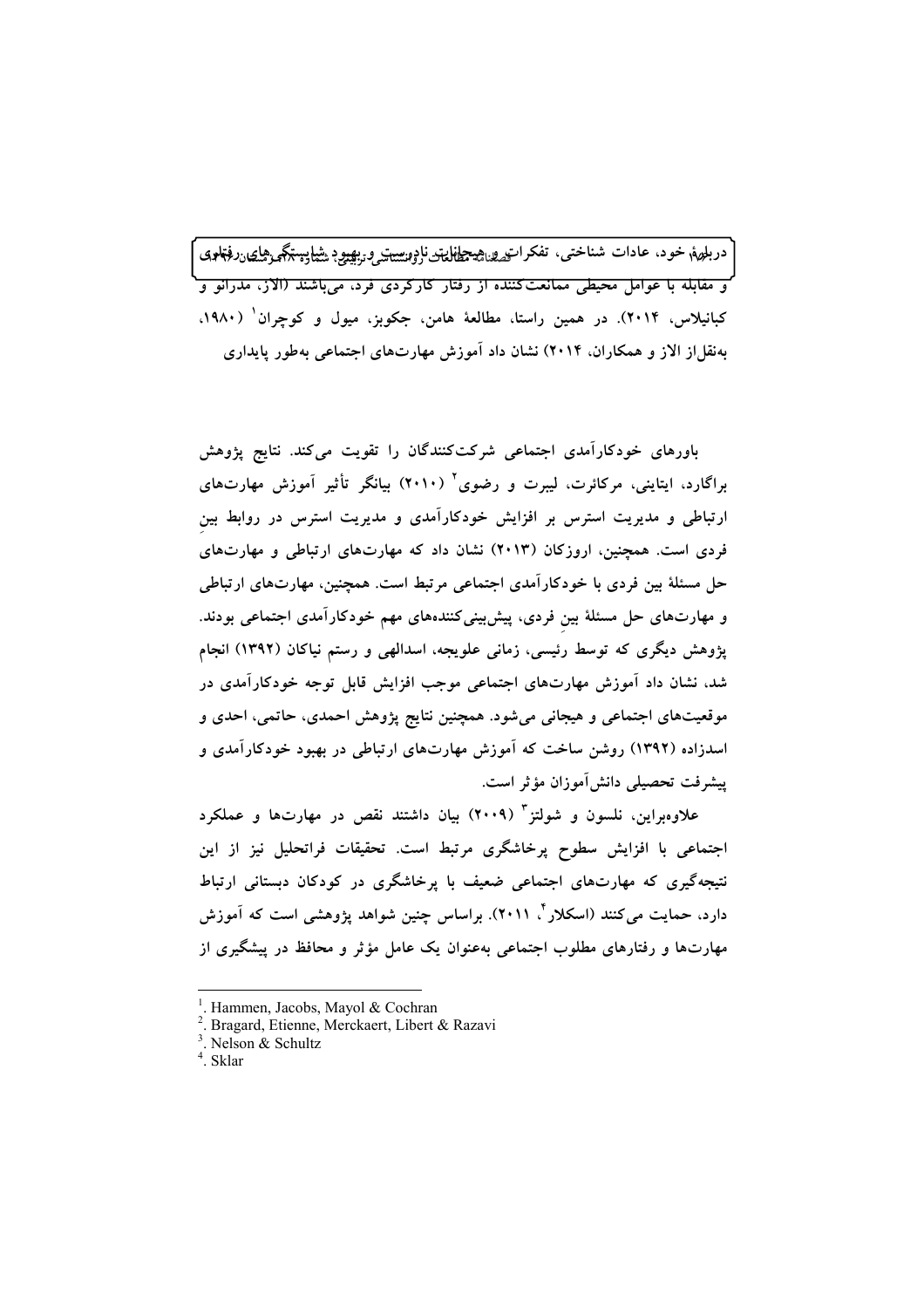ت<del>أت</del>اشتَگريمه مهاجشهانپ مطهلمهال شعاشکاست لرغفارقد، بني جيمالي، احدي و اهقر ، ١٨٨١: <mark>کاپرارا و همکاران، ۲۰۱۴). وجود مهارتهای مطلوب اجتماعی در کودکی با پذیرش</mark> بیشتر همسالان. طرد اجتماعی کمتر و پیامدهای اجتماعی سازگارانهٔ بیشتری ارتباط دارد. کودکان دارای مهارتهای مطلوب اجتماعی قوی، بهتر می توانند تعارضهای اجتماعی را

مدیریت کنند و روابط اجتماعی شایستهای را شکل دهند. هنگامی که مهارتهای مطلوب اجتماعی بهطور مؤثر اجرا شوند، می توانند بر رفتارهای نامطلوب اثر گذاشته و با تأثیرات منفی این نوع رفتارها مقابله کنند (آندراده، براون و تانوک<sup>٬</sup>، ۲۰۱۴). پیشینهٔ آموزش مهارتهای اجتماعی نیز اثربخشی آموزش این مهارتها را بر کاهش پرخاشگری و افزایش مهارتهای مطلوب اجتماعی و روابط مثبت با همسالان نشان داده است؛ برای نمونه، کیم، دو، هونگ و چوی ٔ (۲۰۱۱) در پژوهشی به مطالعهٔ تأثیر آموزش مهارتهای اجتماعی و برنامههای آموزش والدین بر کودکان پرخاشگر و والدینِشان پرداختند. نتایج نشان داد در گروه آزمایشی، نسبتبه گروههای گواه، در والدین و کودکان، کاهش چشمگیری در رفتارهای پرخاشگرانه و بهبود قابل توجهی در رفتارهای مطلوب اجتماعی، تنظیم هیجان و افزایش صمیمیت، پذیرش و رفتارهای مثبت حاصل شد. یافتههای پژوهش وایک (۲۰۱۱) نیز حاکی|ز مؤثر بودن آموزش مهارتهای اجتماعی بر کاهش پرخاشگری و افزایش مهارتهای اجتماعی-هیجانی و شایستگی اجتماعی کودکان بود. علوی، یاکدامن ساوجی و امین ٔ (۲۰۱۳) اثر آموزش مهارتهای اجتماعی را برروی پرخاشگری کودکان عقبماندهٔ ذهنی بررسی کردند. نتایج بیانگر اثر مثبت آموزش مهارتهای اجتماعی بر کاهش پرخاشگری این کودکان بود. نتایج پژوهش کاپرارا و همکاران (۲۰۱۴)

<sup>&</sup>lt;sup>1</sup>. Ghaffari, Banijamali, Ahadi & Ahghar

<sup>&</sup>lt;sup>2</sup>. Andrade, Browne  $&$  Tannock

<sup>&</sup>lt;sup>3</sup>. Kim, Doh, Hong & Choi

<sup>&</sup>lt;sup>4</sup>. Alavi, Pakdaman Savoji & Amin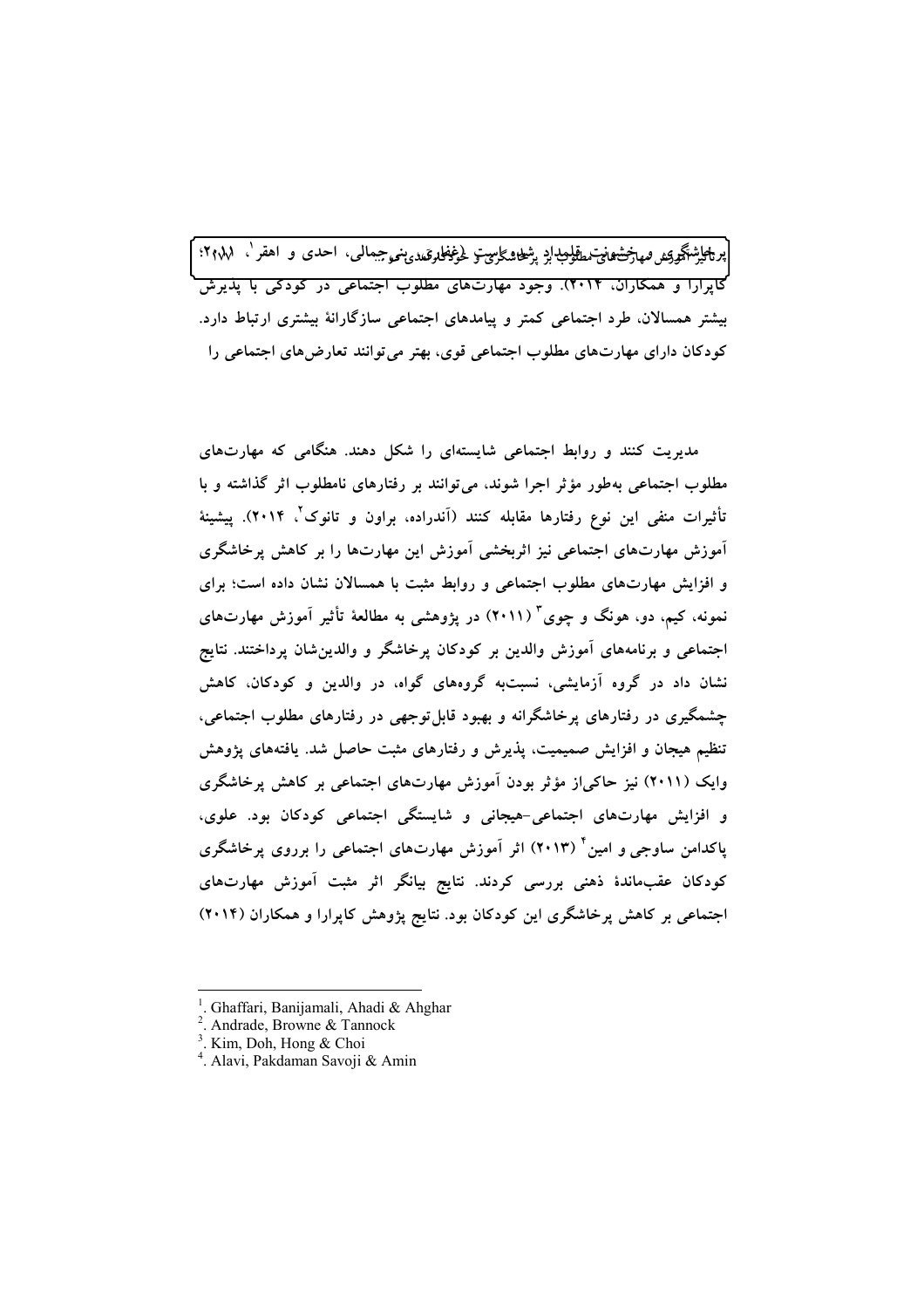نیز پنهثهان داد که آموزش رفتارهای <u>مهطله پیمال<del>یه</del>ت</u>ماچینشنایی د بافزایشهاردفتارهمای وطلح ب .<br>اجتماعی و کاهش برخاشگری کلامی و فیزیکی در دانشآموزان می شود.

یکی از انواع برنامههای آموزش مهارتهای اجتماعی، برنامهٔ گروهبندی مهارت است و تا آنجا که بررسی شده، در هیچ پژوهشی در داخل کشور مورد استفاده قرار نگرفته است. این برنامه برخلاف اکثر رویکردهای درمانی گذشته که بر اصلاح رفتارهای ناسالم و

نامطلوب فرد تأکید دارند، یک رویکرد روانی-تربیتی ارائه میدهد که در آن به فرد بهعنوان شخصی که نیاز به یادگیری مهارتهایی دارد، نگریسته میشود. بهجای پرداختن به درمان، کار آموزشدهنده، آموزش فعال و عمدی رفتارهای مطلوب برای جایگزین کردن آنها با رفتارهایی است که کمتر مفید بهنظر می رسند. یکی از ویژگیهای برنامهٔ گروهبندی مهارت، تأکید بر «آموزش تعمیم» است. این برنامه بهعنوان یک ابزار آموزش مهارتهای اجتماعی، علاوهبر مفیدبودن برای افراد با اختلالات رفتاری یا هیجانی، برای افراد عادی نیز سودمند است (مکگنس/، ۲۰۱۲).

لئوناردی، رابرتس و واسوکا<sup>۲</sup> (۲۰۰۱) در پژوهشی به بررسی اثربخشی آموزش برنامهٔ گروهبندی مهارت بر دانشآموزان کلاسهای دوم تا ششم دارای اختلالات رفتاری و عاطفی با شیوع بالای مسائل انضباطی در مدرسه پرداختند. نتایج این پژوهش نشاندهندهٔ کاهش اساسی در رفتارهای منفی این گروه بود. سارمنتو، آل مدیا، راکتیس و برناردو <sup>۳</sup> (۲۰۰۸)، برخی از مهارتهای برنامهٔ گروهبندی مهارت را به دانش آموزان دارای گرایشات رفتاری نافرمانی آموزش دادند. نتایج بیانگر افزایش مهارتهای اجتماعی این دانش آموزان بود. یافتههای پژوهش دولینگ ٔ (۲۰۱۰) نیز نشان داد که آموزش برنامهٔ گروهبندی مهارت

<sup>.</sup> McGinnis

<sup>&</sup>lt;sup>2</sup>. Leonardi, Roberts & Wasoka

<sup>&</sup>lt;sup>3</sup>. Sarmento, Almeida, Rauktis & Bernardo

<sup>&</sup>lt;sup>4</sup>. Dowling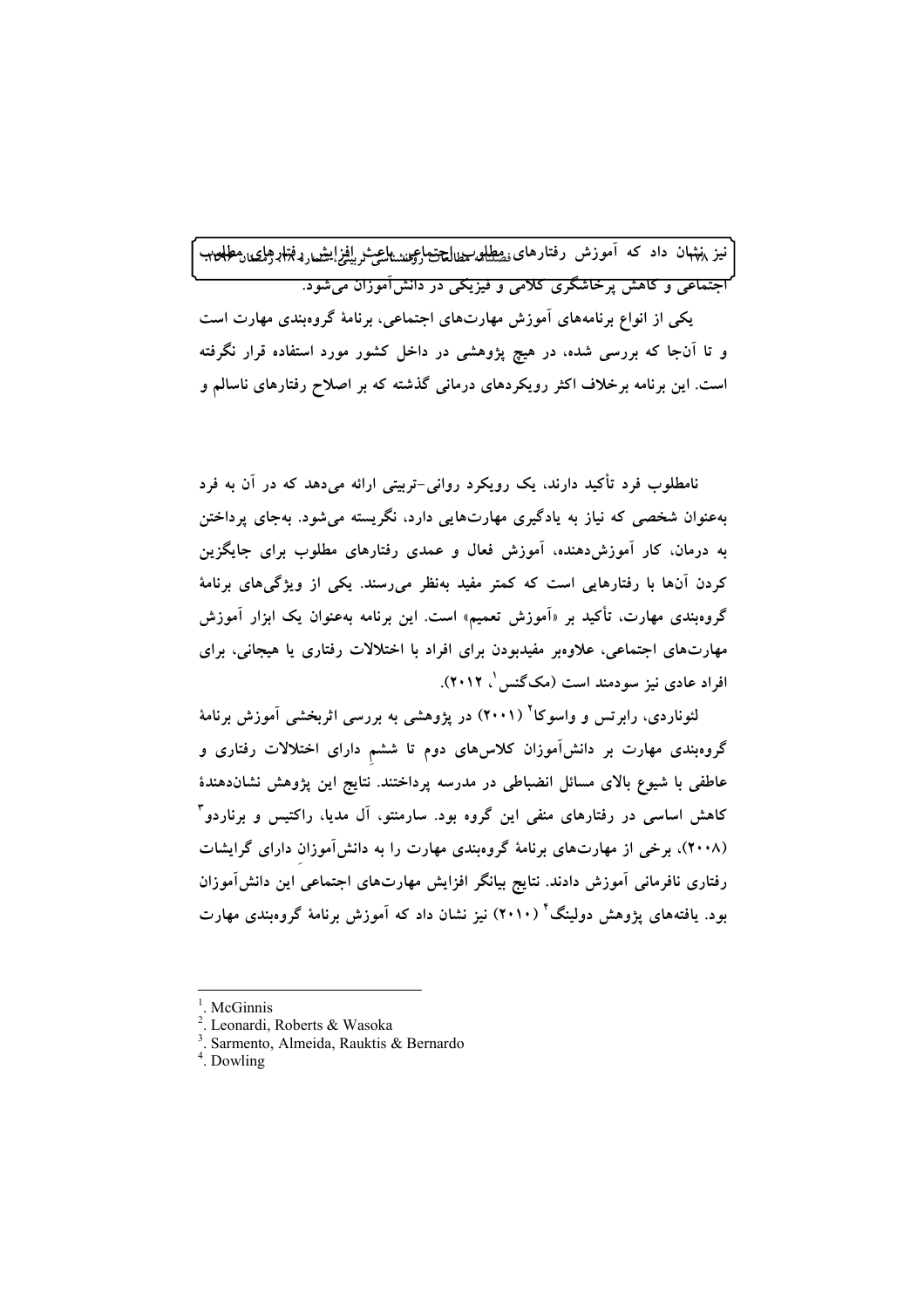.<br>مو<del>نائي</del>ير آموژنيل مهارىتحاملى، علي الوحيد الجمهود المواسي السلام على السلام على السلام العاملية عليه المواطن ( **۲۰۱۱)** ادر .<br>یژوهشی به ارزیابی تأثیر آموزش برنامهٔ گروهبندی مهارت، بر رفتارهای نامناسب و ٔ شایستگی اجتماعی دانش آموزان پرداخت. نتایج نشاندهندهٔ تأثیر مثبت آموزش این برنامه بر دانشآموزان بود، بهنحوی که موجب کاهش رفتارهای نامناسب و بهبود شایستگی

اجتماعی آنها شد. بهطور کلی، پژوهشهای انجامشده بر اثربخشی این برنامه در افزایش مهارتهای اجتماعی و کاهش مشکلات رفتاری دلالت دارند (مکگنس، ۲۰۱۲).

این پژوهش با توجه به ضرورت شناسایی زودهنگام اختلالات سلوک<sup>۲</sup> ازجمله پرخاشگری در کودکان و همچنین مشکلات کودکان در باور به برقراری ارتباط با همسالان و اهمیت اتخاذ شیوهای برای مداخله ازطریق آموزش مهارتهای مطلوب اجتماعی صورت گرفت. هدف این تحقیق، تعیین تأثیر آموزش مهارتهای مطلوب اجتماعی بر پرخاشگری و خودکارآمدی در تعامل با همسالان در بین دانشآموزان پسر دارای رفتارهای پرخاشگرانه دورهٔ ابتدایی بود؛ ازاین٫و، این پژوهش به سؤالات زیر ير داختهاست:

۱-آیا آموزش مهارت های مطلوب اجتماعی (مجموعهای از مهارتهای برنامهٔ گروهبندی مهارت) بر پرخاشگری و خودکارآمدی در تعامل با همسالان تأثیر دارد؟ ۲- آيا اثر مداخله در بلندمدت (پيگيري) وجود دارد؟

روش پژوهش

این پژوهش از نوع آزمایشی با طرح پیش[زمون–پس[زمون و پیگیری با گروه گواه بود. جامعهٔ آماری این پژوهش شامل همهٔ دانش[موزان پسر پایههای پنجم و ششم دورهٔ

Hamidullah

 $2$  conduct disorders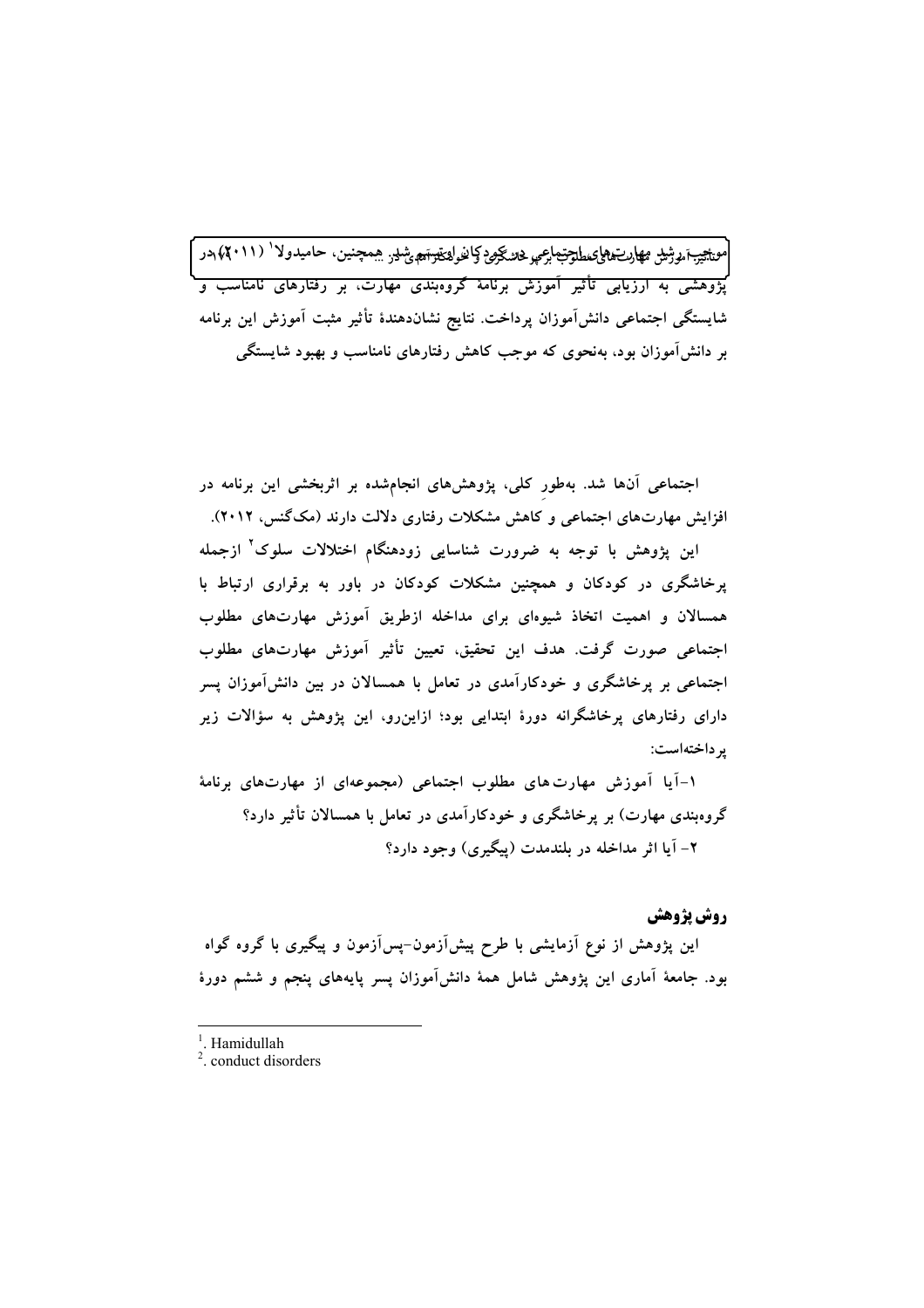ّ ابتداپىي داراى رفتارهاى پرخاشگرانە<u>نفىللىمىمىتېتىلوگانۇشآيەن</u>ىشىيى پىرپرشمىن<sup>ى</sup>شىستاۋ*دىل*مۇنىمىن سال تحصیلی ۱۳۹۵–۱۳۹۴ بود. برای نمونهگیری از روش نمونهگیری تصادفی چندمرحلهای خوشهای استفاده شد، بدین صورت که از ۴ ناحیهٔ آموزش و پرورش شهر اهواز «۱ ناحیه» و از آن ناحیه «۳ مدرسه» بهصورت تصادفی انتخاب شد. در هر مدرسه پس از توضیح مختصری دربارهٔ هدف پژوهش و تعریف پرخاشگری برای معلمان پایههای پنجم و ششم، از آنها خواسته شد تا با تکمیل فرمی شامل ملاکهای تشخیص

پرخاشگری که از کتاب «شناخت مشکلات رفتاری در کودکان و نوجوانان» تألیف فرقانی٫رئیسی (۱۳۸۷) اقتباس شده بود، دانشآموزان دارای رفتارهای پرخاشگرانه را معرفی کنند. در مرحلهٔ بعد، افراد معرفی شده توسط معلمان (۸۷ نفر)، بهمنظور بررسی صحت تشخیص معلم توسط روانشناس، مورد مصاحبه قرار گرفتند و دانش[موزانی که براساس مصاحبه نیز دارای رفتارهای پرخاشگرانه قلمداد شدند (۵۱ نفر)، ازنظر ملاکهای ورودی پژوهش مورد بررسی قرار گرفتند. این ملاکها عبارت بودند از:

۱– نبود هرگونه بیماری جسمی مزمن یا اختلال روانی خاص. ۲- بود هرگونه درمان جسمی یا روانشناختی یا مصرف دارو طی دو ماه اخیر. ٣- رضايت والدين كودك درجهت شركت در يژوهش.

پس از بررسی ملاکهای ورودی و حذف دو نفر، نمونهای به حجم ۴۹ نفر (مدرسهٔ اول: ٢١ نفر؛ مدرسة دوم: ٢٠ نفر و مدرسة سوم: ٨ نفر) تعيين شد. مدرسة سوم بهدليل تعداد کم دانشآموزان دارای رفتارهای پرخاشگرانه و عدم امکان حضور دانشآموزان آن مدرسه در مدرسهٔ دیگر حذف شد؛ بنابراین، درنهایت ۴۱ نفر (مدرسهٔ اول: ۲۱ نفر؛ مدرسهٔ دوم: ۲۰ نفر) بهعنوان نمونهٔ نهایی انتخاب شدند. ازآنجاکه امکان انتقال مطالب آموزشی به گروه گواه وجود داشت؛ بنابراین بهصورت تصادفی دانشآموزان یک مدرسه به گروه آزمایشی و دانش آموزان مدرسهٔ دیگر به گروه گواه گمارده شدند.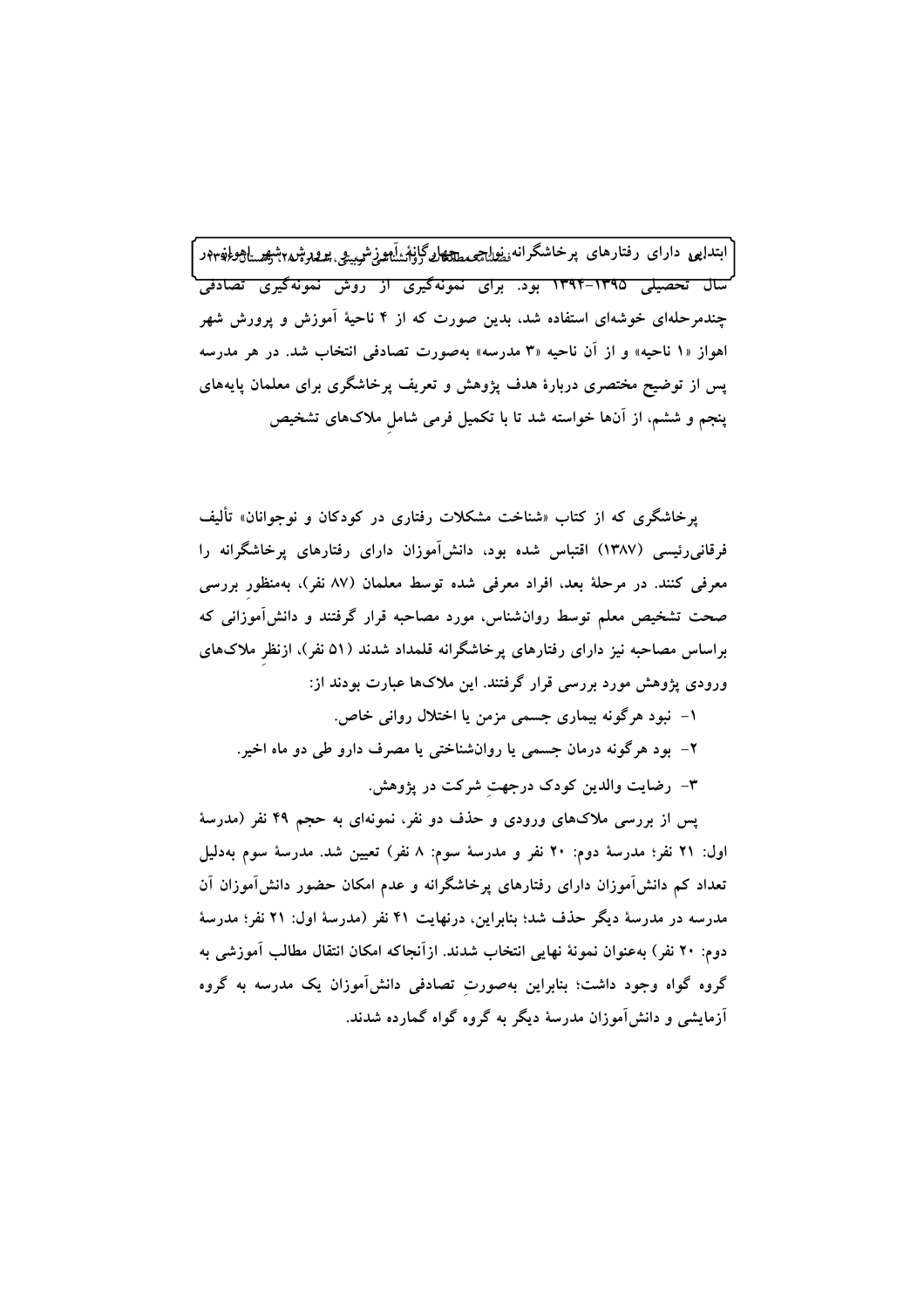تأثیر آموزش مهارتهای مطلوب بر پرخاشگری و خودکارآمدی در …

## **ایزارهای یژوهش**

ابزارهای این پژوهش شامل ۲ نوع ابزار است:

۱) ابزارهای مربوطبه انتخاب دانش آموزان هدف

الف) فرم ملاکهای تشخیص پرخاشگری: این فرم شامل «۱۸ ملاک» است که تلفیقی از تعاریف و ملاکهای طبقهبندی بین|لمللی بیماریها ٔ (ICD) و راهنمای تشخیصی و

آماری اختلالات روانی چاپ چهارم<sup>۲</sup> (DSM-IV) است و از کتاب «شناخت مشکلات رفتاری در کودکان و نوجوانان» تألیف فرقانیررئیسی (۱۳۸۷) اقتباس شده است. فردی که حداقل ۴ ملاک از ۱۸ ملاک را داشته باشد، دارای رفتار پرخاشگرانه است. معلمان با استفاده از این فرم دانشآموزان را مورد ارزیابی قرار میدادند.

ب) مصاحبه: بهمنظور تشخیص دانشآموزان دارای رفتار پرخاشگرانه، دانشآموزان مشخص شده توسط معلمان، براساس ملاکهای تشخیصی پرخاشگری، توسط یک روانشناس نیز مورد مصاحبه قرار گرفتند تا افرادی که ازنظر روانشناس نیز دارای رفتارهای پرخاشگرانه هستند، مشخص شوند.

2) ابزارهای مربوطبه اندازهگیری متغیّرهای وابسته

**الف) نظام سنجش مبتنىبر تجربة آخنباخ ؓ (فرم گزارش معلم ؓ):** اين ابزار توسط اَخنباخ <sup>٥</sup> (۲۰۱۴) در سال ۱۹۶۰ ساخته و در سال ۱۳۸۴ در ایران توسط مینایی، برای دانش آموزان دورهٔ ابتدایی، راهنمایی و متوسطهٔ شهر تهران هنجاریابی شده است. نظام سنجش مبتنی بر تجربهٔ اَخنباخ شامل سه فرم است؛ یکی از اَنها فرم گزارش معلم است که برای کودکان

 $\lambda$ 

<sup>&</sup>lt;sup>1</sup>. International Classification of Diseases

<sup>&</sup>lt;sup>2</sup>. Diagnostic and Statistical Manual of Mental Disoders (Fourth Edition)

<sup>&</sup>lt;sup>3</sup>. Achenbach System of Empirically Based

<sup>&</sup>lt;sup>4</sup>. Teacher's Report Form (TRF)

 $\frac{5}{3}$ . Achenbach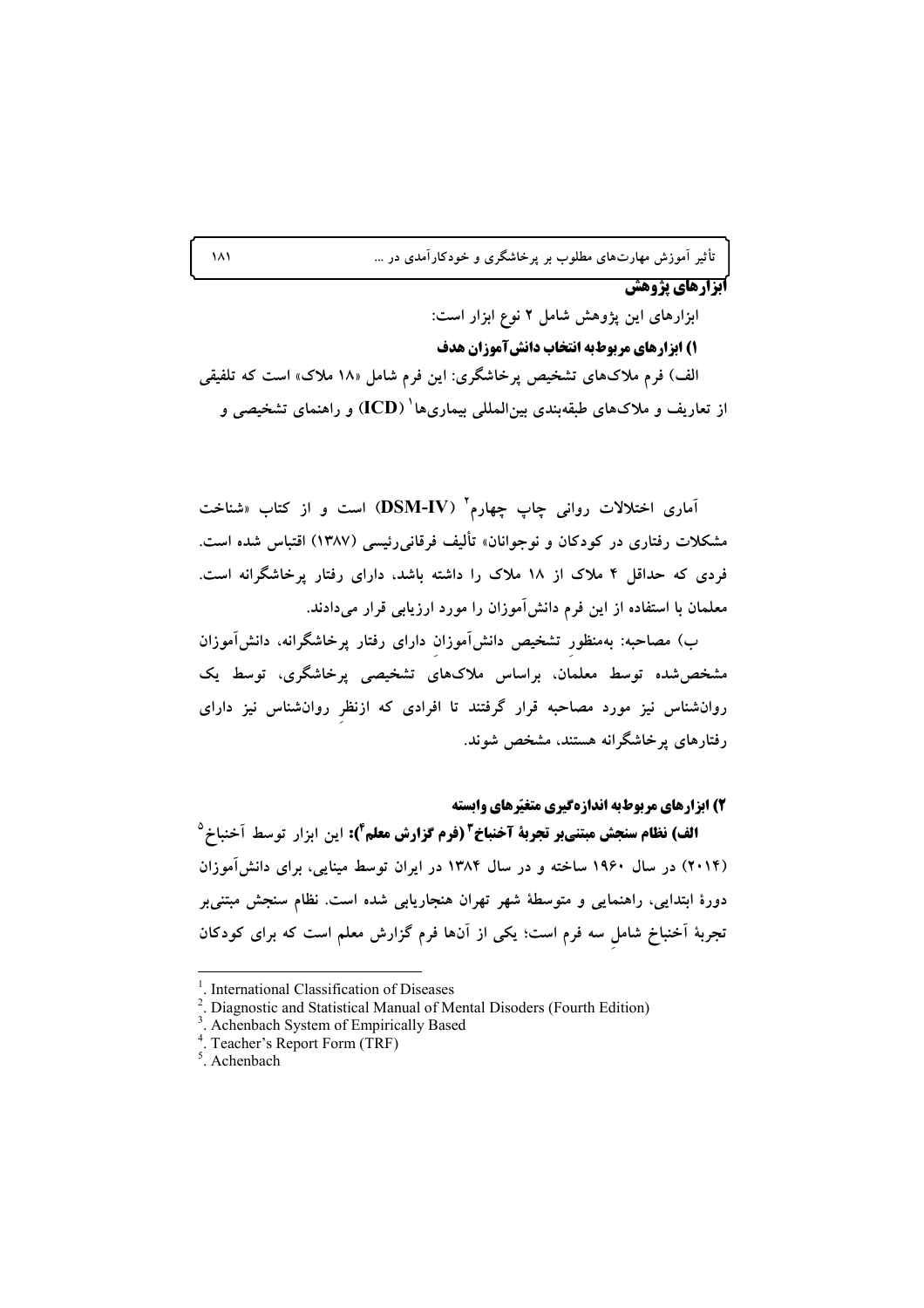و نعچوانان ۱۸–۶ ساله بهکار مىروپ<sub>ىتىل</sub>ىيەپھلاھەت\{وانشتاشى لِرستى،كىمەرډىرىېكىسىتىقيان*چى "* .<br>درجهای (• = نادرست، ۱ = تاحدی یا گاهی درست و ۲ = اغلب اوقات یا همیشه درست) نمرهگذاری میشود (مینایی، ۱۳۸۴). در این پژوهش، از خردهمقیاس رفتار پرخاشگرانهٔ فرم گزارش معلم، برای سنجش رفتار پرخاشگرانه استفاده شده است که ۲۰ گویه دارد و کمترین نمره در آن «صفر» و بیشترین نمره «۴۰» است. آخنباخ و رسکورلا<sup>۱</sup>

(۲۰۰۷؛ بهنقلاز مشهدی، رسول(اده طباطبایی، آزاد فلاح و سلطانی فر، ۱۳۸۹) ضریب پایایی فرم گزارش معلم را با روش آلفای کرونباخ ۰/۹۷ و با روش بازآزمایی ۰/۹۵ گزارش کردند. مینایی (۱۳۸۵) در هنجاریابی این ابزار در جمعیت ایرانی، ضرایب آلفای کرونباخ این مقیاس را برای رفتار پرخاشگرانه، برای گروه سنی ۱۱–۶ سال، ۰/۹۴ و برای گروه سنی ۱۸–۱۱ سال، ۰/۹۱ بهدست آورد. در پژوهش حاضر، ضرایب پایایی این خردهمقیاس با استفاده از یک نمونهٔ ۲۵۰ نفری از دانش[موزان پسر با و بدون رفتارهای پرخاشگرانه در پایههای پنجم و ششم دورهٔ ابتدایی شهر اهواز، با استفاده از روش آلفای کرونباخ ۰/۹۶ و با روش تنصیف اسپیرمن-براون و گاتمن ۰/۹۷ بهدست آمد که در حد خوبی میباشند. آخنباخ و رسکورلا (۲۰۰۷، بهنقلاز مشهدی و همکاران، ۱۳۸۹) روایی محتوایی، روایی ملاکی و روایی سازهٔ فرم گزارش معلم را مطلوب گزارش کردند. در پژوهش حاضر با استفاده از یک نمونهٔ ۲۵۰ نفری از دانشآموزان پسر با و بدون رفتارهای پرخاشگرانه در پایههای پنجم و ششم دورهٔ ابتدایی شهر اهواز ساختار عاملی این فرم بررسی شد. شاخص مجذور خی  $(\chi^2)$  برابربا ۵۴۶/۴۰، نسبت مجذور خی بر درجهٔ آزادی ۰/۰۹ برابربا ۳/۲۱. جذر میانگین مجذورات خطای تقریب (RMSEA) برابربا ۰/۰۹. شاخص برازندگی تطبیقی (CFI) برابربا ۰/۹۱، نیکویی برازش (GFI) برابربا ۰/۸۰، شاخص نیکویی برازش تعدیلیافته (AGFI) برابربا ۰/۷۵، شاخص برازندگی هنجار شده

<sup>&</sup>lt;sup>1</sup> Rescorla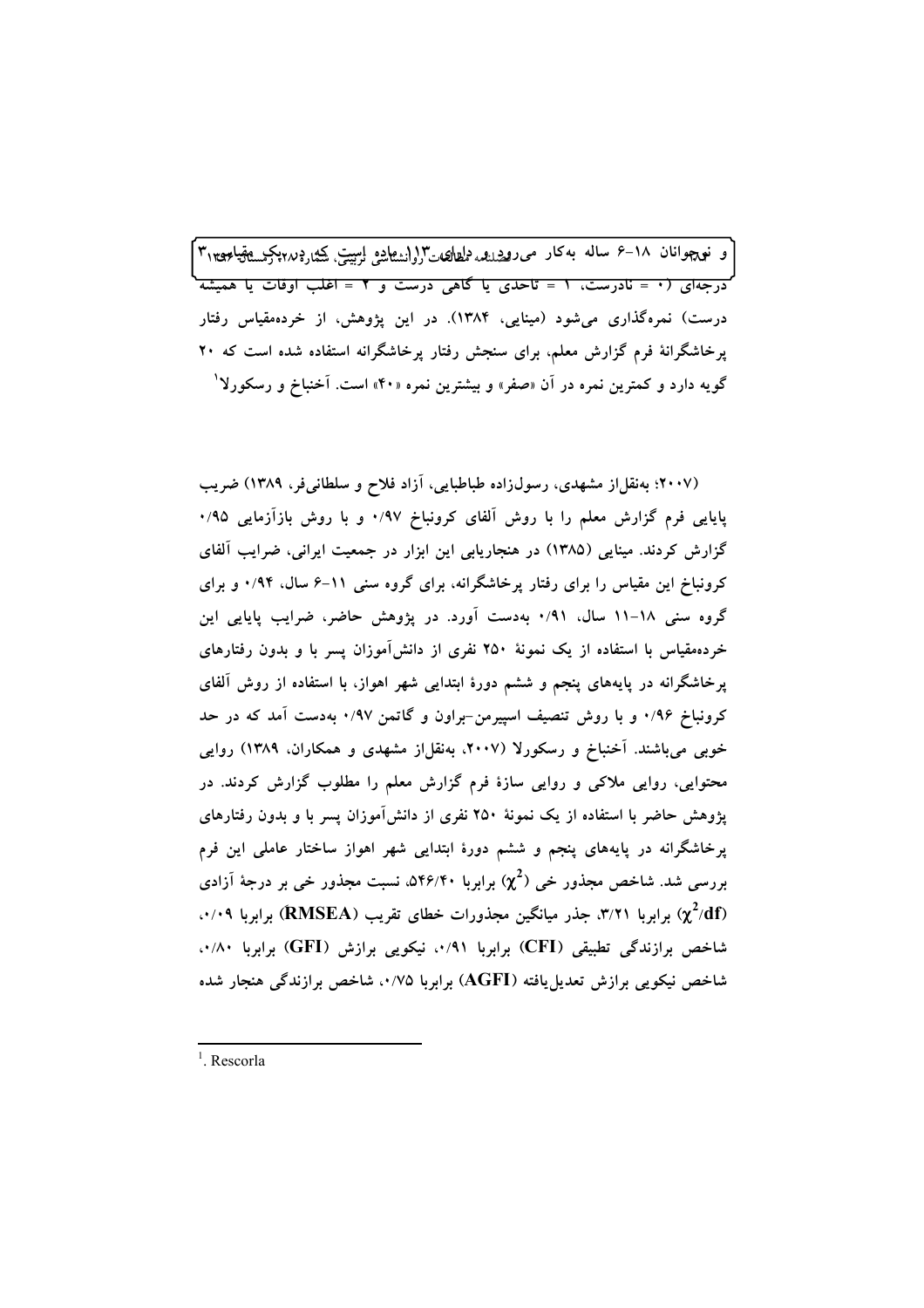.<br>(4)پراپههوپراپرېلها(۵)پای شطخص برلفانیکچی افغایتخوا آلهایچ یا (برابربا ۰/۹۱ و شاخص توپکر – .<br>لویس (TLI) برابربا ۰/۹۰ بهدست آمدند که بر برازش نسبتاً مناسب مدل با دادهها و تأیید ساختار عاملی این مقیاس دلالت دارند.

ب) مقیاس خودکارآمدی کودکان در تعامل با همسالان ( CSPIS): این مقیاس توسط ویلر و لد (۱۹۸۲) برای سنجش ادراک کودکان کلاس های سوم تا پنجم دبستان از

توانایی شان در انجام مهارتهای مجاب کردن کلامی مطلوب در موقعیتهای روابط اجتماعی با همسالان ساخته شد و سپس شریفی (۱۳۷۲) آن را به فارسی برگرداند. این مقیاس ۲۲ گویه دارد که برای نمرهگذاری آن به گزینهٔ خیلی آسان نمرهٔ ۴، گزینهٔ آسان نمرهٔ ۳. گزینهٔ سخت نمرهٔ ۲ و گزینهٔ خیلی سخت نمرهٔ ۱ داده میشود. نمرهٔ نهایی این مقیاس، جمع نمرهٔ گزینههاست. دامنهٔ نمره از ۲۲ تا ۸۸ است. در این مقیاس نمرهٔ بالاتر نشاندهندهٔ خودکارآمدی بیشتر است. این مقیاس شامل دو خردهمقیاس «خودکارآمدی در موقعیتهای تعارض آمیز و خودکارآمدی در موقعیتهای بدون تعارض» است. هیوز<sup>۲</sup> (۱۹۸۸؛ بهنقلاز شریفی، ۱۳۷۲) ضرایب پایایی این مقیاس را با استفاده از روش آلفای کرونباخ ۰/۸۵ برای کل مقیاس و با روش بازآزمایی ۲ هفتهای ۰/۹۰ برای پسرها و ۰/۸۵ برای دخترها، ذکر کرده است. حسینچاری (۱۳۸۶) ضریب پایایی این مقیاس را با روش آلفای کرونباخ، ۰/۸۷ بهدست آورد. همچنین، در پژوهش حاضر ضرایب پایایی این مقیاس با استفاده از یک نمونهٔ ۲۵۰ نفری از دانشآموزان پسر با و بدون رفتارهای پرخاشگرانهٔ پایههای پنجم و ششم دورهٔ ابتدایی شهر اهواز با روش آلفای کرونباخ ۰/۸۷ و با روش تنصیف اسپیرمن-براون و گاتمن ۰/۸۹ بهدست آمد. همچنین، حسینچاری (۱۳۸۶) روایی این مقیاس را با روش تحلیل محتوا مطلوب گزارش کرد. در پژوهش حاضر با استفاده از یک نمونهٔ ۲۵۰ نفری از دانشآموزان پسر با و بدون رفتارهای پرخاشگرانهٔ پایههای پنجم و

<sup>&</sup>lt;sup>1</sup>. Children's Self-Efficacy for Peer Interaction Scale (CSPIS)

 $2.$  Hughes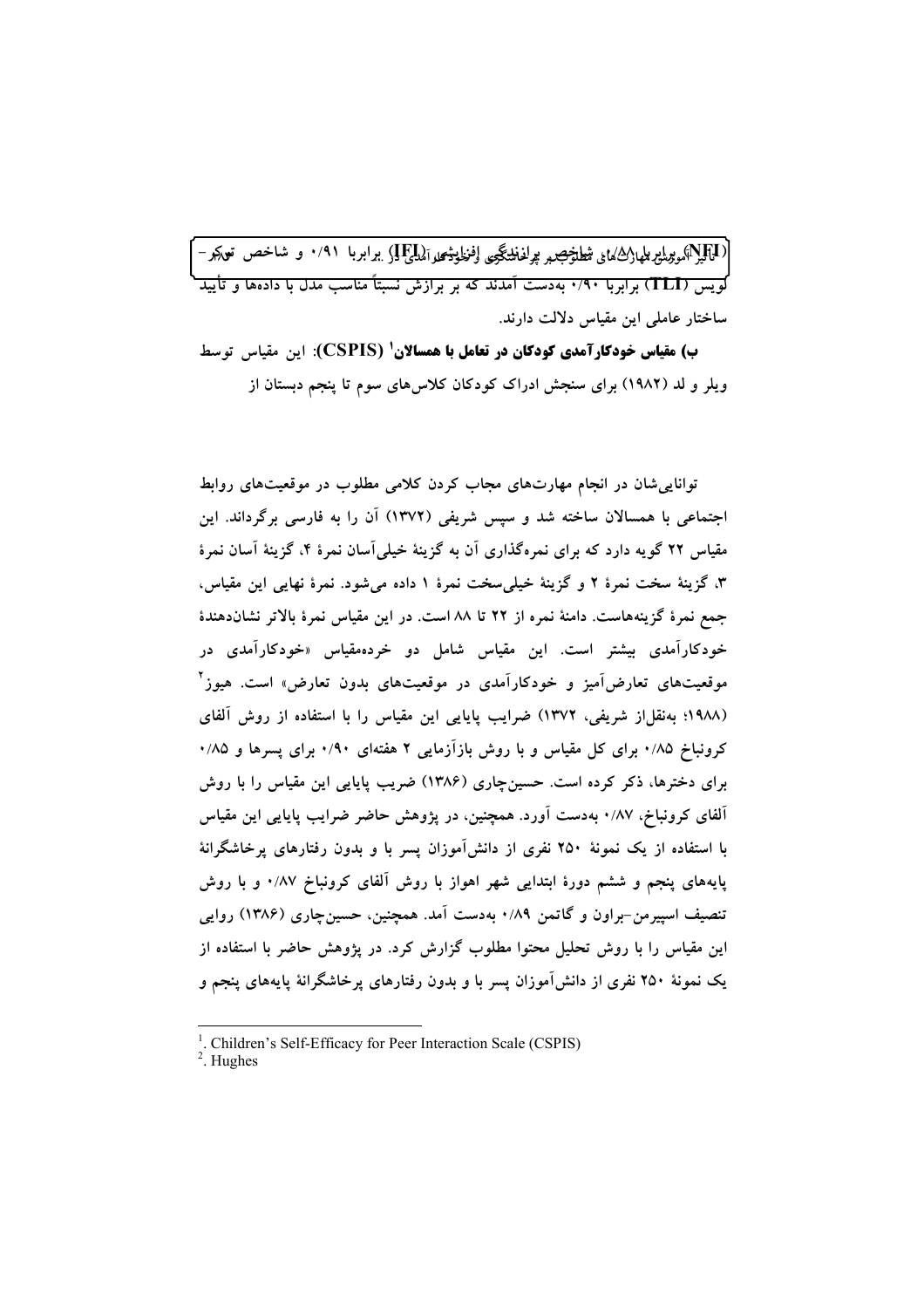ششىم<sub>لا</sub>دورهٔ ابتدايى شهر اهواز، ساخت<u>ىلد<sub>ام</sub>ىمايىلملمال</u>يىز<sub>وا</sub>ئىقىياتىيى ل<u>زىطرې</u>قىمېرپى<sup>تېر</sup>ى تې<del>جلىل</del> ع<sup>ىمل</sup>لىل تأییدی بررسی شد. شاخص مجذور خی (2°) برابربا ۴۸۸/۷۱، نسبت مجذور خی بر درجة آزادی ( $\chi^2/\mathrm{df}$ ) برابربا ۲/۳۵، جذر میانگین مجذورات خطای تقریب (RMSEA) برابربا ۰/۰۷، شاخص برازندگی تطبیقی (CFI) برابربا ۰/۸۰، شاخص نیکویی برازش (GFI) برابربا ۸۳٪۰، شاخص نیکویی برازش تعدیل یافته (AGFI) برابربا ۰/۸۰، شاخص

برازندگی هنجارشده (NFI) برابربا ۰/۷۰، شاخص برازندگی افزایشی (IFI) برابربا ۰/۸۰ و شاخص توکر-لویس (TLI) برابربا ۰/۷۷ بهدست آمدند که بر برازش تقریباً مناسب مدل با دادهها و تأييد ساختار عاملي اين مقياس دلالت دارند.

## روش اجراي يژوهش

در این یژوهش بهعنوان متغیّر مستقل (مداخله) از آموزش برنامهٔ گروهبندی مهارت، مبتنی بر کتاب «گروهبندی مهارت/کودک مدرسهٔ ابتدایی، راهنمای آموزش مهارتهای مطلوب اجتماعی، نسخهٔ سوم'» تألیف مکگنس (۲۰۱۲) استفاده شد. این برنامه براساس روشهای معتبری مانند الگوسازی<sup>٬</sup>، ایفای نقش٬ بازخورد به عملکرد٬ و تعمیم<sup>۵</sup> تنظیم شده است. گروهی از مهارتهای این برنامه که در کاهش پرخاشگری مؤثرند، در ۱۷ جلسهٔ ۶۵ دقیقهای، ۳ بار در هفته و بهصورت گروهی آموزش داده شد. این مهارتها شامل مهارت شروع**کردن گفتگو، پیوستن به گروه، درخواست کردن**، پیشنهاد کمک به همکلاسی، آرامسازی عضلانی، خودکنترلی، اجازهگرفتن، قبول نه، پاسخدادن به آزار و اذیت، دوری از دردسر، دوری از جنگ و دعوا، حل مسئله، پذیرش عواقب، کنارآمدن با

<sup>.</sup>Skill streaming/the Elementary School Child, A Guide for Teaching Prosocial Skills, Third Edition

<sup>.</sup> modeling

<sup>&</sup>lt;sup>3</sup>. role playing

<sup>.</sup> performance feedback

 $5.5$  generalization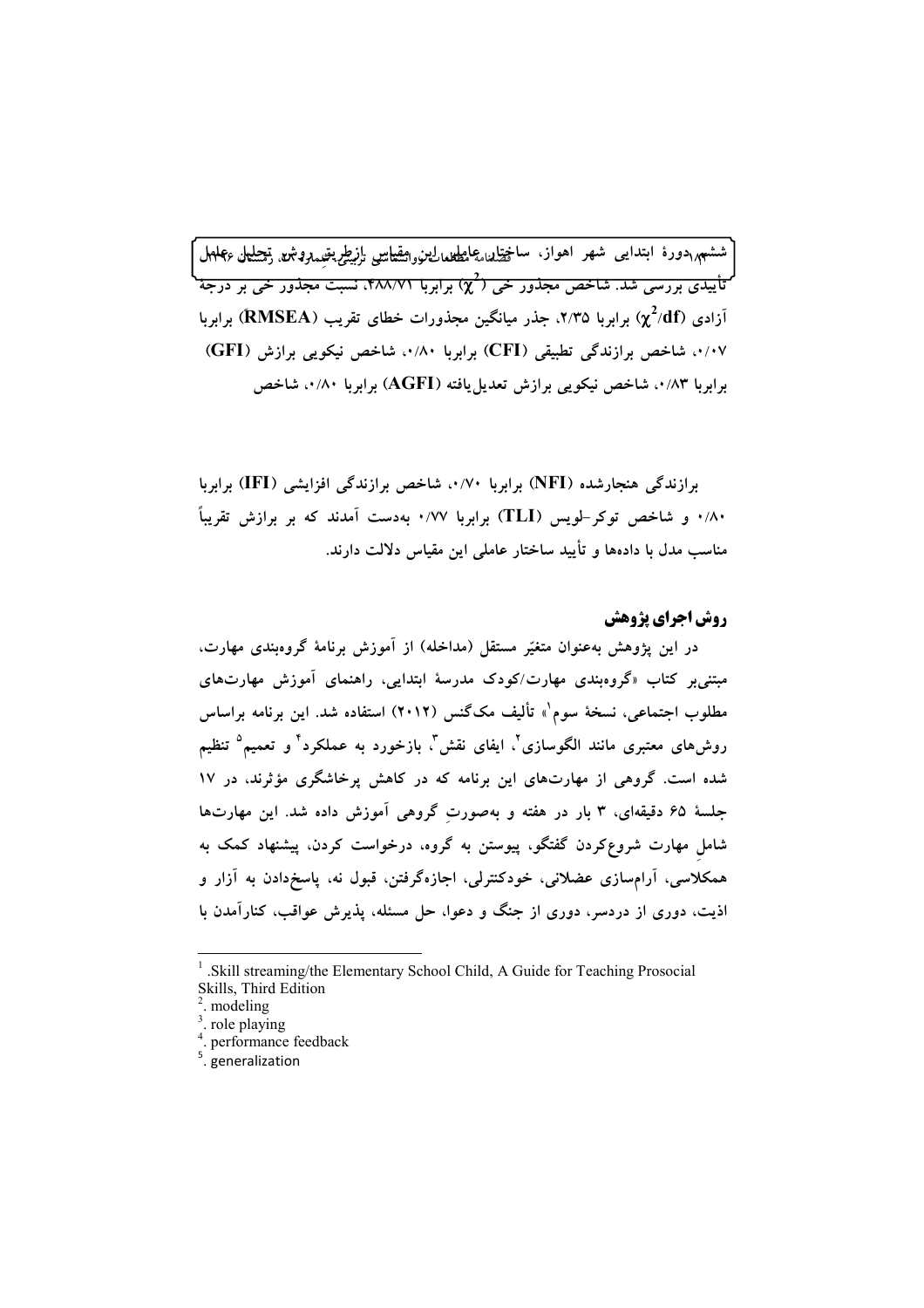.<br>|اتىھايمرىقىمۇنىلكىھھكرىدىنا،يېرىمللوهب بې<sup>چ</sup>لپرىغانىگىرىي(ن<del>ظ</del>ىرگىنۇتتىدىكىر زمان استراحت كوتاە شامل*وپەدو* / ر<br>بخش بود. بخش اول (۲۰ دقیقه) به تعریف، آموزش و الگوسازی مهارت توسط پژوهشگر و بخش دوم (۴۵ دقیقه) به ایفای نقش دانش[موزان و بازخورد به عملکرد و دادن تکلیف به آنها اختصاص یافت. متغیّرهای وابسته در تحقیق حاضر مشتمل بر پرخاشگری و

حده ل ۱ خلاصهٔ مداخلهٔ آمه زشیه میتند و دنامهٔ گروه بندی مهارت

| موضوع                 | محتواي جلسات                                              |
|-----------------------|-----------------------------------------------------------|
| معارفه و أمادهسازی    | معارفه، تعریف و أموزش مهارتهای مطلوب اجتماعی، توضیح       |
|                       | اصول برنامه                                               |
|                       | بیان اهمیت و موقعیتهای کاربرد مهارت                       |
|                       | گام ۱: تعریف مهارت با استفاده از تابلو، پوستر و کارتهای   |
|                       | مهارت                                                     |
|                       | گام ۲: الگوسازی مهارت                                     |
|                       | گام ۳: مشخص کردن نیازهای مهارتی دانش[موز                  |
| مهارتِ                | گام ۴: انتخاب اولین ایفاگر نقش                            |
| شروع كردن گفتگو       | گام ۵: ایفای نقش                                          |
|                       | گام ۶: هدایت ایفای نقش                                    |
|                       | گام ۷: بازخورد به عملکرد طی ایفای نقش                     |
|                       | گام ۸: انتخاب ایفاگر نقش بعدی                             |
|                       | گام ۹: تعیین تکالیف                                       |
|                       | ارزیابی نحوهٔ انجام تکالیف، بیان اهمیت و موقعیتهای کاربرد |
| مهارتِ پيوستن به گروه | مهارت، گام ۱ تا ۹ مانند جلسهٔ گذشته اجرا میشود.           |
| مهارتِ<br>درخواست     | ارزیابی نحوهٔ انجام تکالیف، بیان اهمیت و موقعیتهای کاربرد |
| كردن                  | مهارت، گام ۱ تا ۹ مانند جلسهٔ گذشته اجرا میشود.           |
| مهارت پیشنهاد کمک     | ارزیابی نحوهٔ انجام تکالیف، بیان اهمیت و موقعیتهای کاربرد |
| به همکلاسی            | مهارت، گام ۱ تا ۹ مانند جلسهٔ گذشته اجرا میشود.           |
|                       |                                                           |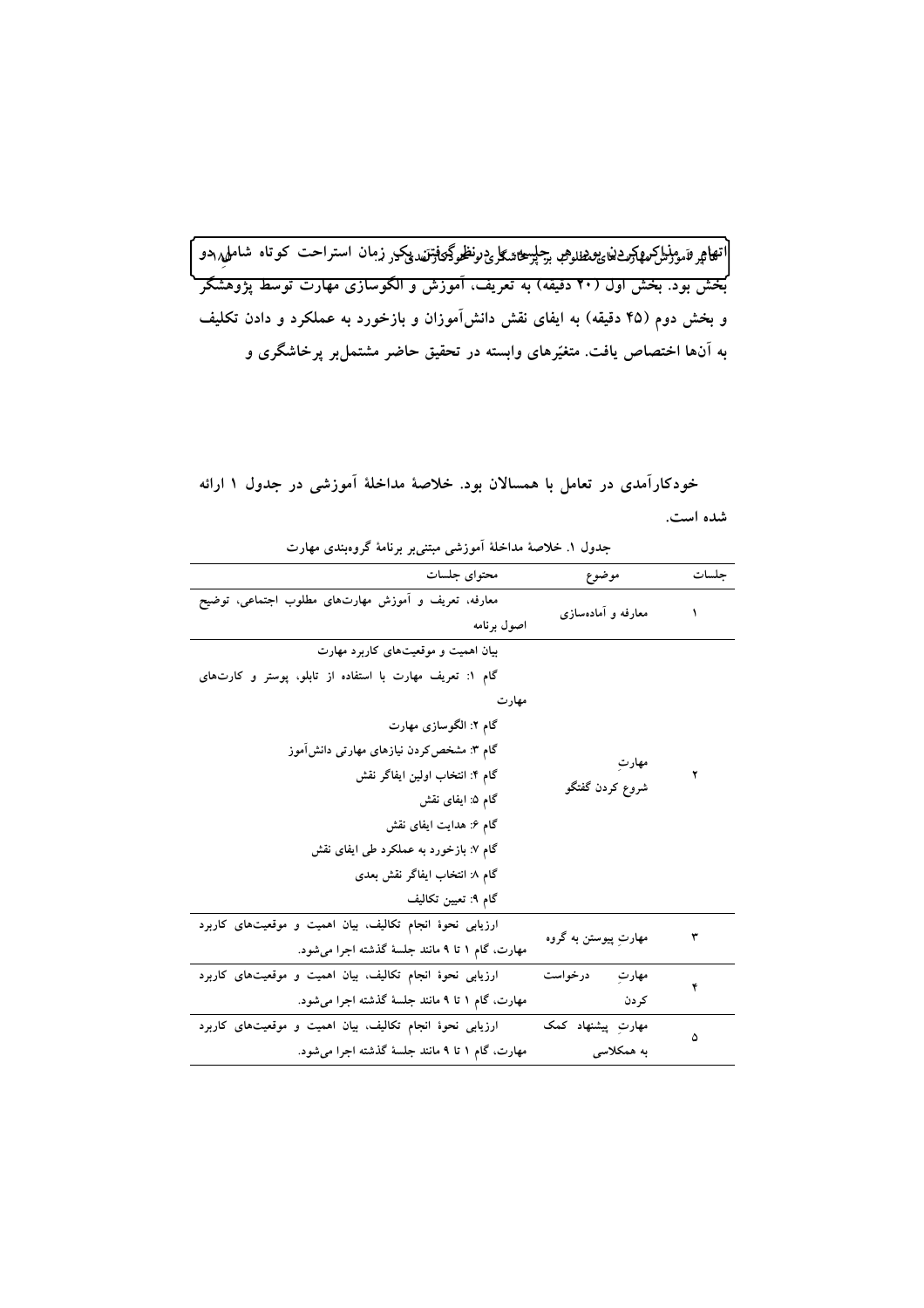| ارزیابی نجوهٔ انجام تکالیف. بیان اهمیت و پهوقعیتهای کالمهدد )<br>فصلناته مطالعات روانشناسی تربیتی، شماره ۲۸، زمستان کالمهدد )<br>مهارت گام ۱ تا ۹ مانند جلسهٔ گذشته احرا مرشود. | مهارتِ آرام سازی             | $\sqrt{2}$ |
|---------------------------------------------------------------------------------------------------------------------------------------------------------------------------------|------------------------------|------------|
| ارزیابی نحوهٔ انجام تکالیف، بیان اهمیت و موقعیتهای کاربرد                                                                                                                       | ۷ مهارتِ                     |            |
| مهارت، گام ۱ تا ۹ مانند جلسهٔ گذشته اجرا میشود.                                                                                                                                 | استفاده از خودکنترلی         |            |
| ارزیابی نحوهٔ انجام تکالیف، بیان اهمیت و موقعیتهای کاربرد<br>مهارت، گام ۱ تا ۹ مانند جلسهٔ گذشته اجرا میشود.                                                                    | ۸          مهارتِ اجازهگرفتن |            |

ارزیابی نحوهٔ انجام تکالیف، بیان اهمیت و موقعیتهای کاربرد ۹ مهارتِ قبول نه مهارت، گام ۱ تا ۹ مانند جلسهٔ گذشته اجرا میشود.

| مهارتِ پاسخ به آزار و | $\mathbf{\bar{}}$                                                                |
|-----------------------|----------------------------------------------------------------------------------|
| اذيت                  |                                                                                  |
| مهارتِ دورشدن از      | ۱۱                                                                               |
| دردسر                 |                                                                                  |
| مهارتِ دورشدن از      | ۱۲                                                                               |
| جنگ و دعوا            |                                                                                  |
|                       | ۱۳                                                                               |
|                       |                                                                                  |
|                       | ١۴                                                                               |
|                       |                                                                                  |
| مهارتِ کنار آمدن با   | ۱۵                                                                               |
| أتهام                 |                                                                                  |
|                       | ۱۶                                                                               |
|                       |                                                                                  |
|                       | ۱۷                                                                               |
|                       |                                                                                  |
|                       | مهارتِ حل مسئله<br>مهارتِ پذيرش عواقب<br>مهارتِ مذاكرهکردن<br>ارزیابی کلی برنامه |

قبل از آموزش مهارتهای مطلوب اجتماعی دانشآموزان دو گروه، پیشآزمون «خودکارآمدی در تعامل با همسالان» و معلمان آنها پیشآزمون «پرخاشگری» را تکمیل کردند. سپس، به گروه آزمایشی مجموعهای از مهارتهای برنامهٔ گروهبندی مهارت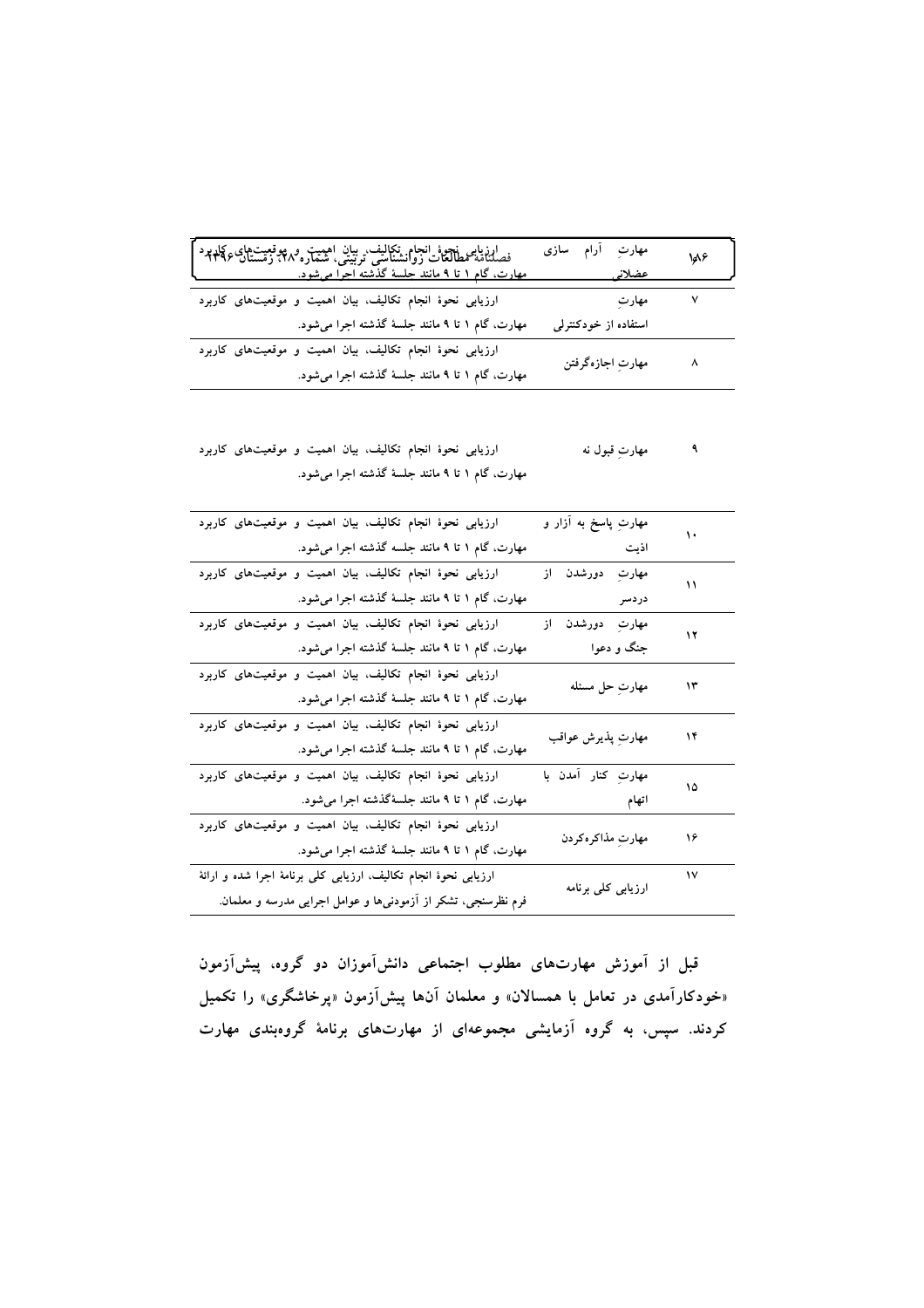.<br>آموافيژىقموژلىق پېمېرىۋە پچى گىللوم گېوام كېيىنكېرى دلخود<del>نى</del>نې<sub>ل</sub>ىمىدىپىن از اتىمام دورە آموزشى بلافلېمېلە .<br>از دو گروه آزمونهای فوق بهعنوان پسآزمون گرفته شد. این آزمونها مجدداً بعد از شش هفته از هر دو گروه، بهعنوان پیگیری گرفته شد. لازم به ذکر است که پس از اجرای پیگیری بهمنظور رعایت ملاحظات اخلاقی پژوهش، خلاصهای از مداخلهٔ آموزشی برای گروه گواه نیز اجرا شد. بهعلاوه، دو نفر از آزمودنی های گروه آزمایشی بهدلیل

غیبت بیشاز ۳۰ درصد در جلسات دورهٔ آموزشی، در تحلیل نهایی حذف شدند. برای تحلیل دادهها از روشهای آمار توصیفی مانند میانگین و انحراف معیار و آمار استنباطی ازقبیل روش۵مای تحلیل کوواریانس چندمتغیّری<sup>۱</sup> و تحلیل کوواریانس تکەمتغیّرى<sup>۲</sup> استفادە شد.

#### يافتهها

|                      |                   | سنجشءا                     |               |              |                       |
|----------------------|-------------------|----------------------------|---------------|--------------|-----------------------|
| پيگيري               | پسآزمون           | پیشآزمون                   | شاخصهای آماری | گروه         | متغيّر ها             |
| 10/48                | 17/V              | <b>74/19</b>               | ميانگين       | گروه آزمایشی |                       |
| $\lambda/\lambda$ ۶  | $\Lambda/V\Delta$ | 9/10                       | انحر اف معيار |              |                       |
| 71/9.                | $YY/\rightarrow$  | $Y \cdot / \Lambda \Delta$ | ميانگين       | گروه گواه    | يرخاشگري              |
| $\Lambda/\mathrm{V}$ | 9916              | $Y/Y\wedge$                | انحر اف معيار |              |                       |
| $V$ $V$ $Y$ $Y$      | Vf/Y              | 8.1                        | ميانگين       | گروه آزمایشی | خودکارآمدیدر تعامل با |

<sup>1</sup>. Multivariate Analysis of Covariance (MANCOVA)

<sup>2</sup>. Univariate Analysis of Covariance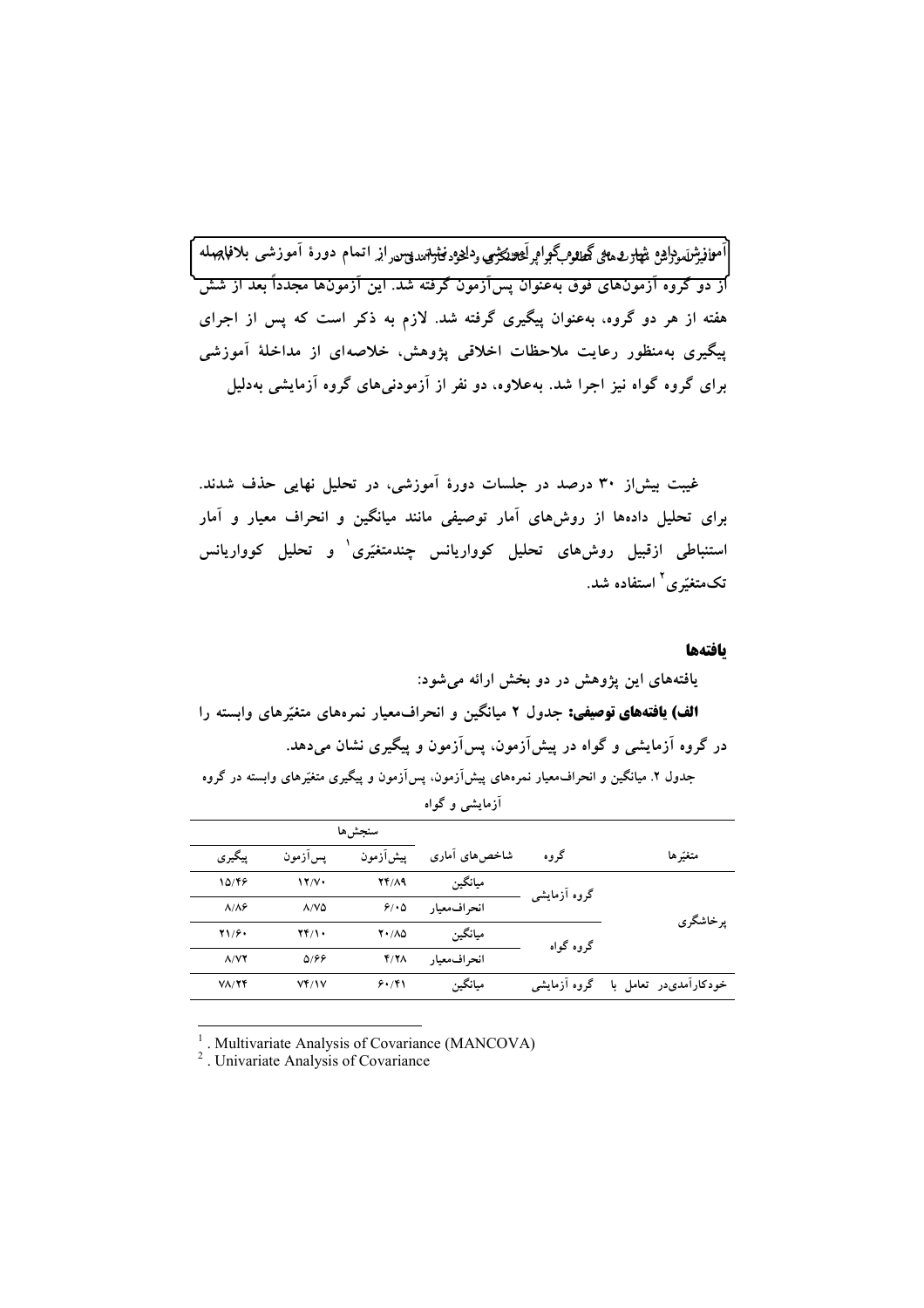| $1r\frac{1}{2}e^{3r\cdot r}$ |               |       | ۶۹ انحرافی معیار<br><u>فصلنامه مطالعات ووانشناسی ترمتی، شماره ۲۸، زمستان '</u> |           | همسالان |
|------------------------------|---------------|-------|--------------------------------------------------------------------------------|-----------|---------|
| ۸۱/۸۰                        | ۴۵/۴۰         | 56/75 | مىانگ                                                                          |           |         |
| ۱۳/۲۲                        | $\lambda$ /۲۶ | 13/57 | انحراف معيار                                                                   | گروه گواه |         |

همانطور که جدول ۲ نشان میدهد، در گروه آزمایشی نسبتبه گروه گواه، کاهش قابل توجهی در متغیّر پرخاشگری و افزایش چشمگیری در متغیّر خودکارآمدی در تعامل با همسالان در مرحلهٔ پسآزمون و پیگیری مشاهده میشود. نمودارهای ۱ و ۲ نیز میانگین

نمرههای متغیّرهای وابستهٔ پرخاشگری و خودکارآمدی در تعامل با همسالان را به تفکیک، در گروه آزمایشی و گواه در مراحل پیشآزمون، پسآزمون و پیگیری نشان مى دهند.



نمودار ۱. میانگینهای پیشآزمون، پسآزمون و پیگیری پرخاشگری گروه آزمایشی و گواه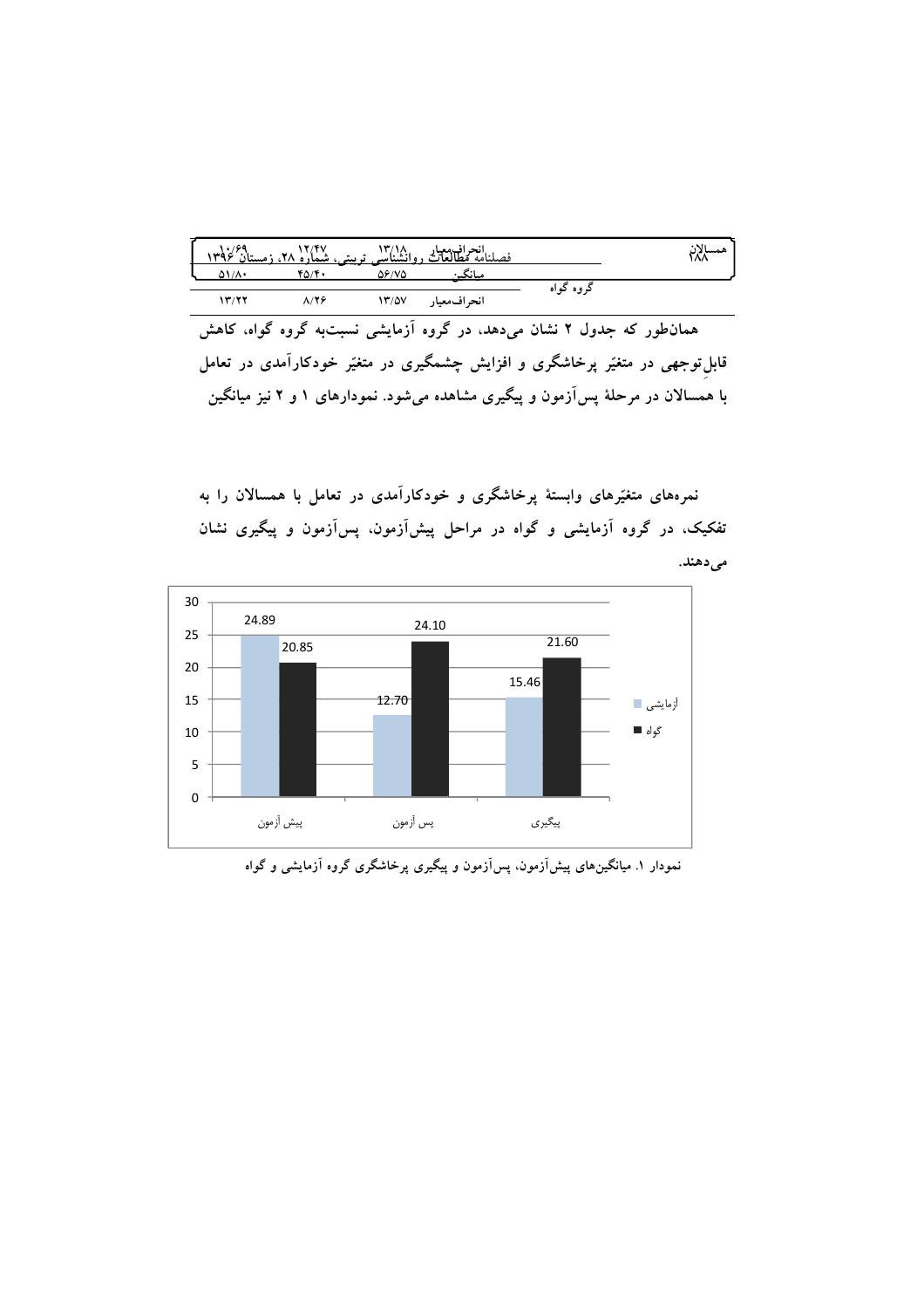

نمودار ۲. میانگینهای پیشآزمون، پسآزمون و پیگیری خودکارآمدی در تعامل با همسالان گروه آزمایشی و گواه

ب) یافتههای استنباطی: در این پژوهش قبل از تحلیل دادهها، مفروضههای تحلیل کوواریانس شامل خطیبودن ْ، وجود همبستگی ْ بین متغیّرهای وابسته، همخطی چندگانه ؓ، همگنی واریانسها<sup>۴</sup> و همگنی شیبهای رگرسیون<sup>۵</sup> مورد بررسی قرار گرفته و تأیید شدند كە بەترتيب ذكر شدەاند.

برای بررسی خطیبودن رابطهٔ بین متغیّرهای وابسته (پسآزمونها) و متغیّرهای کمکی (پیشآزمونها)، خطوط رگرسیون با استفاده از نمودار پراکنش بررسی شد که نشان داد رابطهٔ میان متغیّرهای وابسته و متغیّرهای کمکی خطی است؛ بنابراین، مفروضهٔ خطیبودن رابطهٔ بین متغیّرهای وابسته (پسآزمونها) و متغیّرهای کمکی (پیشآزمونها)، تأیید شد (نمودارهای ۳ و۴ ملاحظه شوند).

linearity

<sup>.</sup> correlation

<sup>&</sup>lt;sup>3</sup>. multicollinearity

<sup>&</sup>lt;sup>4</sup>. homogeneity of variance

 $\frac{1}{2}$ . homogeneity of regression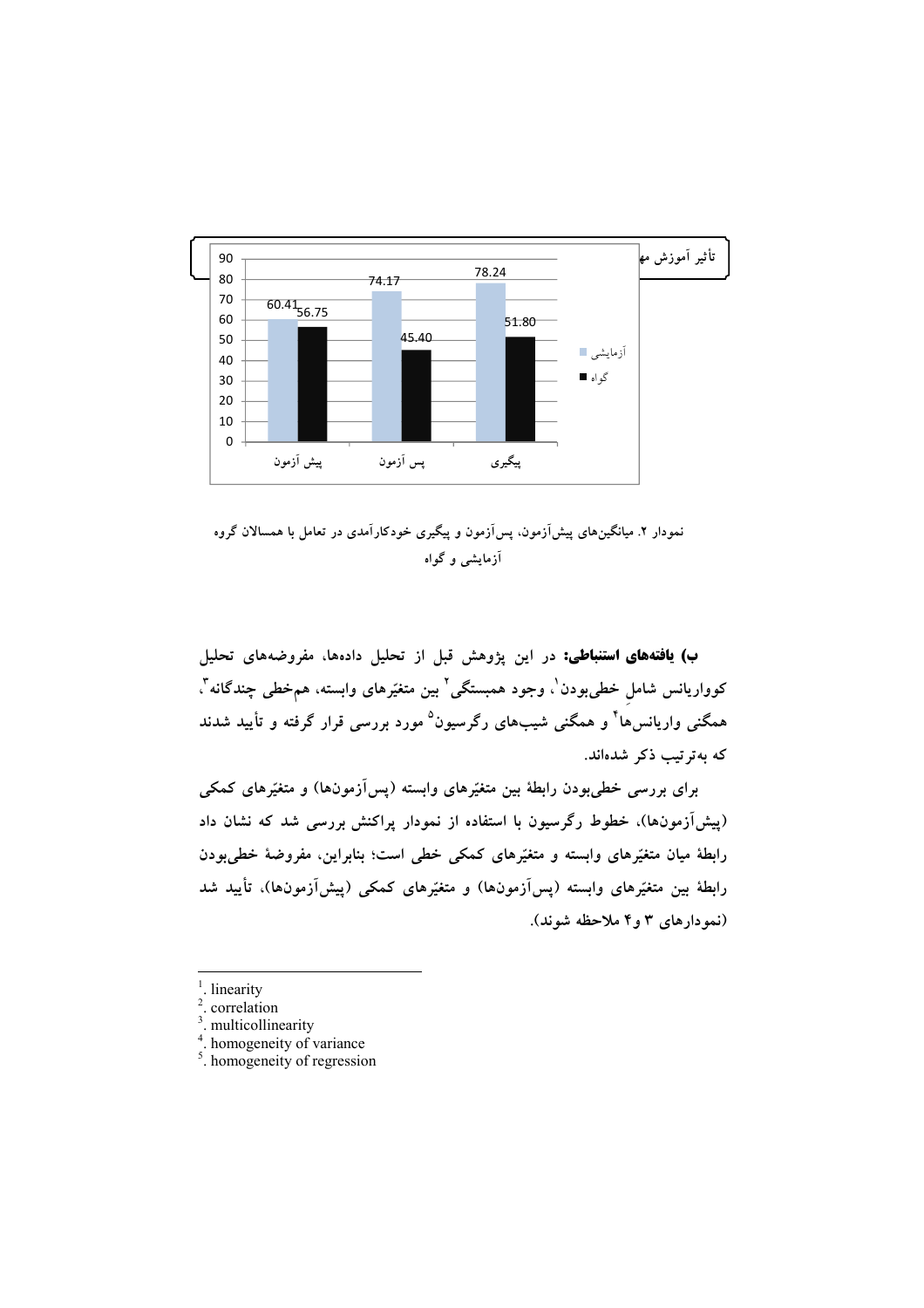

نمودار ۳ خط رگرسیون و پراکنش نمرههای پیشآزمون و پسآزمون پرخاشگری



نمودار ۴. خط رگرسیون و پراکنش نمرههای پیشآزمون و پسآزمون خودکارآمدی در تعامل با همسالان

وجود همبستگی بین متغیّرهای وابسته، یکی دیگر از مفروضههای مهم در آزمونهای چندمتغیّری است که باید به آن توجه کرد. در این پژوهش ضریب همبستگ*ی* بهدست آمده بین پیش آزمونهای پرخاشگری و خودکارآمدی در تعامل با همسالان برابربا ۰/۲۸ بود که بیانگر وجود همبستگی بین متغیّرهای وابسته است. علاوهبراین، همخطیبودن چندگانهٔ رابطهٔ بین متغیّرهای وابسته نیز باید بررسی شود و از ضرایب همبستگی بالاتر از ۰/۹ اجتناب شود. در این پژوهش با توجه به ضریب همبستگی بهدست آمده بین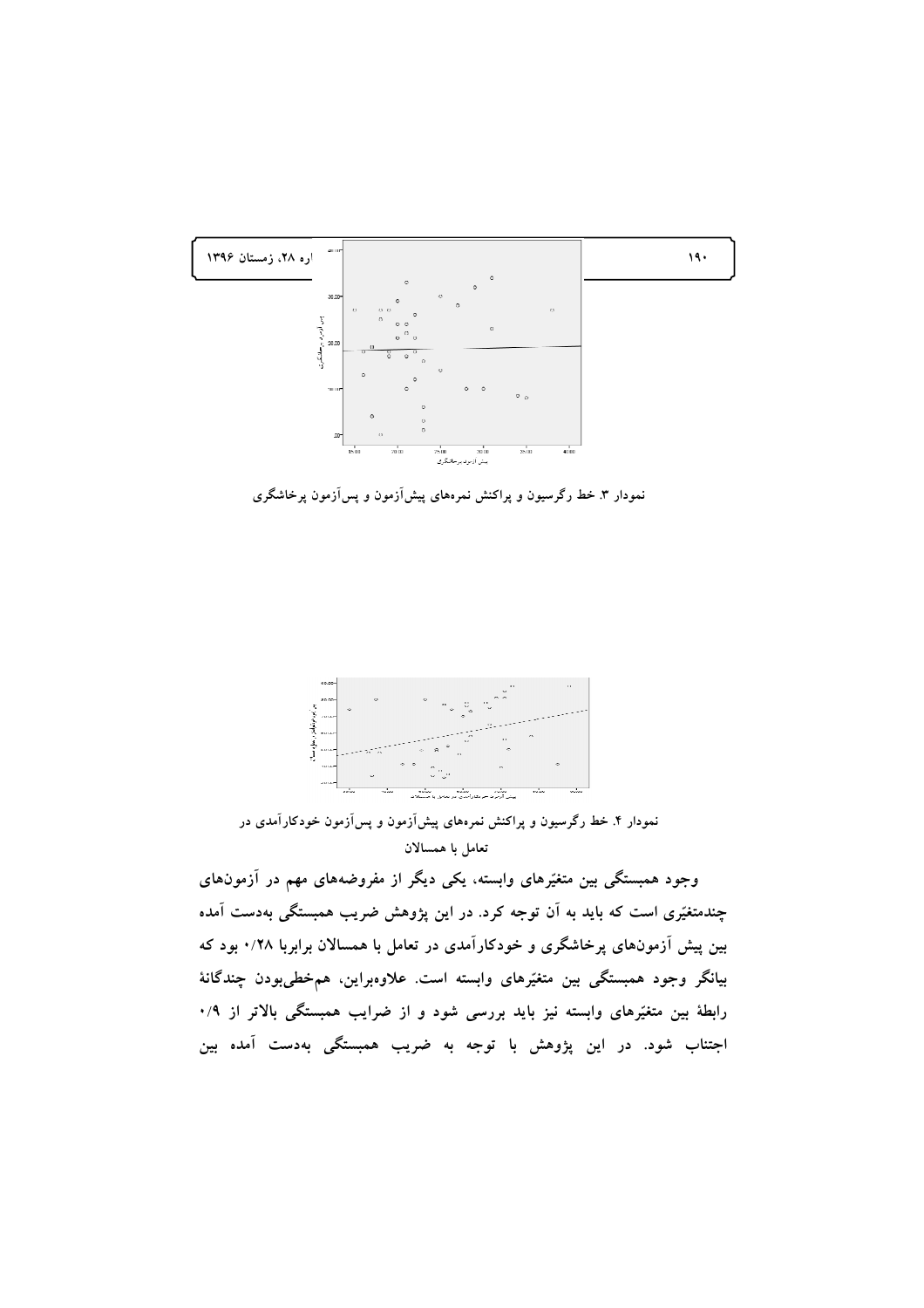|                 |                        | پىت <del>ا</del> ئىيۇزىمىرلىنىۋاغىھارپىزىنىماي <sup>ى</sup> نگىلىرىبەبر پ <sup>ن</sup> وپىرىنكارلىرىمىرىرىتىرىنىلىرىل ھەسىالان (٢٨/ ٢=٢) شهرەلىط |                        |                                        |     |
|-----------------|------------------------|--------------------------------------------------------------------------------------------------------------------------------------------------|------------------------|----------------------------------------|-----|
|                 |                        | <mark>هم خطی چندگانه بین متغیّرهای وابسته وجود نداشت. جدول ۳ نتایج آزمون همگنی</mark>                                                            |                        |                                        |     |
|                 |                        | واریانس های خطای لوین برای متغیّرهای وابسته را در گروه آزمایشی و گواه نشان میدهد.                                                                |                        |                                        |     |
|                 |                        | جدول ۳. نتایج آزمون همگنی واریانسهای خطای لوین برای متغیّرهای وابسته در گروه                                                                     |                        |                                        |     |
|                 |                        |                                                                                                                                                  | آزمایش <i>ی</i> و گواه |                                        |     |
| F سطح معنیداری  |                        | درجة<br>آزادی                                                                                                                                    | درجهٔ اَزادی           | متغيّر وابسته                          | اثر |
| $\cdot/\cdot$ Y | T/Y                    | ٣٧                                                                                                                                               |                        | پرخاشگري                               |     |
| $\cdot$ /VV     | $\cdot / \cdot \wedge$ | $\mathsf{r}\mathsf{v}$                                                                                                                           |                        | گروه خودکارآمدی در تعامل با<br>همسالان |     |

نتایج جدول ۳ نشان میدهد که مقادیر  $F$  آزمون همگنی واریانس۱ها در متغیّرهای پرخاشگری و خودکارآمدی در تعامل با همسالان معنیدار نیست؛ بنابراین، فرض همگنی واریانسها تأیید می شود. جدول ۴ همگنی شیبهای رگرسیون متغیّرهای وابسته را نشان مى دهد.

| تعامل                                             | مجموع<br>مجذورات | درجة<br>آزادى | ميانگين<br>مجذورات | F           | سطح<br>معنیداری |
|---------------------------------------------------|------------------|---------------|--------------------|-------------|-----------------|
| پیشآزمون پرخاشگری × گروه                          | 60.7             |               | 60.7               | 1/Tf        | .780            |
| پیشآزمون خودکارآمدی در تعامل با همسالان<br>× گروه | 30/08            |               | <b>TO/OA</b>       | $\cdot$ /۳۴ | $\cdot$ /00     |

.<br>جدول ۴. همگنی شیبهای رگرسیون متغیّرهای وابسته در گروه اَزمایشی و گواه

نتایج جدول ۴ نشان میدهد که آزمونهای  $F$  تعامل پیشآزمون پرخاشگری و گروه و تعامل پیشآزمون خودکارآمدی در تعامل با همسالان و گروه معنیدار نیست؛ بنابراین. تعامل شیبهای رگرسیون متغیّرهای پرخاشگری و خودکارآمدی در تعامل با همسالان با گروه معنیدار نمیباشند و فرض همگنی شیبهای رگرسیون تأیید میشود. جدول ۵ نتایج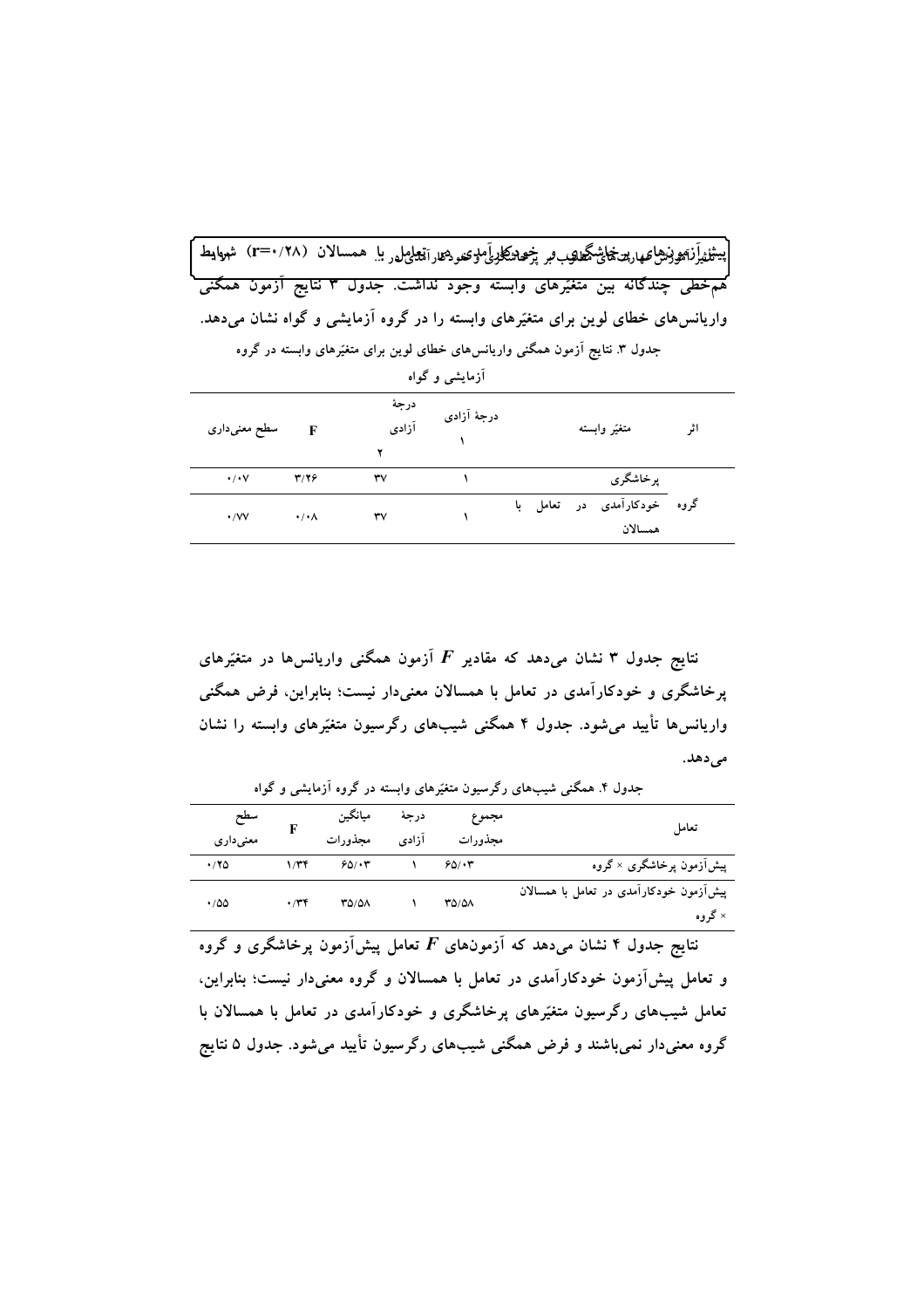.<br>تحلیله<sub>ا</sub> کوواریانس چندمتغیّری را رو<u>ی، بهانگیان،ن</u>مووژگیمیسیِسیآینیژیونیمیتغیّرمها<sub>گ</sub>یسیراپستهم را نشان مي دهد.

|      |                     |                          |             | نروه <sub>'</sub> رمایسی و نواه |           |                                 |                         |               |
|------|---------------------|--------------------------|-------------|---------------------------------|-----------|---------------------------------|-------------------------|---------------|
| اثر  | آزمون               | ارزش                     | $\mathbf F$ | f<br>فرضيه                      | df<br>خطا | سطح<br>معنىدارى                 | اندازهٔ اثر             | توان<br>أماري |
|      | اثر پیلایی          | $\cdot$ / $\vee$ $\cdot$ | ۴۵          | ۲                               | ٣۴        | $\rightarrow$ / $\rightarrow$ \ | $\cdot$ / $\vee$        |               |
|      | لامبداى ويلكز       | $\cdot$ /۲۷              | ۴۵          | ۲                               | ٣۴        | $\rightarrow$ / $\rightarrow$ \ | $\cdot$ / $\vee$ $\vee$ |               |
| گروه | اثر هتلينگ          | Y/FY                     | ۴۵          | ۲                               | ٣۴        | $\rightarrow$ / $\rightarrow$ \ | $\cdot$ / $\vee$ $\vee$ |               |
|      | بزرگترين<br>ریشەروی | Y/FY                     | ۴۵          | ۲                               | ٣۴        | $\rightarrow$ / $\rightarrow$ \ | $\cdot$ / $\vee$        | ١             |

جدول ۵. نتایج تحلیل کوواریانس چندمتغیّری روی میانگین نمرههای پسآزمون متغیّرهای وابسته در مح مو آزمانش و گواه

مندرجات جدول ۵ نشان میدهد که بین گروه آزمایشی و گواه ازلحاظ حداقل یکی از متغیّرهای وابسته تفاوت معنیداری وجود دارد. برای بررسی دقیق این تفاوت، تحلیل کوواریانس تکمتغیّری در متن مانکوا روی متغیّرهای وابسته انجام شد که نتایج آن در جدول ۶ ارائه شده است.

جدول ۶ نتایج تحلیل کوواریانس تکمتغیّری در متن مانکوا روی میانگین نمرههای پسآزمون

|  |  |  |  | متغیّرهای وابسته در گروه آزمایشی و گواه |
|--|--|--|--|-----------------------------------------|
|--|--|--|--|-----------------------------------------|

| توان<br>أماري       | اندازة<br>اثر        | سطح<br>معنىدارى         | F                       | ميانگين<br>مجذورات                  | درجة<br>آزادى | مجموع<br>مجذورات                 | متغيّر وابسته                      | اثر                                  |  |
|---------------------|----------------------|-------------------------|-------------------------|-------------------------------------|---------------|----------------------------------|------------------------------------|--------------------------------------|--|
| $\cdot$ /۳۸         | $\cdot$ / $\cdot$ V  | $\cdot$ / $\cdot$ 9     | Y/99                    | ۱۳۴                                 |               | ۱۳۴                              | پرخاشگري                           | پیش آزمون                            |  |
| $\cdot$ / $\cdot$ ۶ | $\cdot/\cdot\cdot f$ | $\cdot/\mathsf{V}\cdot$ | $\cdot$ /14             | 14/00                               |               | 14/00                            | خودکار آمدی<br>در تعامل با همسالان | پرخاشگري                             |  |
| ۰٬۴۶                | $\cdot$ / $\cdot$ 9  | $\cdot$ / $\cdot$ 6     | Y/YY                    | 168197                              |               | 188187                           | يرخاشگري                           | پیش آزمون                            |  |
| $\cdot$ /۴۹         | $\cdot/1$            | $\cdot/\cdot$ $\circ$   | $\mathbf{r}/\mathbf{q}$ | $Y \cdot \Lambda / \Lambda \Lambda$ |               | $f \cdot \Lambda/\Lambda\Lambda$ | خودکار آمدی<br>در تعامل با همسالان | خودكارامدى<br>در تعامل با<br>همسالان |  |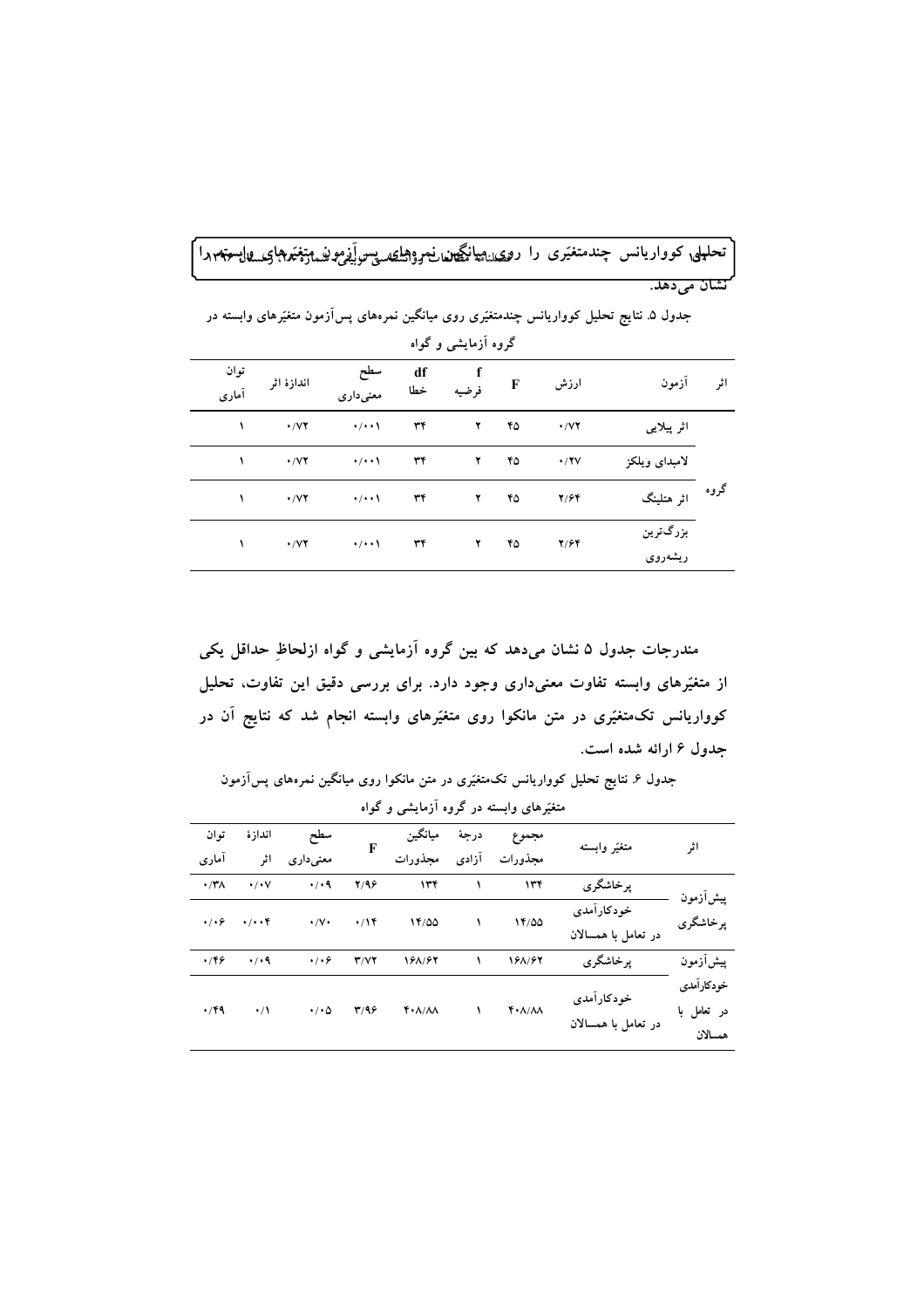|  | ۰/۴۹ |  |  |          | تأثیر آموز <u>ش مهار<sup>ی</sup>ت های گوالوب بر برخاشگری و خودکارامدی در </u><br>  تأثیر آموز <u>ش مهار<sup>ی</sup>ت های مطالوب بر برخاشگری و خودکارامدی در </u> |  |
|--|------|--|--|----------|------------------------------------------------------------------------------------------------------------------------------------------------------------------|--|
|  |      |  |  |          | خه دکار آمدی                                                                                                                                                     |  |
|  | .794 |  |  | 62788147 |                                                                                                                                                                  |  |
|  |      |  |  |          | در تعامل با همسالان                                                                                                                                              |  |

نتایج مندرج در جدول ۶ نشان میدهد که  $F$  تحلیل کوواریانس تک $\tilde{\mathbf{x}}$  نتایج متغیّرهای پرخاشگری (۰/۰۰۱ = p و ۳۳/۹۳ = F) و خودکارآمدی در تعامل با همسالان و ۴۰/۹۴ هـ) (۲۰۰۱) معنیدار هستند. برای درک چگونگی این تفاوتها، میانگین (F = ۶۰/۹۴

تعدیل یافتهٔ گروه آزمایشی و گواه را ازلحاظ متغیّرهای وابسته با هم مقایسه کردیم که نتایج آن در جدول ۷ ارائه شده است.

| جدول ۷. میانگینهای تعدیل یافتهٔ متغیّرهای وابسته در گروه آزمایشی و گواه در پسآزمون |                    |           |                  |  |  |  |
|------------------------------------------------------------------------------------|--------------------|-----------|------------------|--|--|--|
|                                                                                    | ميانگين تعديليافته |           | متغیّرهای وابسته |  |  |  |
|                                                                                    | گروه آزمایشی       | گروه گواه |                  |  |  |  |
| يرخاشگرى<br>11/۶1                                                                  |                    | 70/13     |                  |  |  |  |
| خودکارآمدی در تعامل با همسالان<br>VT/77                                            |                    | ۴۶/۱۰     |                  |  |  |  |

همانطور که در جدول ۷ نشان داده شده است، میانگین تعدیل یافتهٔ پرخاشگری گروه آزمایشی بهطور معنیداری کمتر از گروه گواه است. بهعلاوه، میانگین تعدیل،یافتهٔ خودکارآمدی در تعامل با همسالان گروه آزمایشی بهطور معنیداری بیشتر از گروه گواه

است؛ درنتیجه آموزش مهارتهای مطلوب اجتماعی موجب کاهش پرخاشگری و افزایش خودکارآمدی در تعامل با همسالان در گروه آزمایشی نسبتبه گروه گواه شده است.

<sup>&</sup>lt;sup>1</sup>. estimated marginal mean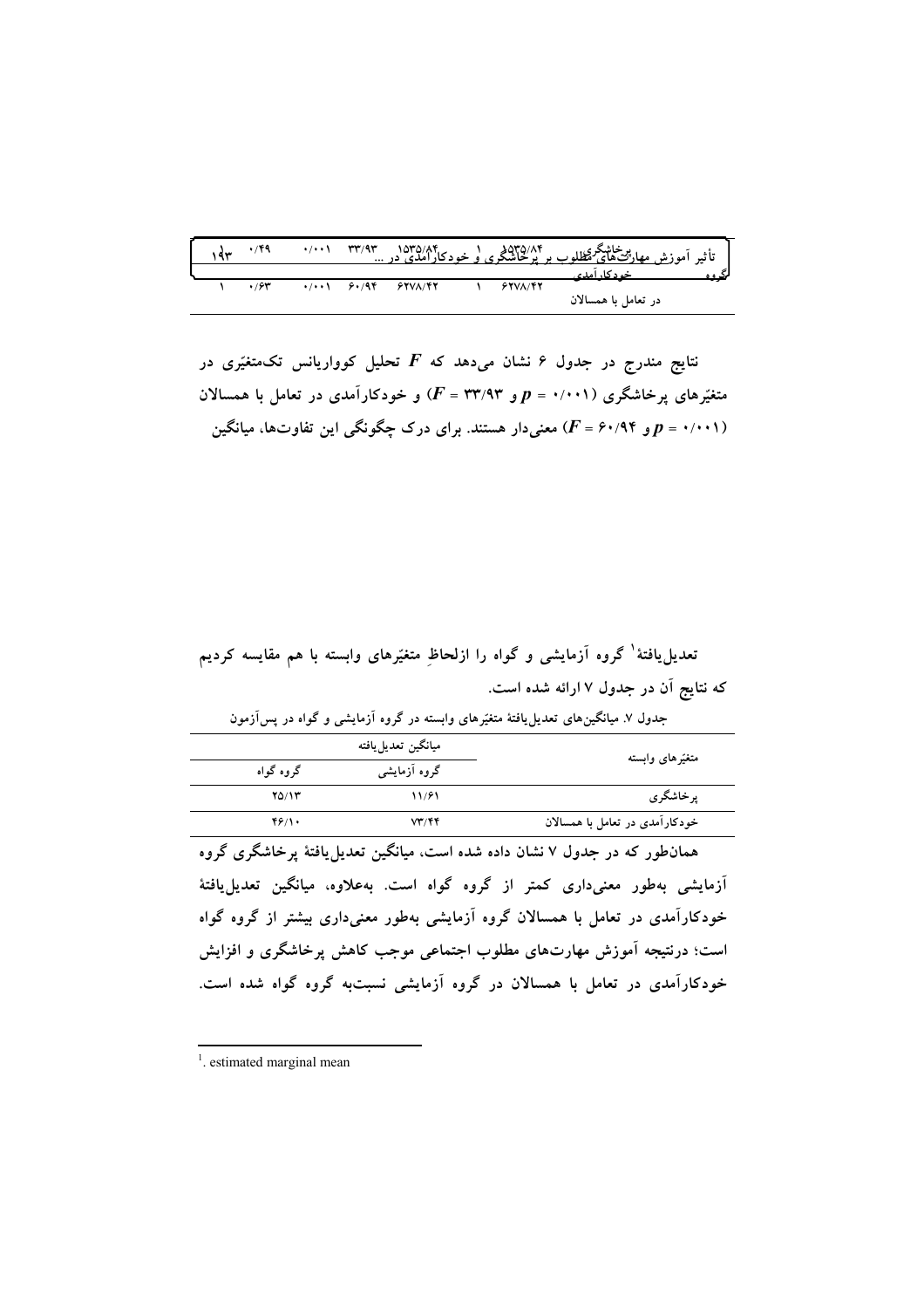|                |                     |                    |           |                     |       |                     | جدولم، ۸ نتایج تحلیل کوواریانس چیندیه <del>تیم</del> نیکاموری <sub>وا</sub> میلینگیپن.رنییموبهای پیگبر <i>ی ب</i> یهنوهای                     |      |
|----------------|---------------------|--------------------|-----------|---------------------|-------|---------------------|-----------------------------------------------------------------------------------------------------------------------------------------------|------|
|                |                     |                    |           |                     |       |                     | <u>وابسته را در گروه آزمایشی و گواه نشان میدهد.</u><br>جدول ۸ نتایج تحلیل کوواریانس چندمتغیّری روی میانگین نمرههای پیگیری متغیّرهای وابسته در |      |
|                |                     |                    |           | گروه آزمایشی و گواه |       |                     |                                                                                                                                               |      |
| تو ان<br>أماري | اندازهٔ اثر         | سطح<br>معنىدارى    | df<br>خطا | فر ضيه              | F     | ارزش                | از مو ن                                                                                                                                       | اثر  |
|                | $\cdot$ /0 $\wedge$ | $\cdot$ / $\cdot$  | ٣۴        | ۲                   | YY/Y  | $\cdot$ /0 $\wedge$ | اثر پیلایی                                                                                                                                    |      |
|                | $\cdot$ /0 $\wedge$ | $\cdot$ / $\cdot$  | ٣۴        | ۲                   | YY/Y  | $\cdot$ /۴۱         | لامبداي ويلكز                                                                                                                                 |      |
|                | $\cdot$ /0 $\wedge$ | $\cdot$ / $\cdot$  | ٣۴        | ۲                   | 74/13 | 1/f1                | اثر هتلینگ                                                                                                                                    | گروه |
|                | $\cdot$ /0 $\wedge$ | $\cdot/\cdot\cdot$ | ٣۴        | ۲                   | YY/Y  | 1/f1                | بزرگترین ریشهروی                                                                                                                              |      |

مندرجات جدول ۸ نشان میدهد که بین گروه آزمایشی و گواه ازلحاظِ حداقل یکی از متغیّرهای وابسته تفاوت معنیداری وجود دارد. برای بررسی دقیق این تفاوت، تحلیل کوواریانس تکمتغیّری در متن مانکوا روی متغیّرهای وابسته انجام شد که نتایج آن در جدول ۹ ارائه شده است.

جدول ۹. نتایج تحلیل کوواریانس تکمتغیّری در متن مانکوا روی میانگین نمرههای پیگیری متغیّرهای وابسته در گروه آزمایشی و گواه

| اثر | متغيّر وابسته                                          |    |                        |               | مجموع درجهٔ میانگین<br>مجذورات آزادی مجذورات | سطح اندازة<br>معنیداری اثر |                                                  | توان<br>آماري |
|-----|--------------------------------------------------------|----|------------------------|---------------|----------------------------------------------|----------------------------|--------------------------------------------------|---------------|
|     |                                                        |    |                        |               | $\omega$ and $\tau \tau \gamma$              | $\cdot/\cdot \tau$         | $\cdot$ /01 $\cdot$ /17                          |               |
|     | پرخاشگری<br>پیشآزمون خودکارآمدی<br>پرخاشگری خودکارآمدی | در | 17/97                  | $\mathcal{N}$ | $\cdot$ /V1 $\cdot$ /1۳ $1$ V/ $\cdot$ 7     |                            | $\cdot/\cdot$ $\cdot$ $\cdot/\cdot\cdot$ $\cdot$ |               |
|     | پیشآزمون پرخاشگری                                      |    | $\gamma$ $\frac{6}{7}$ |               | ۶۶/۳۱                                        | $\cdot$ /۳۲ $\cdot$ /91    | $\cdot$ /16 $\cdot$ / $\cdot$ 1                  |               |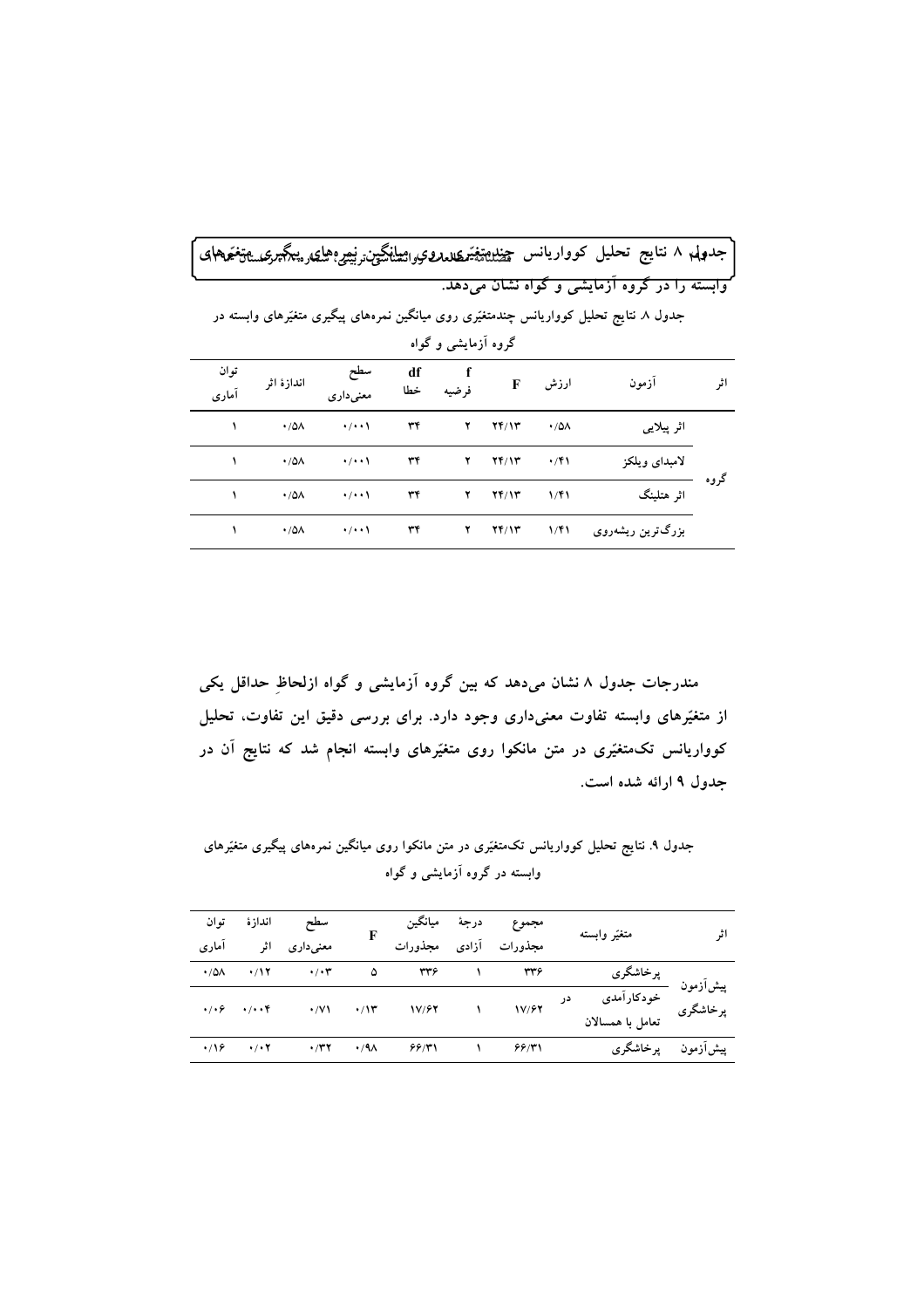| ۱۹۵<br>$\cdot$ / $\vee$ $\cdot$ | .19         | $\cdot$ / $\cdot$    | $9/9\lambda$ | $\Lambda$ 9٣/٠٣ |  | $\Lambda$ 9٣/٠٣ |    | اخودکارآمدی زش <sub>خونگ</sub> هارتهی ها مطلوب بر پرخاشگری و خودکارآمدی در<br>استانش ا <sup>مو</sup> زشخونگارتهی با مطلوب | تعامل ما |
|---------------------------------|-------------|----------------------|--------------|-----------------|--|-----------------|----|---------------------------------------------------------------------------------------------------------------------------|----------|
|                                 |             |                      |              |                 |  |                 |    | تعامل با همسالان                                                                                                          | همسالان  |
| $\cdot$ / $\lambda$ ۶           | $\cdot$ /۲۲ | $\cdot/\cdot\cdot$ ۳ | 9/99         | 559/77          |  | 999/77          |    | پرخاشگري                                                                                                                  |          |
|                                 | $\cdot$ 100 | $\cdot$ / $\cdot$    | $Y' \cdot V$ | 00.117          |  | 00.117          | در | خو دکار آمدي                                                                                                              | گروه     |
|                                 |             |                      |              |                 |  |                 |    | تعامل با همسالان                                                                                                          |          |

جدول ۹ نشان میدهد که تحلیل کوواریانس تکمتغیّری در متغیّرهای پرخاشگری ۴۳/۰۰۳ و ۹/۹۶ =  $P$ ) و خودکارآمدی در تعامل با همسالان (۰۰۰۱۰ =  $p$ و ۲۴/۰۰۷ معنیدار است. برای درک چگونگی این تفاوتها، میانگین تعدیل یافتهٔ گروه آزمایشی ( $F$ = و گواه را ازلحاظِ متغیّرهای وابسته با هم مقایسه کردیم که نتایج آن در جدول ۱۰ ارائه شده است.

جدول ۱۰. میانگینهای تعدیل۱یافتهٔ متغیّرهای وابسته در گروه آزمایشی و گواه در پیگیری<br>میانگیز. تعدیل یافته

| متغیّرهای وابسته               | گروه آزمایشی | گروه گواه    |  |  |  |
|--------------------------------|--------------|--------------|--|--|--|
| پرخاشگري                       | ۱۴/۳۰        | 27/98        |  |  |  |
| خودکارآمدی در تعامل با همسالان | <b>VV/A1</b> | $\Delta Y/Y$ |  |  |  |

همانطور که در جدول ۱۰ نشان داده شده است، میانگین تعدیل یافتهٔ پرخاشگری گروه آزمایشی بهطور معنیداری کمتر از گروه گواه است. بهعلاوه، میانگین تعدیل یافتهٔ خودکارآمدی در تعامل با همسالان گروه آزمایشی بهطور معنیداری بیشتر از گروه گواه است؛ بنابراین، آموزش مهارتهای مطلوب اجتماعی موجب کاهش پرخاشگری و افزایش خودکارآمدی در تعامل با همسالان در گروه آزمایشی نسبتبه گروه گواه شده است و آموزش مهارتهای مطلوب اجتماعی در طول زمان اثر ماندگار دارد.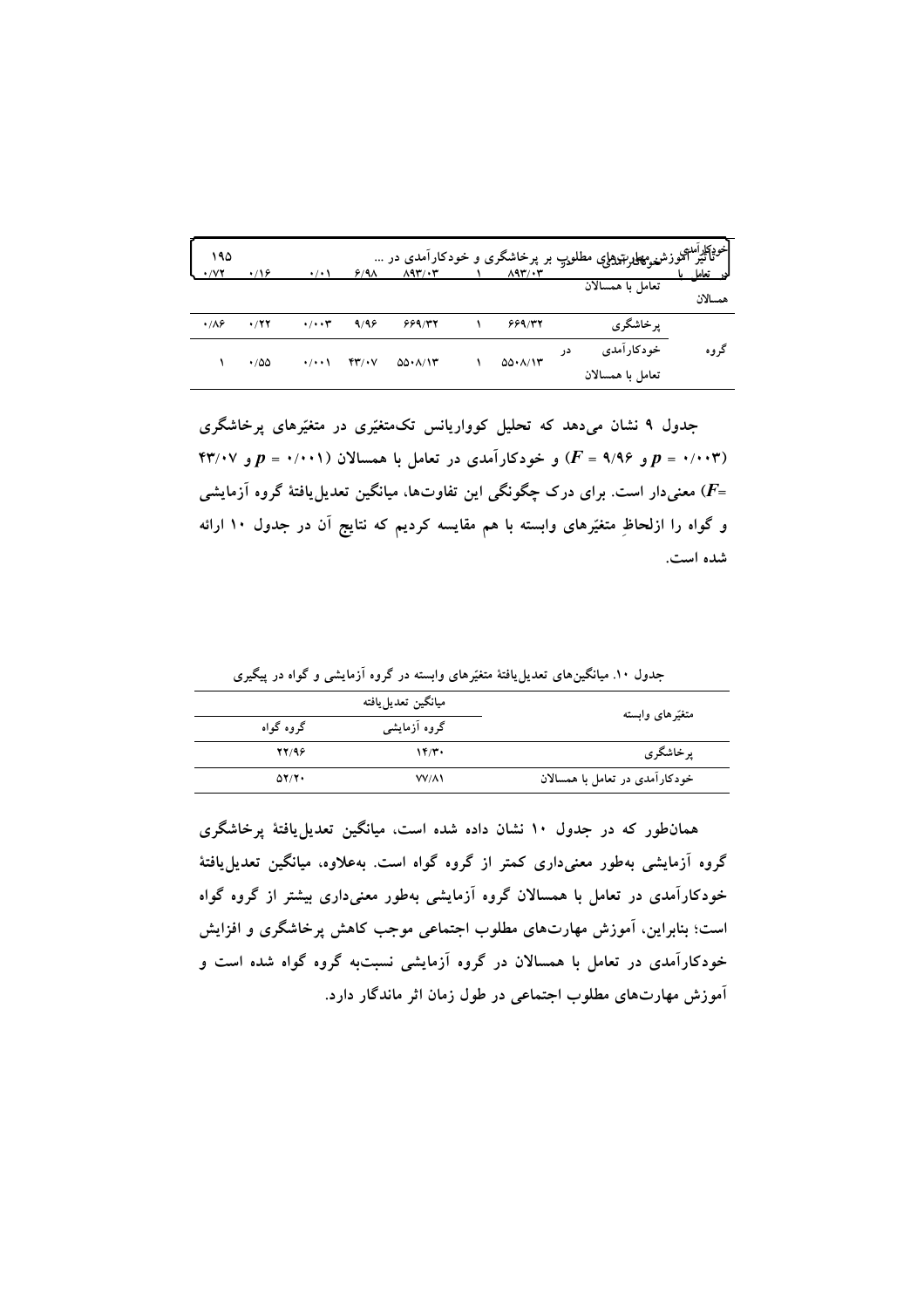|  |  |  |  |  | فصلنامه مطالعات روانشناسی تربیتی، شماره ۲۸، زمستان ۱۳۹۶ |  |  |
|--|--|--|--|--|---------------------------------------------------------|--|--|
|--|--|--|--|--|---------------------------------------------------------|--|--|

هدف يژوهش حاضر تعيين تأثير آموزش مهارتهاي مطلوب اجتماعي مبتنىبر برنامهٔ گروهبندی مهارت بر پرخاشگری و خودکارآمدی در تعامل با همسالان در دانشآموزان یسر دورهٔ ابتدایی دارای رفتارهای پرخاشگرانه بود. یافتههای این پژوهش نشان داد بین نمرههای پسآزمون پرخاشگری در گروه آزمایشی و گواه تفاوت معنیداری وجود دارد؛ بهطوریکه میانگین تعدیل،یافتهٔ پرخاشگری گروه آزمایشی در پسآزمون کمتر از گروه گواه بود. همچنین، یافتههای این پژوهش نشان داد که آموزش مهارتهای مطلوب اجتماعی بر پرخاشگری در طول زمان اثر ماندگار دارد؛ ازاین٫و، آموزش برنامهٔ گروهبندی مهارت بر کاهش برخاشگری دانش[موزان دارای رفتارهای پرخاشگرانه تأثیر داشته است. این یافتهها با نتایج تحقیق لئوناردی و همکاران (۲۰۰۱)، سارمنتو و همکاران (۲۰۰۸)، حامیدولا (۲۰۱۱)، کیم و همکاران (۲۰۱۱)، وایک (۲۰۱۱)، علوی و همکاران (۲۰۱۳)، کاپرارا و همکاران (۲۰۱۴) همسو است.

 $199$ 

يحث ونتيجهكيري

در تبیین این یافتهها می توان بیان کرد که آموزش مهارتهای مطلوب اجتماعی می تواند زمینهٔ بسیار مناسبی را برای کاهش رفتارهای پرخاشگرانه فراهم سازد. براساس شواهد پژوهشی، یکی از دلایل عمدهٔ اقدام به پرخاشگری فقدان مهارتهای اجتماعی است. ازآنجایی که برخی افراد (بهویژه کودکان) شیوهٔ گفتگوی مؤثر را نمیدانند، برای ابراز وجود راه نادرست را انتخاب می کنند. ناتوانی آنها برای انجام مهارتهای سادهای مانند درخواست کردن. مذاکره و شکایت کردن اغلب موجب میشود که کودک مکرراً احساس ناکامی کرده و نسبتبه اطرافیان خود، خشمگین و پرخاشگر شود (بهنقل|ز فرهادی، موحدی، عزیزی، قاسمی کلی و کریمینژاد، ۱۳۹۳). همچنین بهنظر میرسد، کودکان پرخاشگر راهحلهای جایگزین کمتری را در مواجهه با موقعیتهای دشوار نشان میدهند و در خزانهٔ راهحلهای آنها، راهحلهای بدون خشونت کمتری وجود دارد.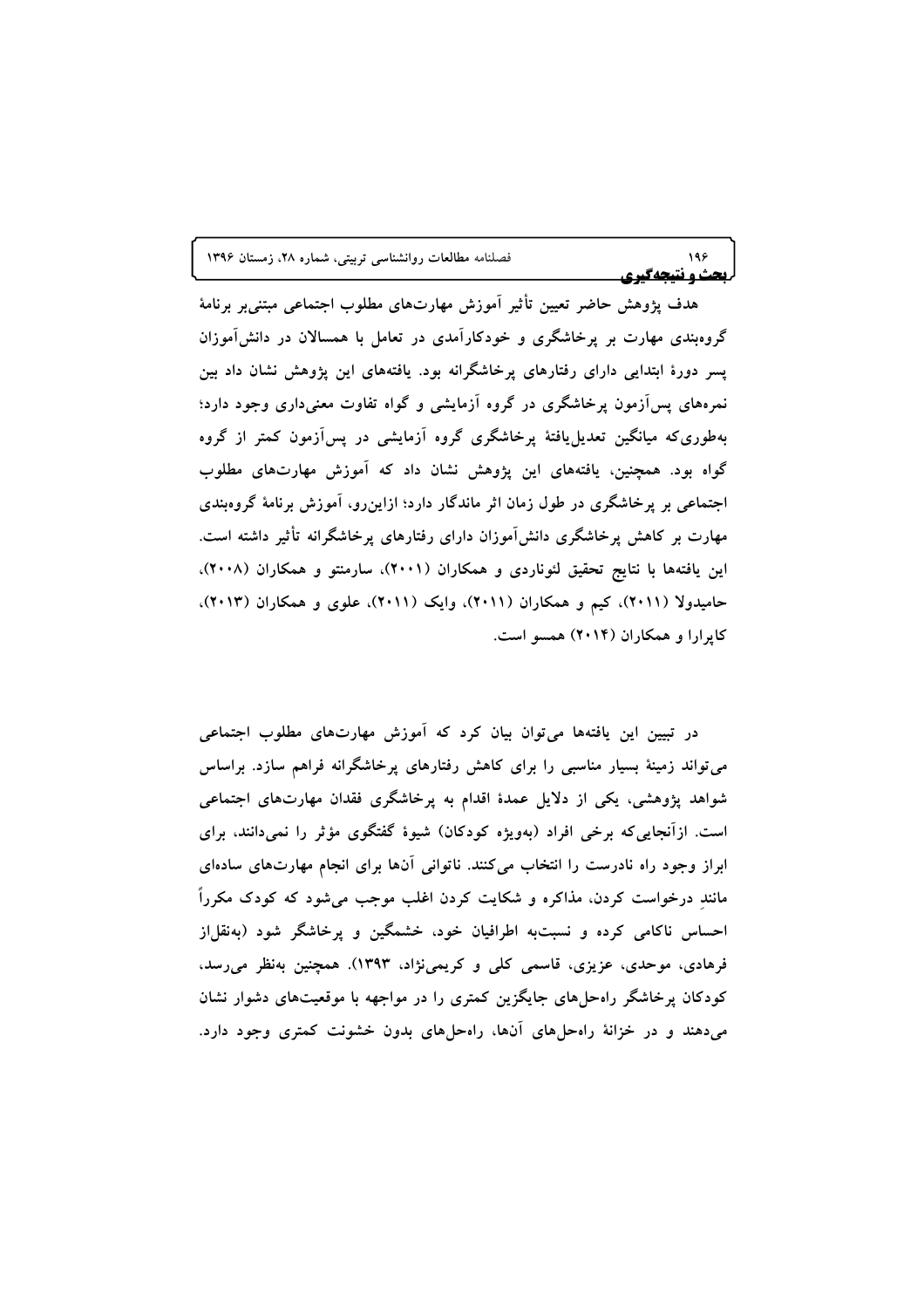.<br>کع<sub>ق</sub>ترکاټنو پیزخل<del>فناکری</del>های<sup>پو</sup> مطلیحت و درخا<del>من</del>ګټن پایعن <sub>ک</sub>لإقهدمی گیرند که می توانند آنچه ۱۹<sub>۵</sub>که می خواهند با روش های برخاشگرانه بهدست آورند (مککنس) ۲۰۱۲).

بندورا (۱۹۷۳) نیز مطرح میکند که پرخاشگری و خشونت، کنشهای اجتماعی هستند که ازطریق دو فرایندِ «تقویت یا تنبیه مستقیم» و «یادگیری مشاهدهای<sup>۱</sup> یا الگوسازی» فراگرفته می شوند. مطالعات نشان داده است که کودکان پرخاشگر غالباً در معرض الگوهای پرخاشگر و خشن بودهاند و کمتر در معرض الگوهای دارای رفتارهای مطلوب اجتماعی قرار دارند. هنگامی که الگوهای دارای رفتارهای مطلوب اجتماعی در دسترس این کودکان باشد، تفاوتهای عمدهای در رشد اجتماعی آنان بهوجود می آید (مکگنس، ۲۰۱۲). بهعلاوه، براساس مدل کریک و داج (۱۹۹۴)، پرخاشگری درنتیجهٔ پردازش اطلاعات اجتماعی ناقص کودک رخ میدهد؛ درحالی که تجارب مستمر اجتماعی کودک هم به کمیت و هم به کیفیت دانش اجتماعی او کمک میکند و از این طریق نواقص پردازش وی را برطرف میسازد. افزون بر این، رویکرد تعامل اجتماعی تأکید دارد

که پرخاشگری، صرفاً یکی از شیوههای بالقوهٔ اعمال نفوذ است و تصمیمگیری دربارهٔ استفاده از آن در موقعیتی خاص، تابع عوامل مختلفی ازقبیل سنجش هزینهها و منافع، ارزشمندی هدف موردنظر، امکان موفقیت در دستپایی به هدف، شدت و احتمال پیامدهای منفی ناشی|ز رفتار و تجارب قبلی، نگرش و ارزشهای فرد دربارهٔ اینکه رفتار خاصی را یک راهبرد قهرآمیز میداند یا خیر و سهولت دسترسی فرد به انواع رفتارهای قهرآمیز در قیاس با رفتارهای مسالمتآمیز است (کراهه، ۲۰۰۱؛ ترجمهٔ نظرینژاد، ۱۳۹۰)؛ بنابراین، فرد می تواند با فراگیری و تسلط بر رفتارهای جایگزین پرخاشگری و دریافت بازخوردهای مثبت متنوع مادی و اجتماعی و بالتبع افزایش دسترسیپذیری به این گونه رفتارها بر خزانهٔ رفتارهای خود، کنترل بیشتری داشته و در مواقع لازم تصمیم بگیرد که از شیو ههای غیر پر خاشگرانه استفاده کند.

 $\frac{1}{2}$  observational learning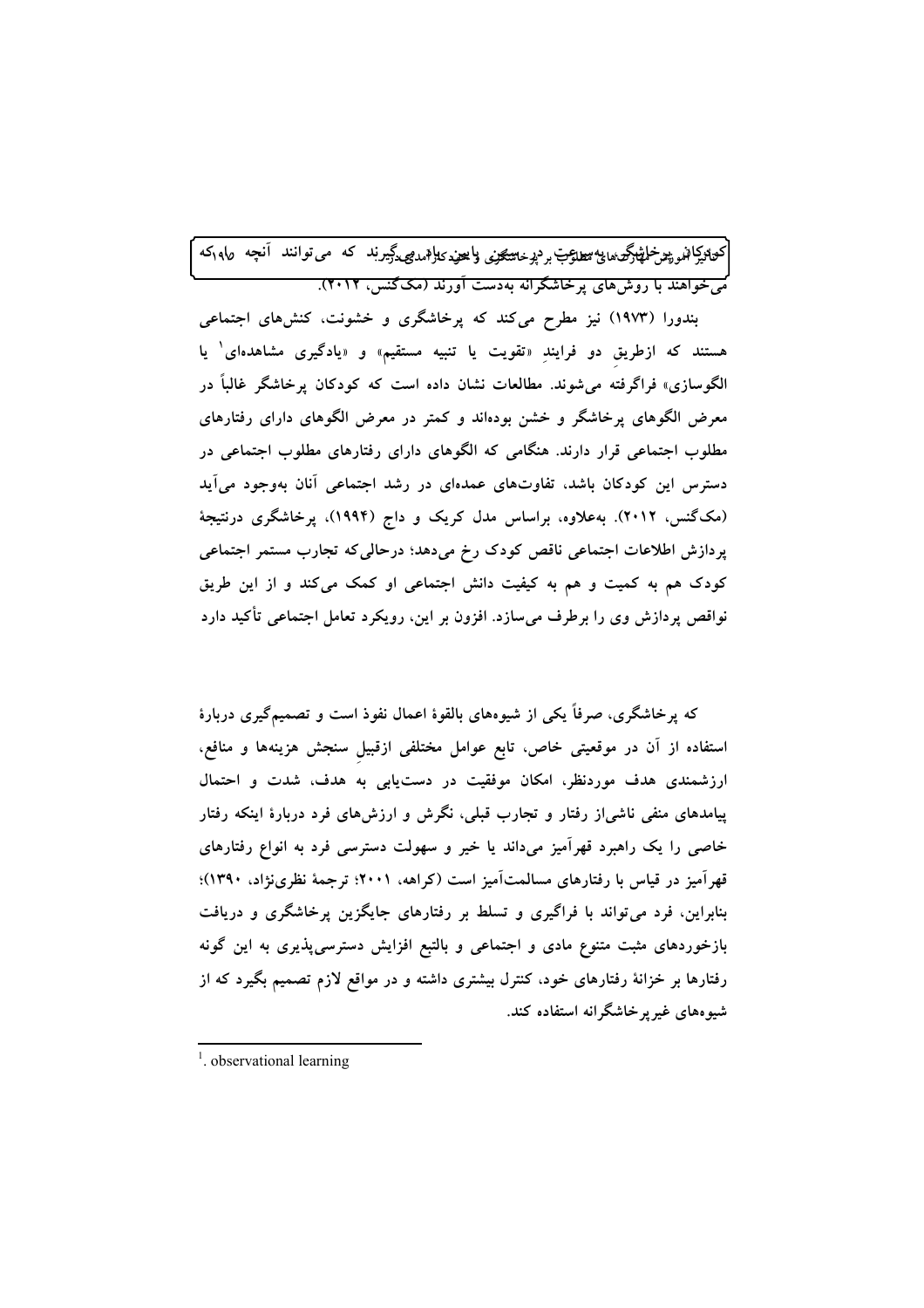<sub>٨</sub>٨]موزش مجموعه مهارتهايي از<sub>فط</sub>ي<sub>ل</sub>ايهة مگلاه ديند <sub>ك</sub>يشهيلرت يبل روش هاي ومسير ي ملنهد **الگوسازی، ایفای نقش، بازخورد به عملکرد و تعمیم برای آزمودنیهای این پژوهش،** فرصتهایی را فراهم کرده است که بهجای رفتارهای پرخاشگرانه و نامطلوب، رفتارهای مطلوب را فراگرفته و آنها را هم در موقعیتهای ایفای نقش فرضی و هم در موقعیتهای زندگی واقعی بهصورت مستمر و پایدار بهکار ببرند و از پیامدهای مثبت این گونه رفتارها بھرەمند شوند. بے شک، آموزش این مھارتھا با ھدف غنی سازی خزانۂ رفتارہای مطلوب اجتماعی، افزایش دسترسی،پذیری به رفتارهای کارآمد و توسعهٔ دانش اجتماعی این کودکان به کاهش رفتارهای پرخاشگرانه و درنتیجه افزایش سازگاری آنان مدد رسانده است.

علاوهبر این، نتایج این پژوهش نشان داد که بین نمرههای پسآزمون خودکارآمدی در تعامل با همسالان در گروه آزمایشی و گواه تفاوت معنیداری وجود دارد؛ بهطوری که میانگین تعدیل یافتهٔ خودکارآمدی در تعامل با همسالان گروه آزمایشی در پسآزمون بیشتر از گروه گواه بود. همچنین، نتایج این پژوهش نشان دادند که آموزش مهارتهای مطلوب

اجتماعی بر خودکارآمدی در تعامل با همسالان در طول زمان اثر ماندگار دارد؛ بنابراین، آموزش برنامهٔ گروهبندی مهارت بر افزایش خودکارآمدی در تعامل با همسالان دانشآموزان دارای رفتارهای پرخاشگرانه تأثیر داشته است. یافتههای بهدست آمده از پژوهش حاضر با نتایج پژوهش هامن و همکاران (۱۹۸۰)، براگارد و همکاران (۲۰۱۰)، اروزکان (۲۰۱۳)، الاز و همکاران (۲۰۱۴)، رئیسی و همکاران (۱۳۹۲) و احمدی و همکاران (۱۳۹۲) هماهنگ است.

در تبیین این یافته می توان گفت که آموزش مهارتهای مطلوب اجتماعی می تواند شیوهٔ مؤثری درجهت ارتقای سطح خودکارآمدی کودکان در تعامل با همسالان باشد. روانشناسان ازجمله گلاناکی و کلانتزی-عزیزی (۱۹۹۹) بر این باورند که گروه همسال مهمترین شبکهٔ اجتماعی در زندگی کودکان است و ارتباط با همسالان پیش بینی کنندهٔ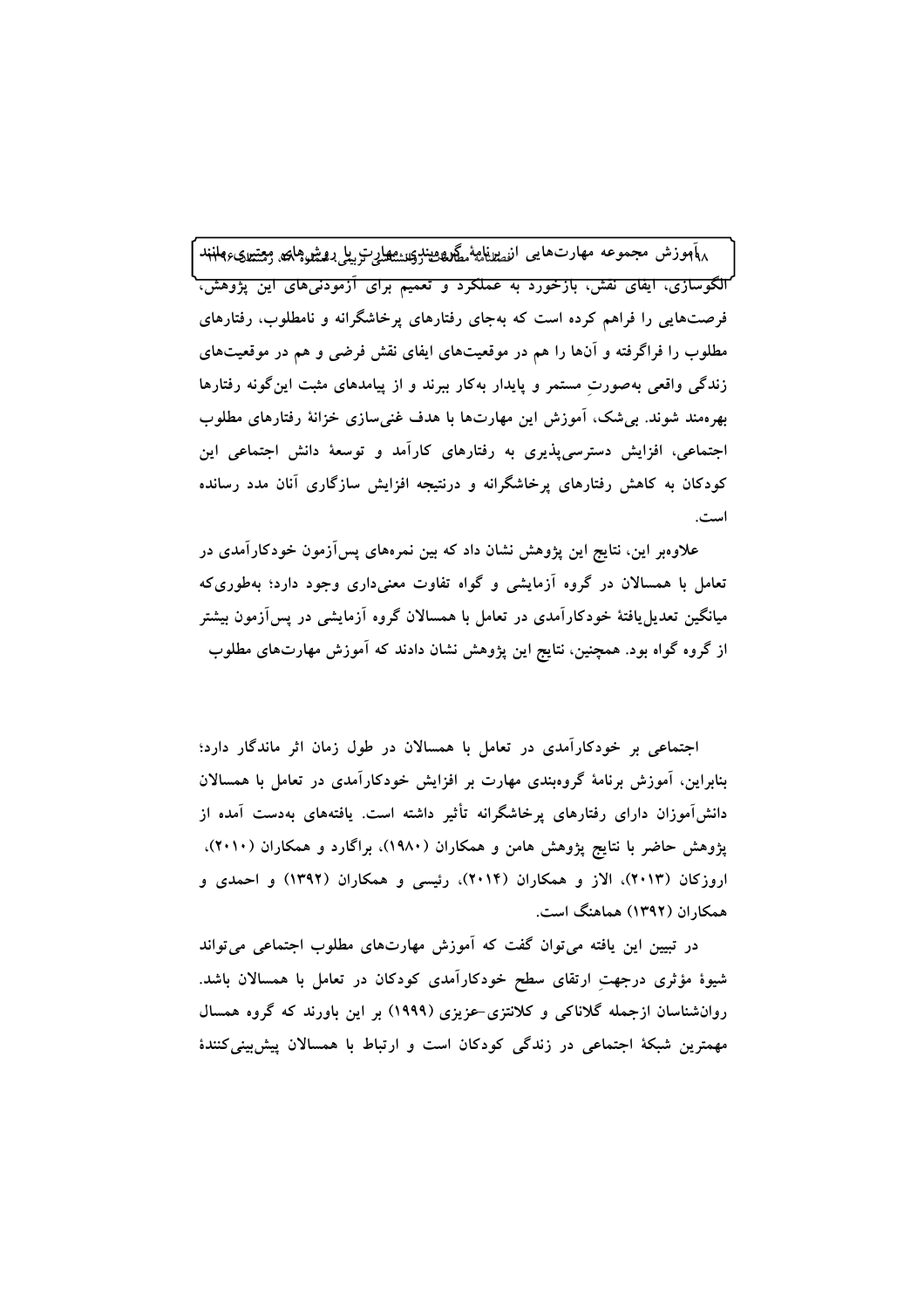سلزنگراری ئی نیلیه گی آنللله است. از طرفح نیمه خود بلوری آفری<sub>، د</sub>ربارهٔ توانایی هایش در رابطه با .<br>دیگران برای شکلدادن به ارتباطات اجتماعی ضروری است و سرانجام می تواند به یک رفتار در موقعیتهای اجتماعی اجازهٔ بروز دهد یا از بروز آن جلوگیری کند (اروزکان و دنیز، ۲۰۱۲). دوک و لگت<sup>۱</sup> (۱۹۸۸) بیان میدارند، کودکانی که خودکارآمدی کمتری دارند از رویارویی با موقعیتهای اجتماعی اجتناب کرده و یا قادر نیستند در تعاملات اجتماعی بهصورت مؤثری رفتار کنند. این کودکان برای پاسخگویی به موقعیتهای تعاملی به پاسخهای مناسب کمتری دسترسی دارند و بیشتر از رفتارهای اجتنابی و یا یر خاشگر انه استفاده می کنند.

طبق نظریهٔ یادگیری اجتماعی-شناختی بندورا، هر فردی براساس چهار منبع اطلاعاتی مهم؛ شامل تجربهٔ مستقیم (پیامدهای عملکرد). تجربهٔ جانشینی (الگوبرداری). قانع،سازی کلامی و برانگیختگی فیزیولوژیکی- هیجانی، دربارهٔ خودکارآمدی خود در حیطهای خاص به قضاوت می پردازد که از بین آنها تجربهٔ مستقیم مهمترین و مؤثرترین منبع اطلاعاتی

دربارهٔ خودکارآمدی فرد در حیطهای خاص است (ردموند<sup>۲</sup>، ۲۰۱۰). تحقیقات نشان داده است که تجارب مستقیم مثبت افراد در موقعیتهای اجتماعی منجربه ارتقای باورهای خودکارآمدی اجتماعی آنها میشود (الاز و همکاران، ۲۰۱۴). با توجه به این نظریه می توان استنباط کرد که در رابطه با کودکان این پژوهش، آموزش مهارتهای مطلوب اجتماعی باور به توانمندی در رابطه با همسالان را در این کودکان تقویت کرده است. در اثنای فرایند آموزش مهارتهای مطلوب اجتماعی، آزمودنیهای این پژوهش بهطور فعال پیامدهای عملکرد خویش، تجربهٔ جانشینی، قانع٬سازی کلامی، کنترل برانگیختگی فیزیولوژیکی- هیجانی را تجربه کردهاند. این کودکان مهارتهای اجتماعی را ازطریق عملکرد مستقیم خویش و پیامدهای آن، تجربهٔ جانشینی، ایفای نقش، ارائهٔ بازخورد به

<sup>1</sup>. Dweck & Leggett

 $2$  Redmond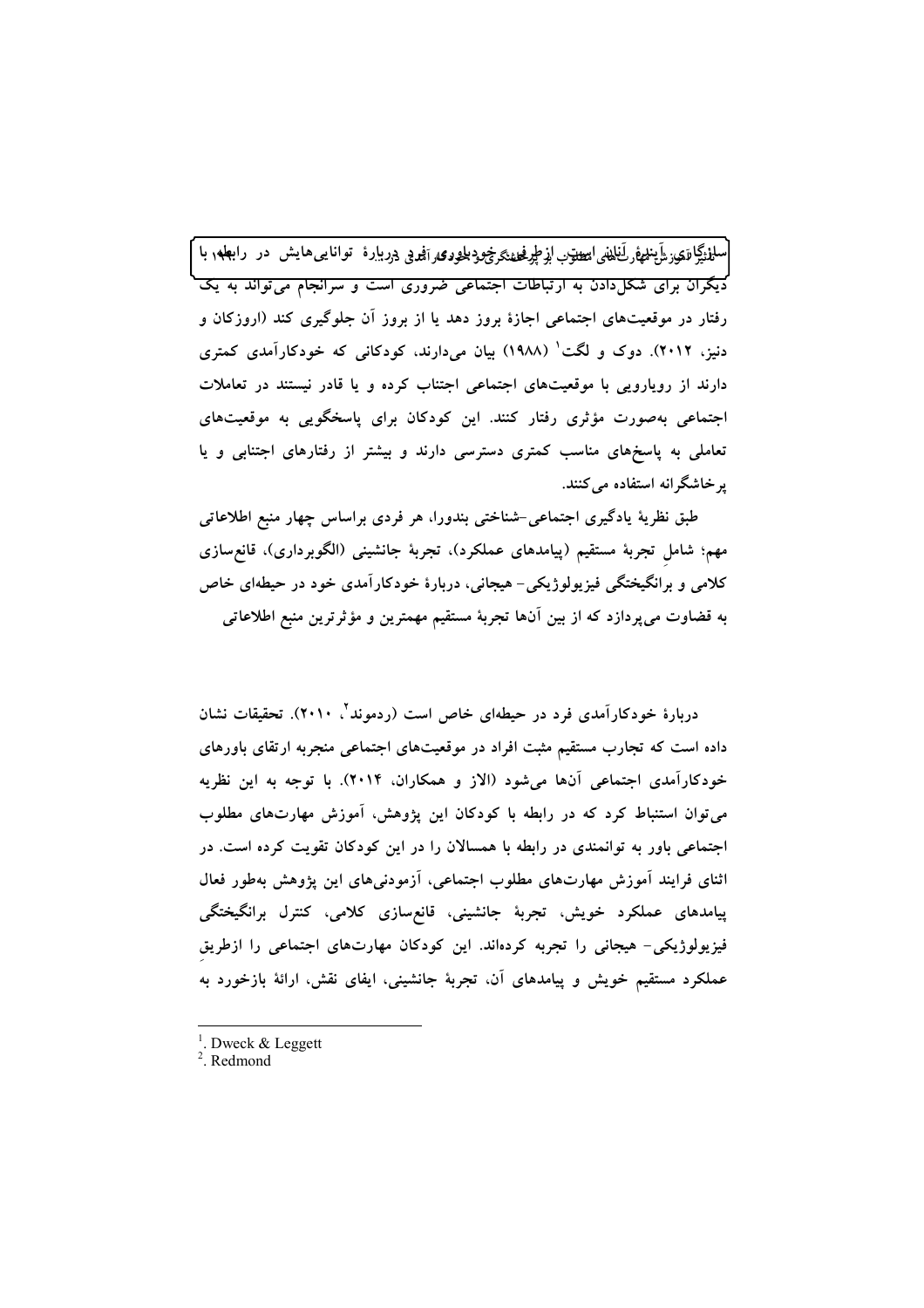عملکمپد (بەويژە ازسوی مربى و همس<u>الدىنا)،</u> قىلغچەلىزى،انگىلامىي زېييىچىبژىيلىزى*سمەن ژەيىلىن، ئې*ملم، 'والدین)، ارائهٔ تقویتهای مادی و اجتماعی و تعمیم فراگرفتهاند. فراگیری و بهکاربستن مؤثر اینگونه مهارتها توسط آزمودنیهای این پژوهش در رابطه با همسالانشان و تأثیر متقابل کاربرد این مهارتها برروی آنها، موجب بهبود عملکرد آنها در رابطه با همسالان شده است. درنهایت می توان گفت که این تجربهٔ موفق در رابطه با همسالان بهویژه در دورهٔ کودکی که دوستان و پذیرش همسالان نقش مهمی در رشد و سلامت اجتماعی-عاطفی کودک بازی میکنند، خودباوری و خودکارآمدی این دانشآموزان را در رابطه با همسالان افزایش داده است.

در جمع بندی کلی می توان گفت که آموزش برنامهٔ گروهبندی مهارت بر کاهش پرخاشگری و افزایش خودکارآمدی در تعامل با همسالان دانشآموزان دورهٔ ابتداییِ دارای رفتارهای پرخاشگرانه تأثیر داشته است. از محدودیتهای این پژوهش میتوان به موارد زیر اشاره کرد: در این پژوهش، مداخله صرفاً برروی پسران پایههای پنجم و ششم دورهٔ

ابتدایی شهر اهواز انجام گرفت. محدودیت دیگر، نبود یک گروه درماننما<sup>\</sup> بود. همچنین، بهدلیل محدودیت زمانی، پیگیری کوتاهمدت بود. محدودیت دیگر، کوتاهمدت بودن دورهٔ آموزشی و تعداد نسبتاً کم مهارتهای آموزش داده شده بود؛ بنابراین به پژوهشگران پیشنهاد میشود که در پژوهشهای آتی، این آموزشها برروی دختران، سایر پایههای دورهٔ ابتدایی و در مناطق دیگر صورت گیرد و برای بررسی دقیقتر اثر مداخله، از گروه درماننما استفاده شود. بهمنظور بررسی اثرات بلندمدت مداخله، پیگیری طولانیتر شود و برای یادگیری عمیقتر و تعمیم گستردهتر مهارتها به زندگی واقعی، طول دورهٔ آموزشی افزایش یابد. همچنین، متناسب با ویژگیهای فراگیران، تعداد مهارتهای بیشتری برای آموزش درنظر گرفته شود. ازآنجاکه در این پژوهش بهمنظور کنترل گسترش مداخله

 $1$  pelacebo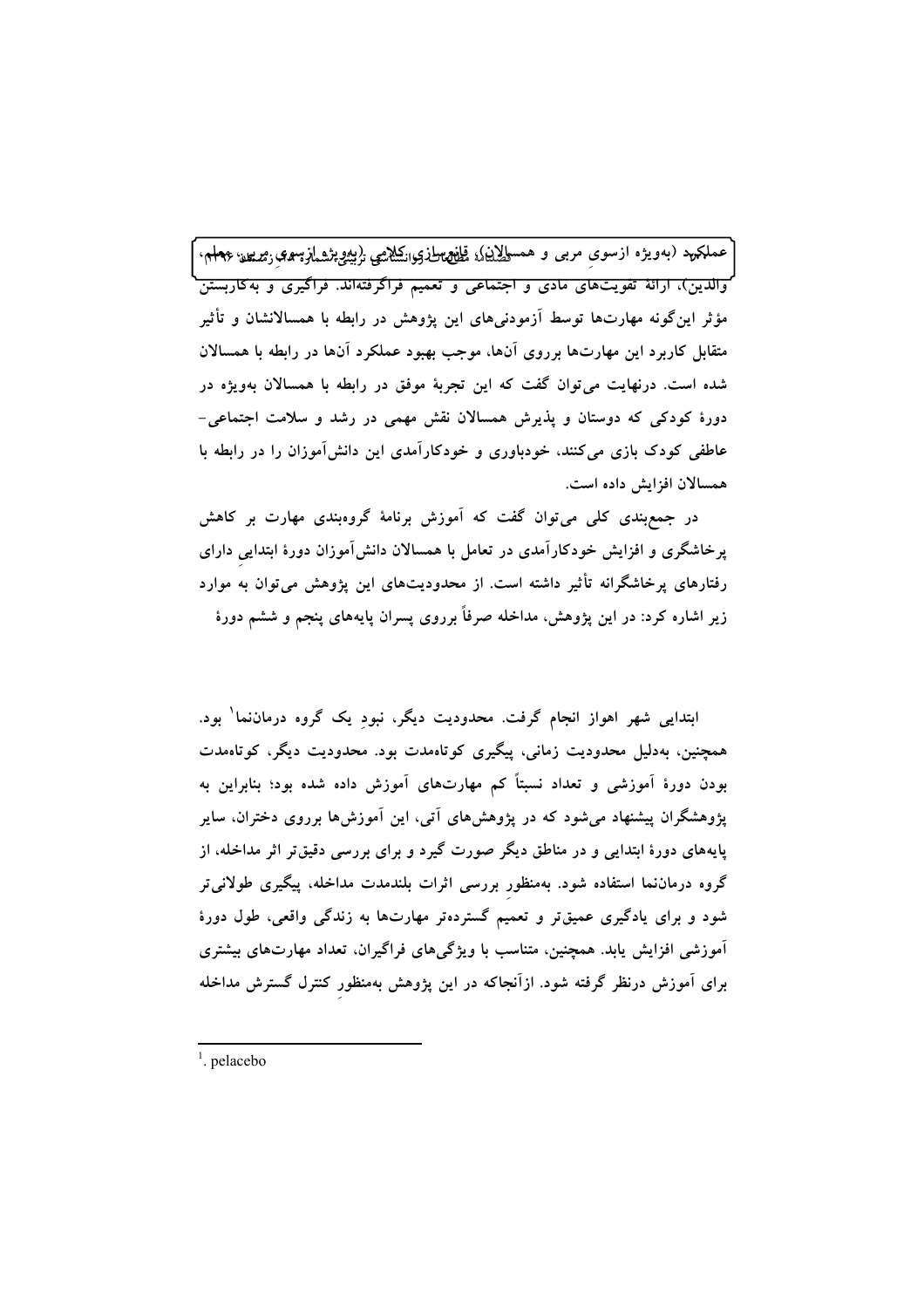.<br>به <sub>ت</sub>آگیر*و5م*وگوراه مهلکت میلمین سمیرایوبچنبو اپن گیری گوگورامیوه میارتریبیهی دیگر به عنوان گروه آزمایشی در نظر .<br>گرفته شد، پیشنهاد می شود در تحقیقات آینده تدابیری اندیشیده شود تا در عین جلوگیری از گسترش مداخله به گروه گواه، افراد بهطور تصادفی به گروه آزمایشی و گواه گمارده شوند. بهعلاوه، با توجه به نتایج بهدستآمده از این پژوهش، ضروری بهنظر میرسد که در مدارس ابتدایی بهویژه به کودکان دارای رفتارهای پرخاشگرانه در پایههای پنجم و ششم که در آستانهٔ تغییر مقطع تحصیلی و ورود به دورهٔ بحرانزای نوجوانی میباشند و به کفایت بیشتر در رابطه با همسالان و مقاومت در برابر همسالان منحرف نیازمندند، مهارتهای مطلوب اجتماعی ازطریق برنامهٔ گروهبندی مهارت آموزش داده شود. همچنین، با توجه به اهمیت روش۵ای الگوسازی، تقویت و بازخورد در شکل گیری و تداوم بسیاری از رفتارها و ویژگیهای کودکان، پیشنهاد میشود که مشاوران، معلمان و دیگر مسئولان امر تعلیم و تربیت با الگوسازی مناسب و بهکاربردن روش۵ای تشویقی و بازخوردی متنوع در زمینهٔ بهکارگیری مهارتهای اجتماعی مؤثر بهخصوص در رابطه با دانشآموزان دارای

رفتارهای پرخاشگرانه، بستر مناسبی برای آموزش عینیتر و برانگیزندهتر این گروه از دانش|موزان فراهم سازند.

منابع

- ١. احمدي، محمدسعيد؛ حاتمي، حميدرضا؛ احدي، حسن؛ اسدزاده، حسن. (١٣٩٢). تأثیر آموزش مهارتهای ارتباطی بر باورهای خودکارآمدی و پیشرفت تحصیلی دانشآموزان دختر. فصلنامهٔ رهیافتی نو در مدیریت آموزشی، دورهٔ ۴، شمارهٔ ۱۶،  $.111 - 10$
- ۲. ارونسون، اليوت. (۱۹۹۹). روانشناسی اجتماعی. ترجمه حسین شکرکن (۱۳۹۳). چاپ هشتم، تهران: انتشارات رشد.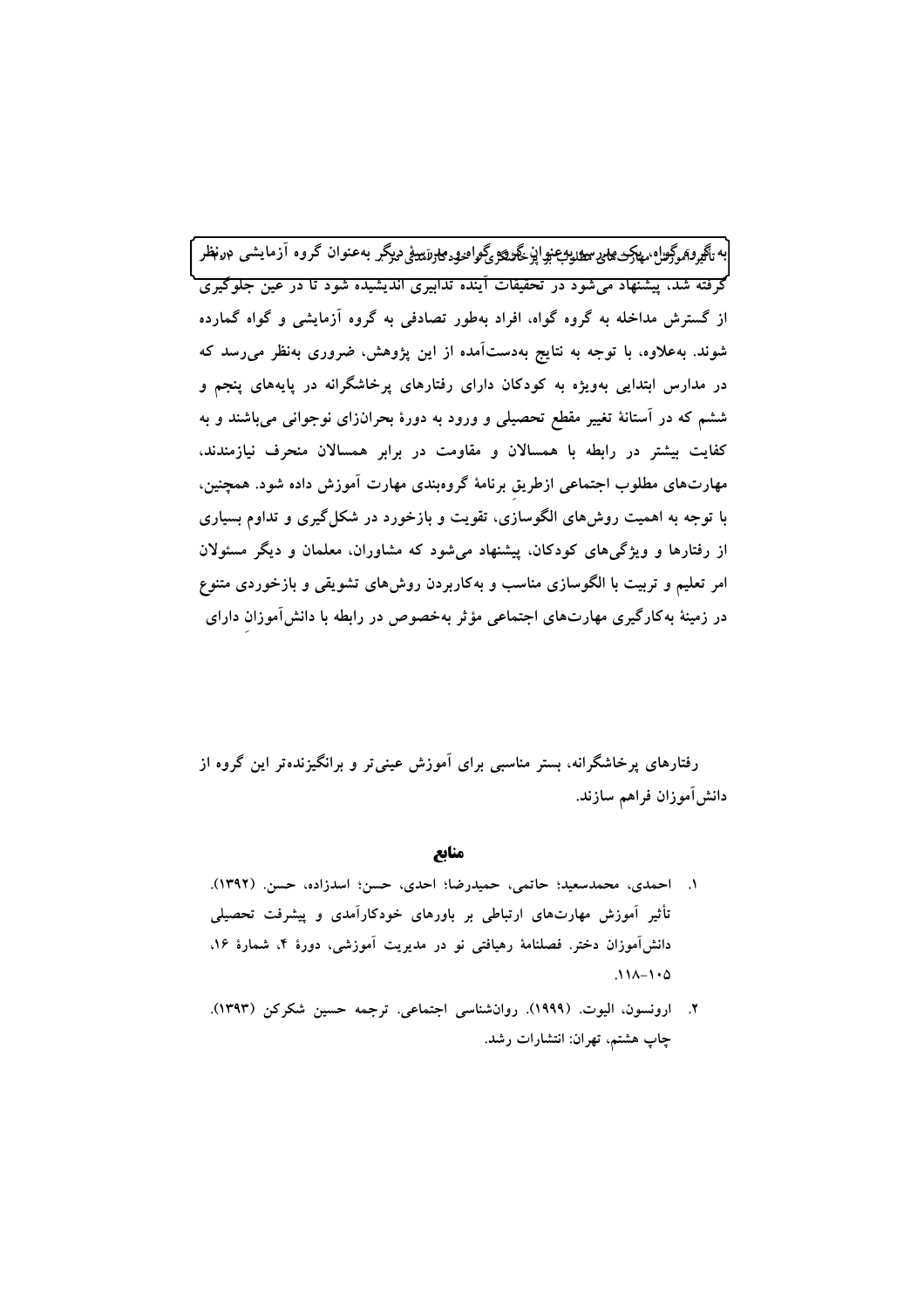## ۳٫۲ بنابی مبارکی، زهرا. (۱۳۸۹) نطالشه آیهانش شویوههای کنایتی آمدند و کلامبن سیجور ۱۳۹۶ .<br>کاهش خشم و پرخاشگری و افزایش مهارتهای اجتماعی و حل مسئلهٔ دانشآموزان دختر دورهٔ ابتدایی شهر اهواز. پایاننامهٔ دکتری روانشناسی تربیتی، دانشگاه شهید چمران اهواز.

- ۴. حسین چاری، مسعود. (۱۳۸۶). مقایسهٔ خودکارآمدی ادراکشده در تعامل اجتماعی با همسالان در بین گروهی از دانشآموزان دختر و پسر دورهٔ راهنمایی. فصلنامهٔ مطالعات روانشناختی دانشگاه الزهرا، دورهٔ ۳، شمارهٔ ۴، ۸۷–۱۰۳.
- ۵. رئيسي، زهرا؛ زماني علويجه، فرشته؛ اسدالهي، عبدالرحيم؛ رستمنياكان، شراره. (۱۳۹۲). تأثیر آموزش مهارتهای اجتماعی بر خودکارآمدی پرهیز از مواد مخدر در نوجوانان پسر دبیرستانهای اهواز. مجلهٔ تحقیقات سلامت، ویژەنامهٔ آموزش بهداشت،  $Y - Y - Y - 19$
- ۶. شریفی، غلامرضا. (۱۳۷۲). بررسی اثربخشی روش آموزش مهارت حل مسئله در درمان علائم افسردگی نوجوانان. پایاننامهٔ کارشناسی ارشد روانشناسی بالینی، انستیتو روان يزشكي تهران.
- ٧– غبارى بناب، باقر؛ پرند، اكرم؛ خانزادهٔ فيروزجاه، حسين؛ موللي، گيتا؛ نعمتي، شهروز. (١٣٨٨). ميزان شيوع مشكلات رفتاري دانش آموزان مقطع ابتدايي شهر تهران. فصلنامهٔ پژوهش در حیطهٔ کودکان استثنایی، سال نهم، شمارهٔ ۳، ۲۲۳–۲۳۸.
- ۸– فرقانی٫رئیسی، شهلا. (۱۳۸۷). مشکلات رفتاری در کودکان و نوجوانان. چاپ پنجم، تهران: موسسه فرهنگی منادی تربیت.
- ۹– فرهادی، علی؛ موحدی، یزدان؛ عزیزی، امیر؛ قاسمی کلی، فضل۱لهٔ؛ کریمینژاد، کلثوم. (۱۳۹۳). اثربخشی آموزش مهارتهای اجتماعی بر ارتقای نظریهٔ ذهن در نوجوانان يرخاشگر. دو فصلنامهٔ شناخت اجتماعي، سال سوم، شمارهٔ ۲، ۵۵-۶۶.
- ۱۰– کراهه، باربارا. (۲۰۰۱). پرخاشگری از دیدگاه روانشناسی اجتماعی. ترجمهٔ حسین نظری نژاد (۱۳۹۰). تهران: انتشارات رشد.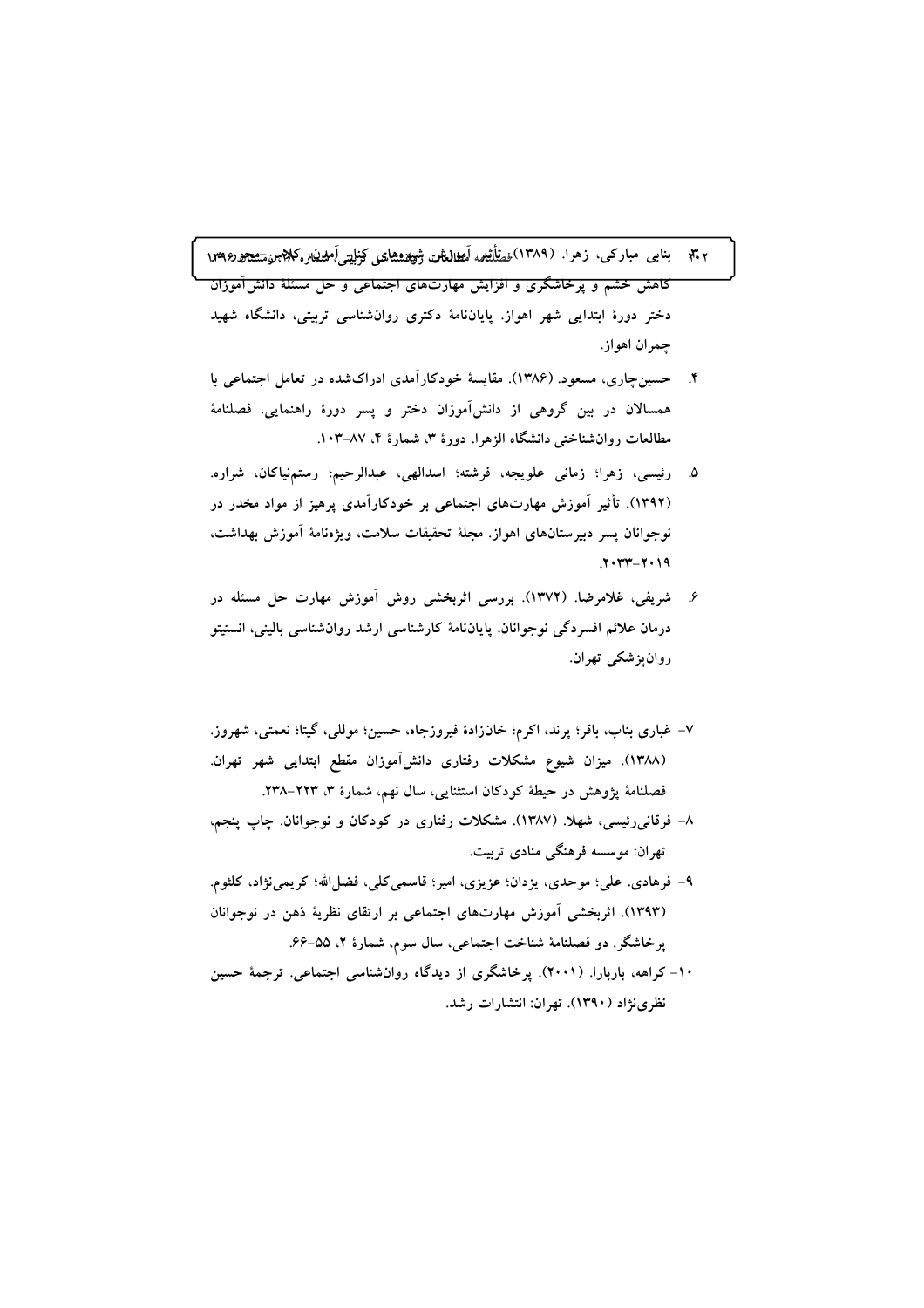تأثير اراق<del>. ئىشقىلە</del>ي على ئىلەپتولوزادە طىلىطاسىي ئىركا<u>خىئى آزاد</u>ر فلاح، پرويز؛ سلطانى فر، عاطفەر <del>(۱۳۸۹). توانایی برنامهریزی و سازماندهی در کودکان مبتلا به اختلال نارسایی</del> توجه/فزونکنشی. مطالعات تربیتی و روانشناسی دانشگاه فردوسی مشهد، شمارهٔ ۱، دورة ١١، ١٥١-١٧٠.

- ۱۲- مینایی، اصغر. (۱۳۸۴). کتابچهٔ راهنمای فرمهای سن مدرسه نظام سنجش مبتنیبر تجربهٔ آخنباخ (ASEBA). تهران: سازمان آموزش و پرورش استثنایی کشور، يژوهشكدهٔ كودكان استثنايي.
- ۱۳– مینایی، اصغر. (۱۳۸۵). انطباق و هنجاریابی سیاههٔ رفتاری کودک اَخنباخ، پرسشنامهٔ خودسنجی و فرم گزارش معلم. فصلنامهٔ پژوهش در حیطهٔ کودکان استثنایی، دورهٔ ١٩، سال ششم، شمارهٔ ١، ٥٢٩-٥٥٨.

Achenbach, T. (2014). Achenbach system of empirically based  $14$ assessment. (2015/09/07). www.aseba.org/aboutus/ asebaorigins. html Alavi, S. Z., Pakdaman Savoji, A., & Amin, F. (2013). The effect  $15$ of social skills training on aggression of mild mentally retarded children. Social and Behavioral Sciences, 84, 1166-1170.

16-Andrade, B. F., Browne, D. T., & Tannock, R. (2014). Prosocial skills may be necessary for better peer functioning in children with

 $17$ symptoms of disruptive behavior disorders. (2016/01/10). https:// peerj. com/ articles/487/

Babakhani, N. (2011). The effects of social skills training on 18self-esteem and aggression male adolescents. Procedia - Social and Behavioral Sciences, 30, 1565-1570.

18-Bandura, A. (1973). Aggression: A social learning analysis.  $19-$ Englewood Cliffs, NJ: Prentice Hall.

Bandura, A., Barbaranelli, C., Caprara, G. V., & Pastorelli, C.  $20 -$ (1996). Multifoceted impact of self-efficacy beliefs on academic functioning. Child Development, 67, 1206-1222.

21- Bandura, A., Pastorelli, C., Barbaranelli, C., & Caprara, G. V. (1999). Self-efficacy path ways to childhood depression. Journal of Personality and Social Psychobgy, 76, 258-259.

Barnes, T. N., Smith, S. W., & Miller, D. M. (2014). School- $22$ based cognitive-behavioral interventions in the treatment of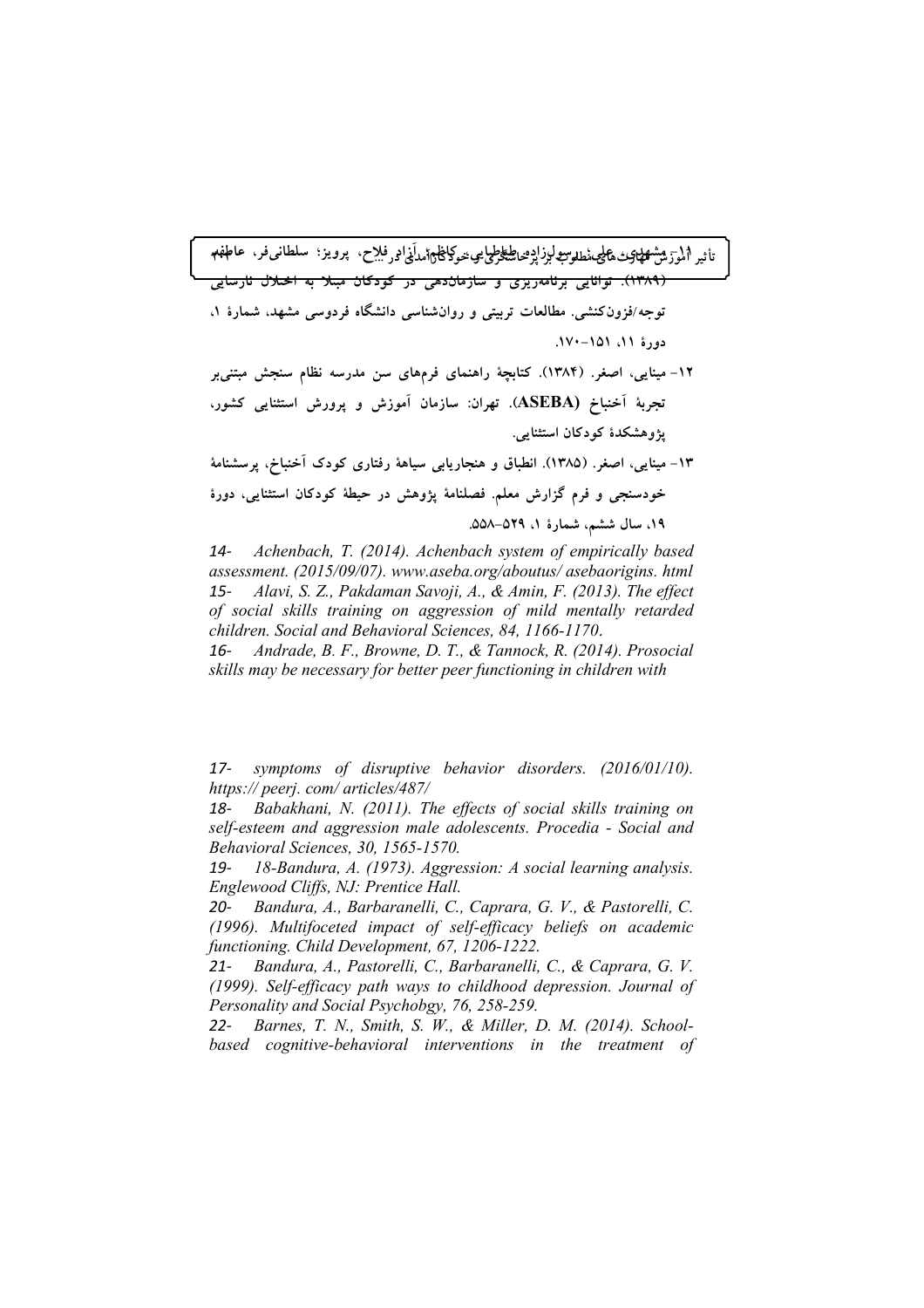**1396 (L5 28 .% #(8! #"G2+ 0\$F -***violent behavior. (2015/11/10). http://www.researchgate.net.*  **GE <sup>204</sup>** *aggression in the United States*: *<sup>A</sup> meta-analysis, aggression and* 

*23- Bragard, I., Etienne, A. M., Merckaert, I., Libert, Y., & Razavi, D. (2010). Efficacy of a communication and stress management training on medical residents' self-efficacy, stress to communicate and burnout . Journal of Health Psychology, 15(7), 1075-1081*.

*24- prara, G. V., Gerbino, M., Paciello, M., Di Giunta, L., & Pastorelli, C. (2010). Counteracting depression and delinquency in late adolescence: The role of regulatory emotional and interpersonal self-efficacy beliefs. European Psychologist, 15(1), 34-48.* 

*25- Caprara, G. V., Kanacri, B. G. L., Gerbino, M., Zuffiano, A., Alessandri, G., Vecchio, G., Caprara, E., Pastorelli, C., & Bridglall, B. (2014). Positive effects of promoting prosocial behavior in early adolescence: Evidence from a school- based intervention. International Journal of Behavioral Development. 38(4), 386-396.* 

*26- Crick, N. R., & Dodge, K. A. (1994). A review and reformulation of social information-processing mechanism in children's social adjustment. Psychological Bulletin, 115, 74-101.* 

*27- Davis, S. (2015). Building self-efficacy in peer relations: Evaluation of a school-based intervention. Doctoral Dissertation, 28-*

*29-George Fox University.(2017/05/03). https:// digitalcommons.georgefox.edu/psyd/198* 

*30- Dowling, L. S. (2010). The efficacy of skillstreaming social skills program with elementary school children with high functioning autism. Master of Arts Thesis, California State University, Chico*.

*31- Dweck, C. S., & Leggett, E. L. (1988). A social-cognitive approach to motivation and personality. Psychological Review, 95, 256-273.* 

*32- Erozkan, A. (2013). The effect of communication skills and problem solving skills on social self-efficacy. Educational Science: Theory and Practice, 13(2), 739-745.* 

*33- Erozkan, A., & Deniz, S. (2012). The influence of social selfefficacy and learned resourcefulnes on loneliness. Journal of Counselling and Education, 1(2), 57-74.*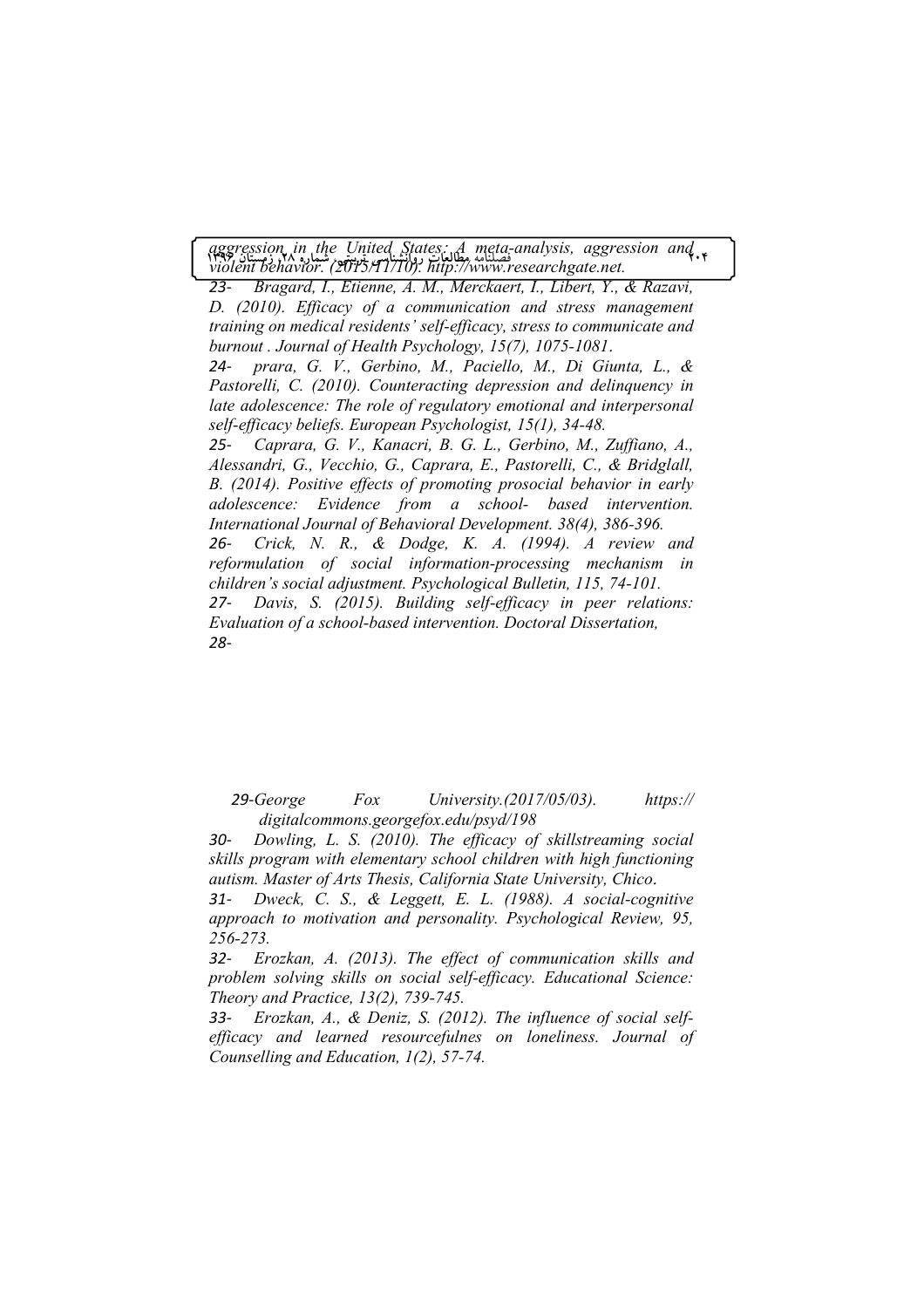**205 ... -B + )% \* ! DEF ,0** *social dissatisfaction: Its relation with children's self-efficacy for peer*  **@ A5B 89:**  *34- Galanaki E. P., & Kalantzi-Azizi A. (1999). Loneliness and* 

*interaction. Child Study Journal, 29(1), 1-22.* 

*35- Ghaffari, A., Banijamali, S., Ahadi, H., & Ahghar, G. (2011). The investigation of effectiveness of social skill training in theory of mind improvement in aggressive students and the assessment of its effective stability. Journal of Social and Behavioral Science, 30, 1519- 1525.*

*36- Hamidullah, J. M. (2011). Appraisal of middle school students' participation in a social skills training program. Doctoral Dissertation, Union Institute and University, United States – Ohio, .(2016/01/06). http://gradworks.umi.com/34/64/3464435.html* 

*37- Hoglund, W. L. G. (2014). Creating healthy relationships and settings to prevent peer bullying and victimization. Alberta Centre for Child, Family and Community Research Children's Mental Health Learning Series*.*(2015/09/05). http://www.research4children.com.* 

*38- Kim, M. J., Doh, H. S., Hong, J. S., & Choi, M. K. (2011). Social skills training and parent education programs for aggressive preschoolers and their parents in South Korea. Children and Youth Services Review, 33, 838-845*.

*39- Lee, K., Baillargeon, R. H., Vermunt, J. K., Wu, H.*, *& Tremblay, R. E. (2007). Age differences in the prevalence of physical* 

*40-aggression among 5-11-year-old Canadian boys and girls. Aggressive Behavior, 33, 26-37*.

*41-Leff, S. S., & Wassdrop, T. E. (2013). Effect of aggression and bullying on children and adolescents: Implications for prevention and intervention. Current Psychiatry Reports, 15, 343-353.*

*42-Leonardi, R., Roberts, J., & Wasoka, D. (2001). Skillstreaming: A report to the Vermont State Department of Education. Montpelier: Vermont State Department of Education*.

*43-Li, C., Dang, J., He, S., & Li, H. (2013). Shyness and loneliness: The multiple mediating effects of self-efficacy. Acta Psychologica Sinica, 45, 1251-1260.* 

*44-Lovett, B. J., & Sheffield, R. A. (2007). Affective empathy deficits in aggressive children and adolescents: A Critical Review, 27, 1-13*.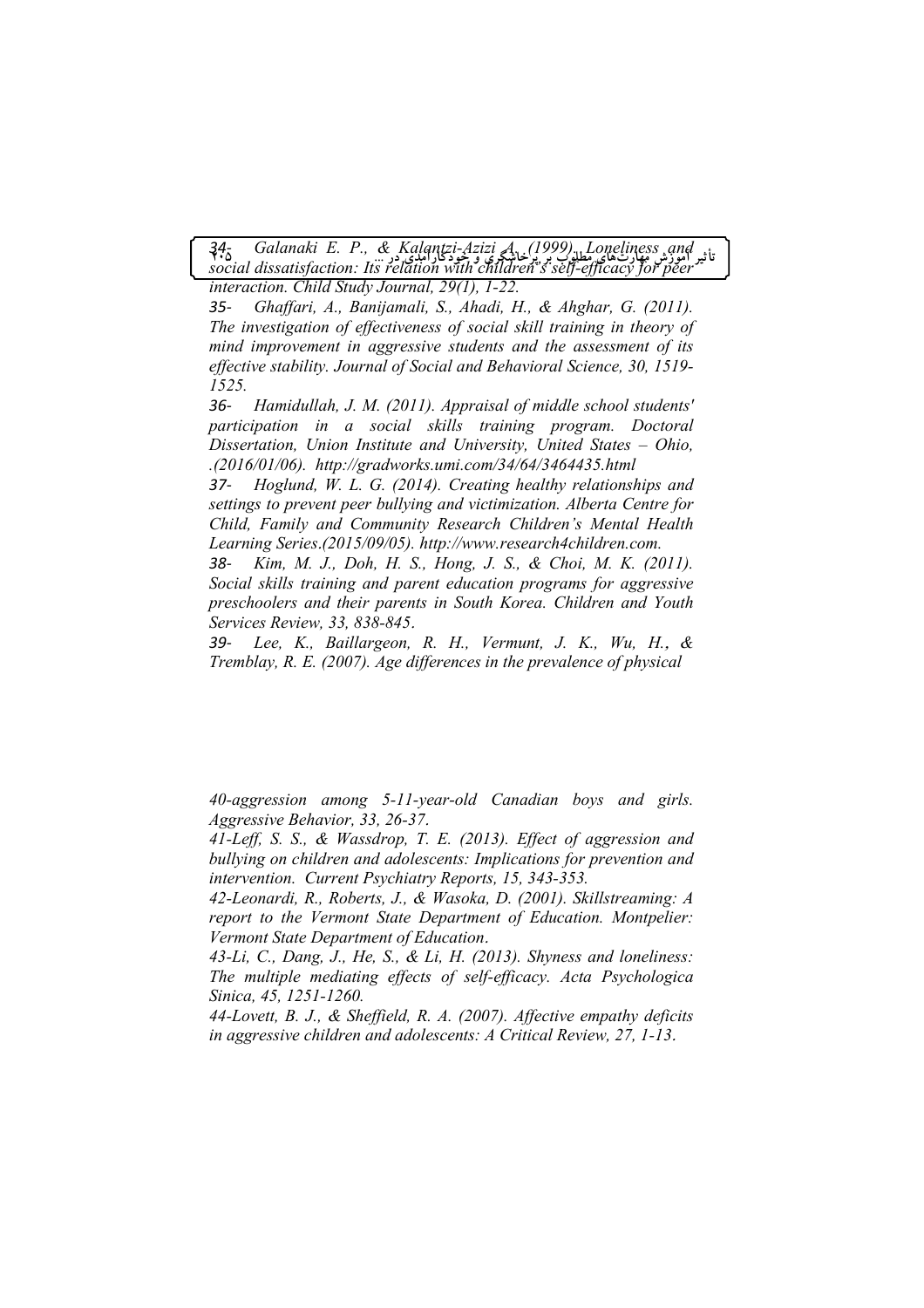**1396 (L5 28 .% #(8! #"G2+ 0\$F -***guide for teaching prosocial skills. Champaign, IL: Research Press*. **GE <sup>206</sup>** *45-McGinnis, E. (2012). Skillstreaming the elementary school child: A* 

*46-Nangle, D. W., Erdley, C. A., Carpenter, E. M., & Newman, J. E. (2002). Social skills training as a treatment for aggressive children and adolescents. Aggression and Violent Behavior, 7, 169-199. 47-Nelson, W. M., & Schultz, J. R. (2009). Managing anger and aggression in students with externalizing behavior problems: Focus on exemplary programs. In M. J. Mayer, R. Van Acker, J. E., Lochman, & F. M. Gresham (Eds.), Cognitive-behavioral interventions for emotional and behavioral disorders (pp. 295-327). New York, NY: Guilford Press*.

*48-Olaz, F. O., Medrano, L. A., & Cabanillas, G. (2014). Effectiveness of social skills training experiential method to strengthening social self efficacy of university students. International Journal of Psychology and Psychological Therapy, 14(3), 379-396. 49-Omoteso, B. A. (2010). Bullying behaviour, its associated factors and psychological effects among secondary school students in Nigeria. Journal of International Social Research, 3(10), 498-508. 50-Redmond, B. F. (2010). Self-efficacy theory: Do I think that I can succeed in my work? Work attitudes and motivation. Pennsylvania State University: World Campus. (2016/02/15). http://cms.psu.edu* 

*Sarmento, P., Almeida, K., Rauktis, M. E., & Bernardo, S. (2008). Promoting social competence and inclusion: Taking alternative paths. Reclaiming Children and Youth, 16(4), 47-54.* 

*51-Schoyen, K. J. (2004). The impact of skills training on the firendships of children with special needs. Master of Arts Thesis, Trinity Western University*.

*52-Sklar, N. ( 2011). Social competence as a moderator of the aggression-victimization link in elementary school children. Master of Arts Thesis, University of Victoria.*

*53-Tedeschi, J. T., & Felson, R. B. (1994). Violence, aggression and coercive actions. Washington, DC: American Psychological Association.*